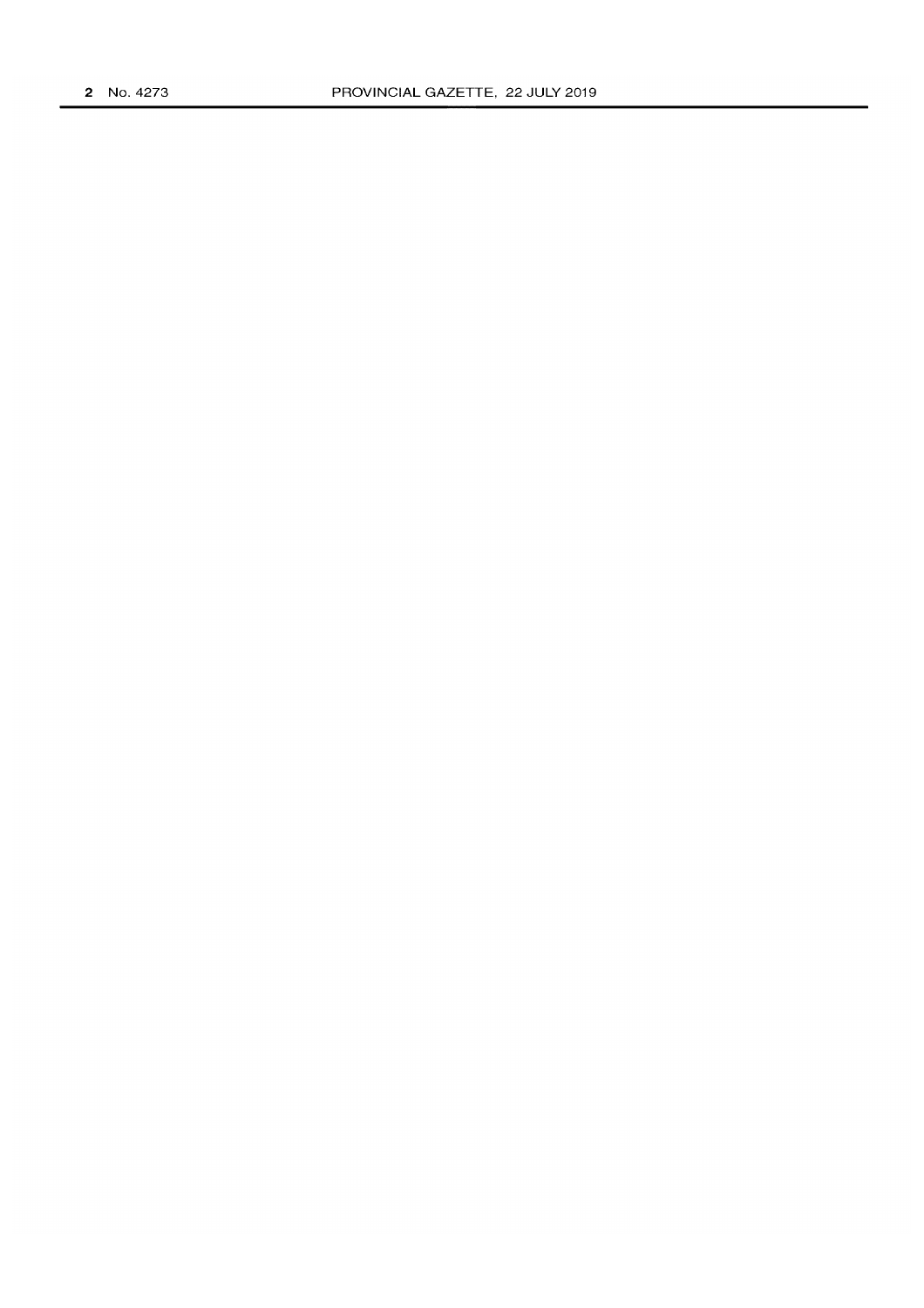# **CONTENTS**

|            |                                                                                                                                                                                                           | Gazette<br>No. | Page<br>No. |
|------------|-----------------------------------------------------------------------------------------------------------------------------------------------------------------------------------------------------------|----------------|-------------|
|            | <b>GENERAL NOTICES • ALGEMENE KENNISGEWINGS</b>                                                                                                                                                           |                |             |
| 23         | Deeds Registries Act, 1937: Remainder Portion 60 (a portion of Portion 51) of the Farm Chelsae, No. 25,<br>Nelson Mandela Metropolitan Municipality, Division of Port Elizabeth, Province of Eastern Cape | 4273           | 12          |
|            | <b>PROVINCIAL NOTICES • PROVINSIALE KENNISGEWINGS</b>                                                                                                                                                     |                |             |
| 204<br>205 | Local Government: Municipal Systems Act (32/2000): Credit Control and Debt Collection By-law                                                                                                              | 4273<br>4273   | 13<br>21    |
|            | LOCAL AUTHORITY NOTICES • PLAASLIKE OWERHEIDS KENNISGEWINGS                                                                                                                                               |                |             |
| 154        | Local Government: Municipal Property Rates Act (6/2004): Calling for the Inspection of Supplementary                                                                                                      | 4273           | 88          |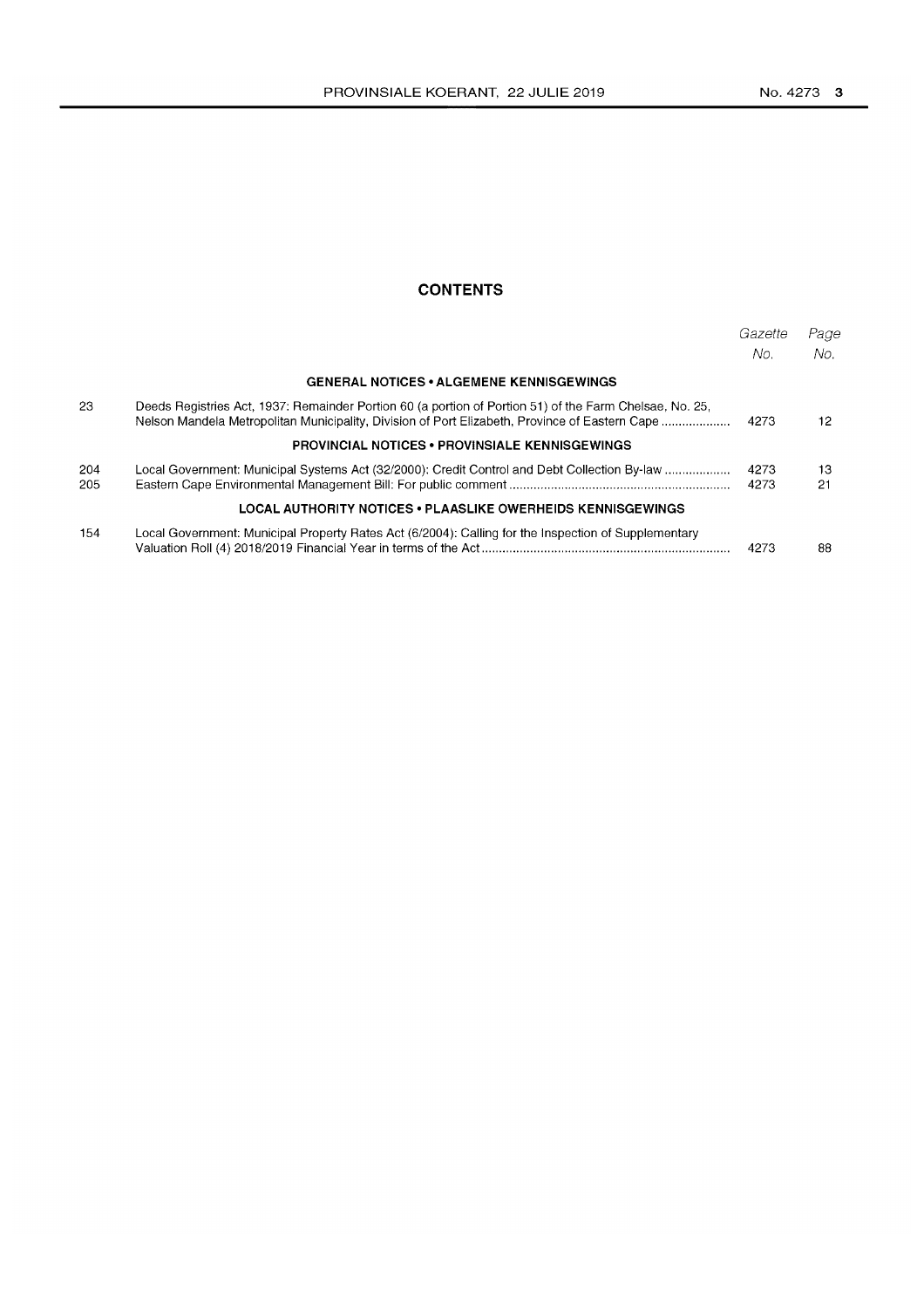$\hat{\mathbf{z}}$ 

 $\hat{\textbf{z}}$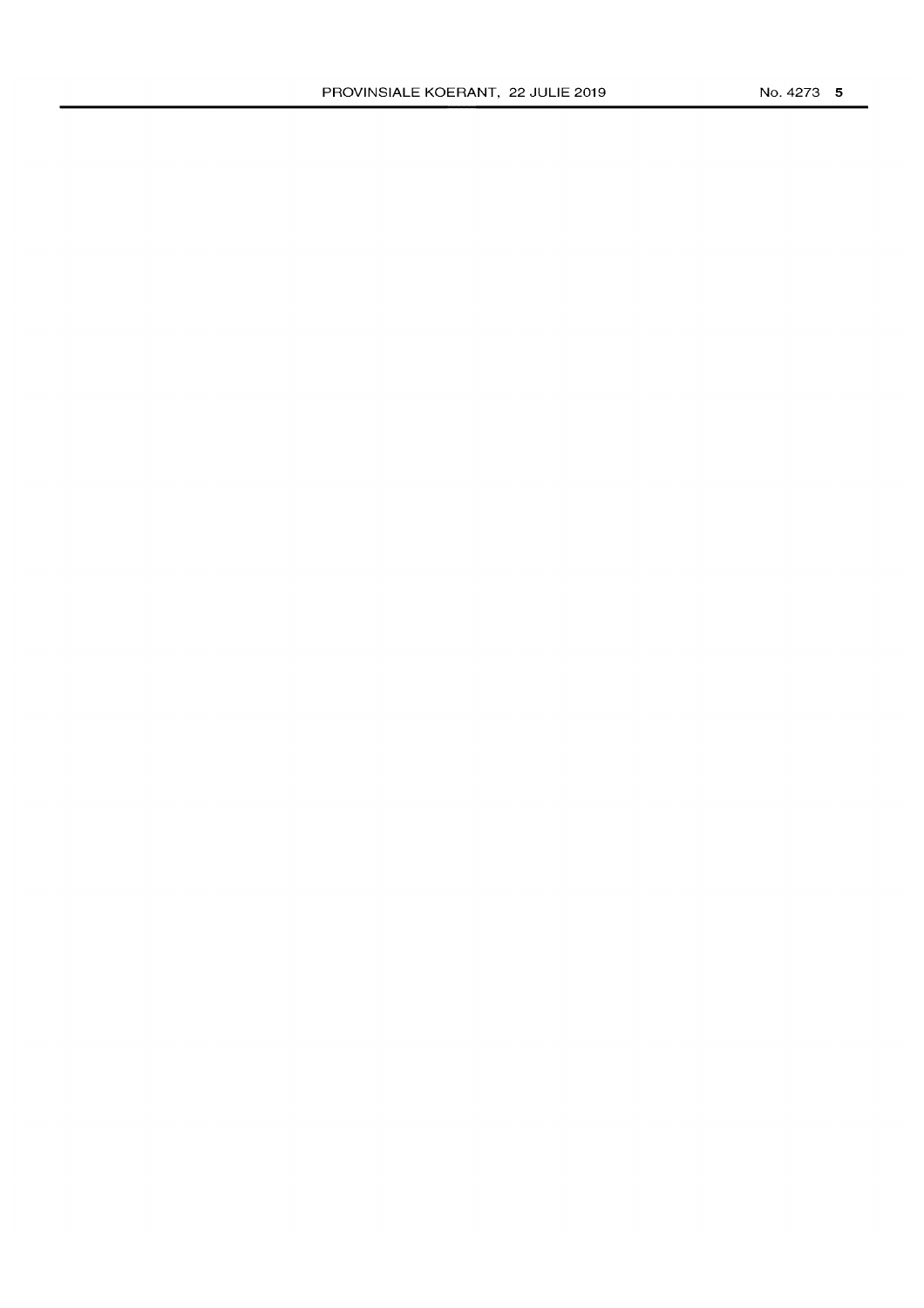$\mathbb{Z}^2$ 

 $\hat{\phantom{a}}$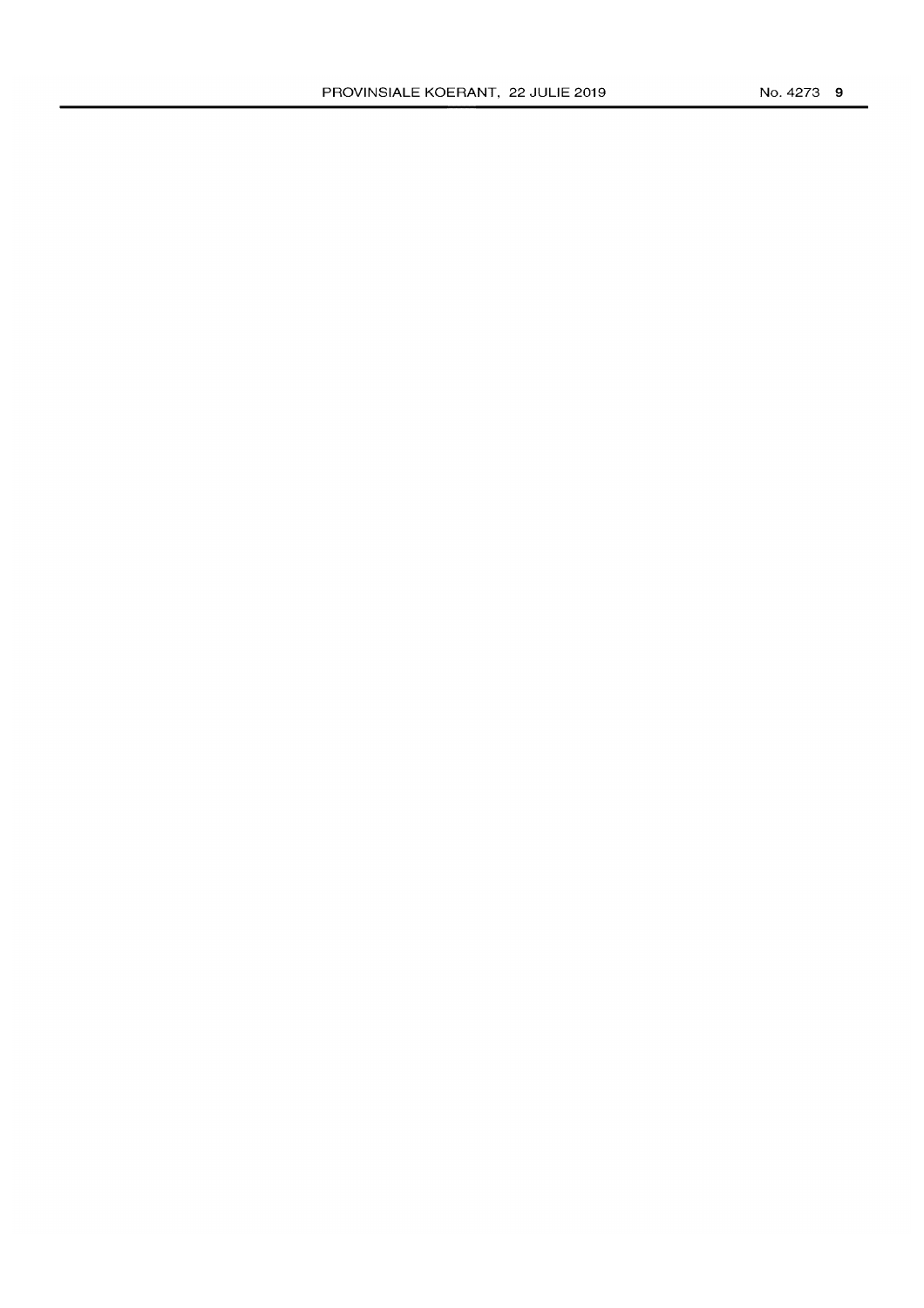$\Box$ 

 $\overline{\phantom{a}}$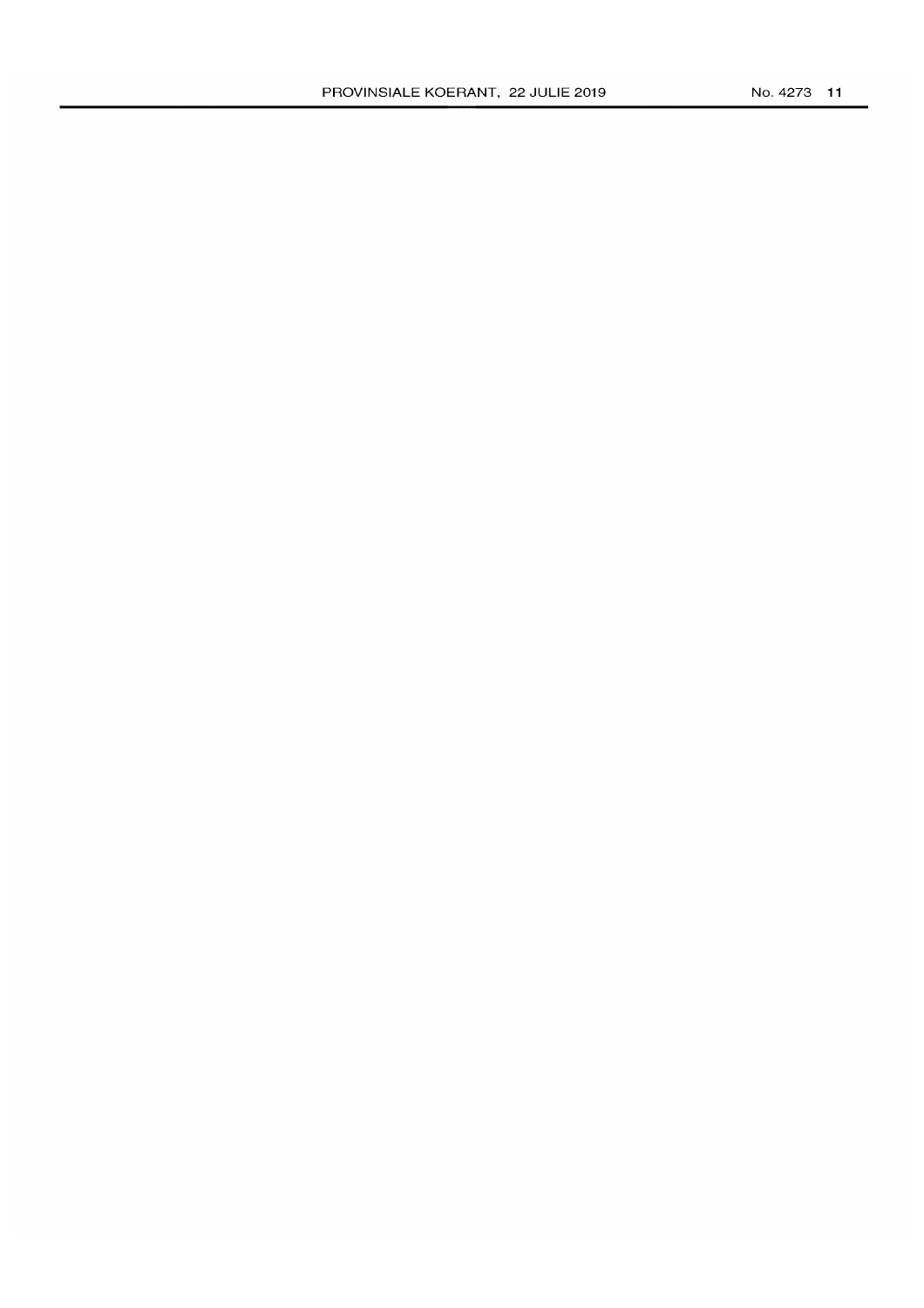# GENERAL NOTICES • ALGEMENE KENNISGEWINGS

### NOTICE 23 OF 2019

NOTICE IS HEREBY GIVEN that under the provisions of section thirty-eight of the Deeds Registries Act, 1937, I, the Registrar of Deeds at KING WILLIAM'S TOWN intend to issue a Certificate of Registered Title in lieu of Deed of Transfer No. T79844/2001CTN dated 10 October 2001 passed by :

The Trustees for the time being of HAMPSHIRE TRUST No. IT 1003/1996

In favour of :

NEVILLE CHARLES COMLEY Identity Number 4902035012080 Unmarried

In respect of certain:

Remainder Portion 60 (a portion of Portion 51) of the Farm Chelsea, No. 25 Nelson Mandela Metropolitan Municipality Division of Port Elizabeth Province of Eastern Cape

In Extent: 7,2256 (Seven comma Two Two Five Six) Hectares

Which is incomplete.

All persons having objection to the issue of such Certificate are hereby require to lodge the same in writing with the Registrar of Deeds at King William's Town within six weeks after the date of the first publication in the Gazette.

Dated at KING WILLIAM'S TOWN this  $3$  July 2019.

REGISTRAROF **DEEDS** 

22-29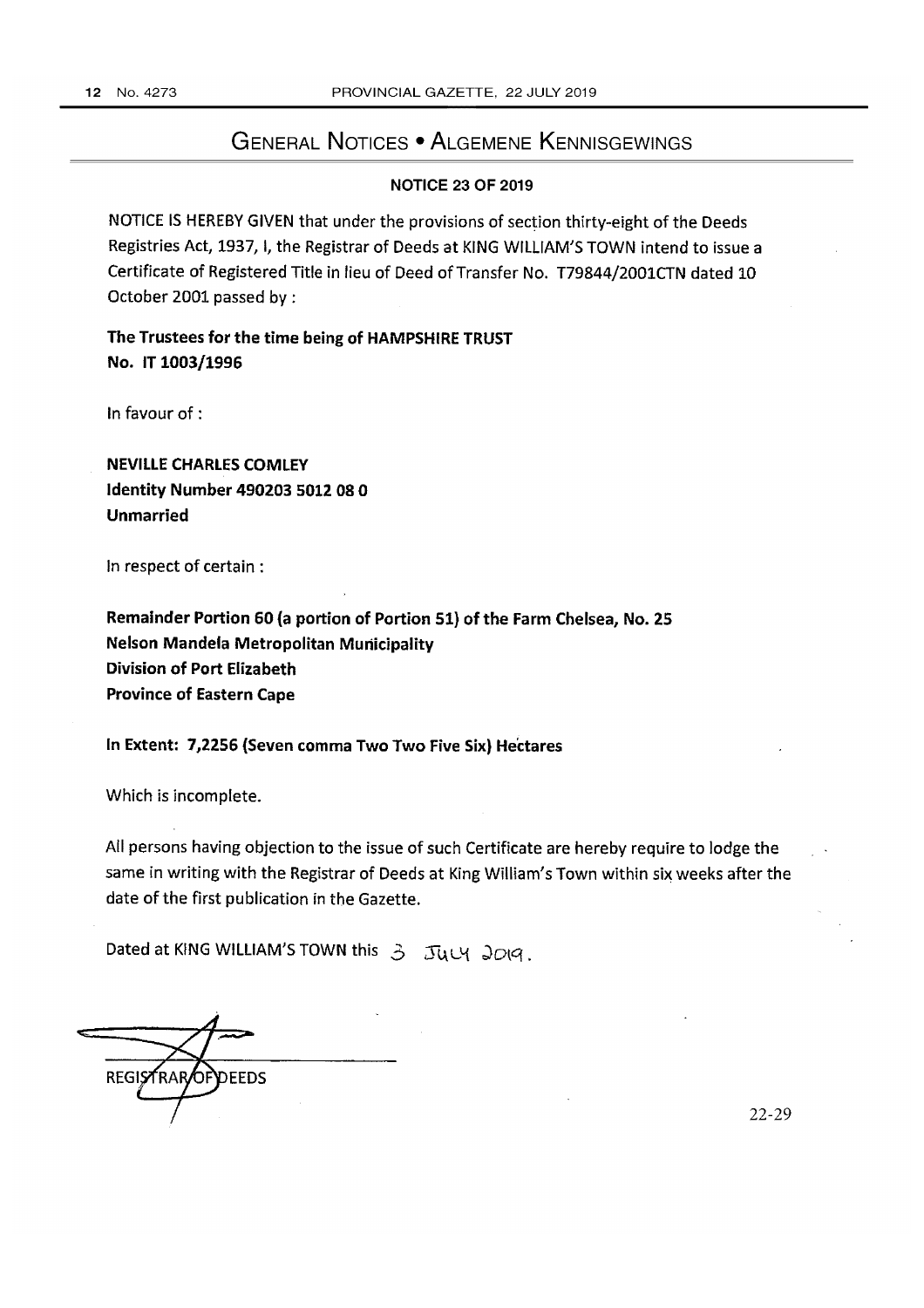# PROVINCIAL NOTICES • PROVINSIALE KENNISGEWINGS

### **PROVINCIAL NOTICE 204 OF 2019**



LOCAL AUTHORITY NOTICE

Resolution No. 852 of 2019

# **CREDIT CONTROL AND DEBT COLLECTION BY-LAW**

The Municipal Manager of INTSIKA YETHU Municipality hereby publishes in terms of Section 13 of the Local Government Municipal Systems Act, 2000 (Act 32 of 2000) read with Section 162 of the Constitution of the Republic of South Africa, 1996 (Act 108 of 1996) the INTSIKA YETHU Credit Control and Debt Collecting By-Law, which shall come into operation on the date of publication hereof.

### **1 DEFINITIONS**

"Arrangement" means a written agreement entered into between the Council and the debtor where specific repayment parameters are agreed to.

**"Chief Financial Officer"** means a person appointed by the Council to manage, inter alia, the Council's financial administration and debt collection of the Council's debtors and includes any person acting in this position.

**"Council"** means the municipal council, as referred to in section 157 of the Constitution of the Republic of South Africa Act 108 of 1996.

**"Credit Control"** means all the functions relating to the collection of monies owed by ratepayers and the users of municipal services.

**"Customer"** means any occupier of any premises to which the Council has agreed to supply or is actually supplying services, or if there is no occupier, then the owner of the premises and includes any debtor of the Municipality.

**"Defaulter"** means any person owing the Council arrear monies in respect of taxes and/or service charges.

**"Gender"** any reference to the one gender shall include reference to the other

**"Municipality"** means the Municipality of INTSIKA YETHU, a local municipality established in terms of Section 12 of the Local Government: Municipal Structures Act 1998;

**"Municipal Manager"** means the person appointed as Municipal Manager by the municipal council in terms of section 82 of the Local Government: Municipal Structures Act, 1998 [Act 117 of 1998] as amended and includes a person acting in this position.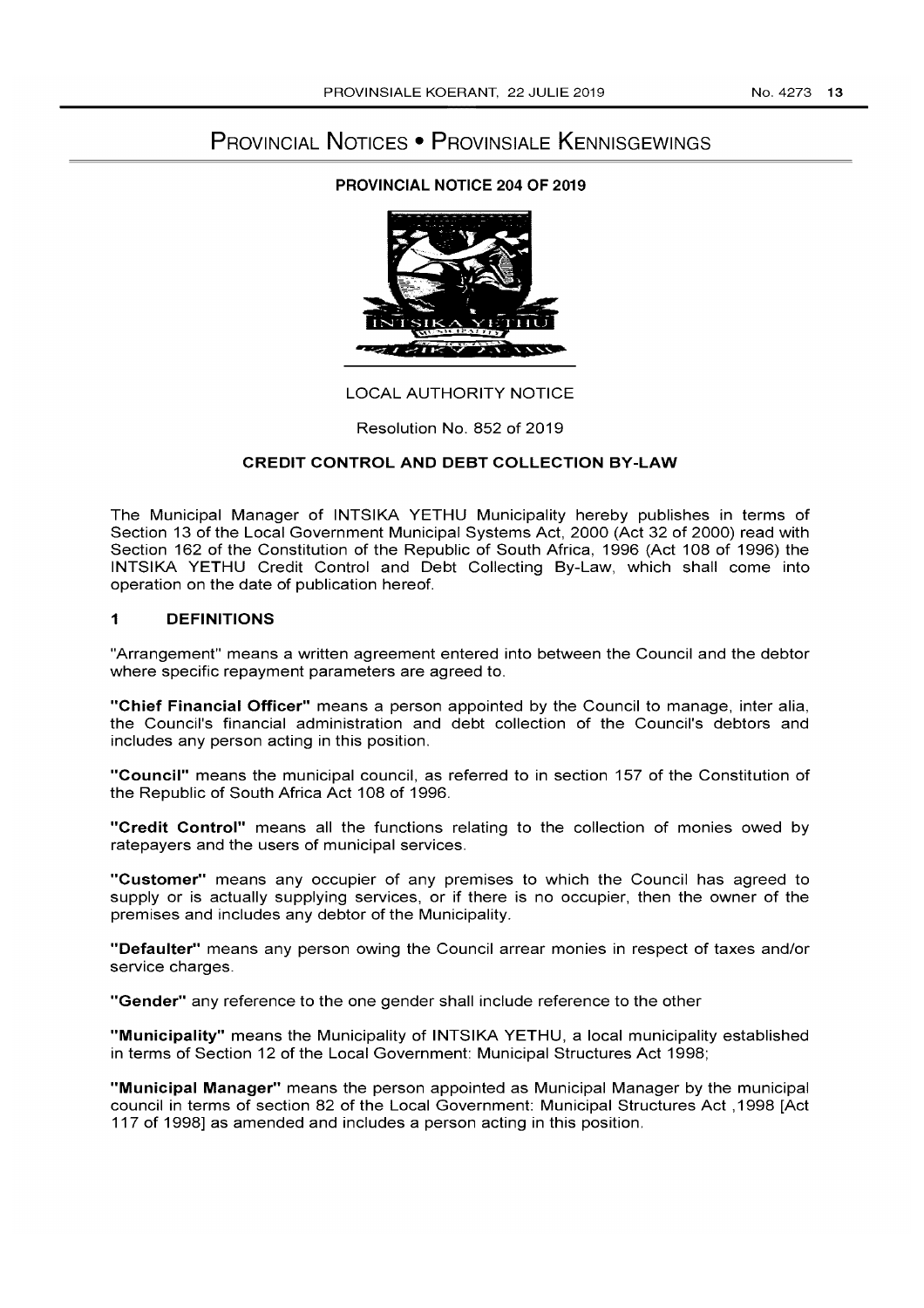**"Occupier"** means any person who occupies any premises or part thereof, without regard to the title under which he or she so occupies.

# **"Owner"** means

The person in whom from time to time is vested the legal title to premises.

In a case where the person in whom the legal title is vested is insolvent or dead, or is under any form of legal disability whatsoever, the person in whom the administration of and control of such premises is vested as curator, trustee, executor, administrator, judicial manager, liquidator or other legal representative.

In a case where the council is unable to determine the identity of such person, a person who is entitled to the benefit of such premises with a building thereon.

In the case of premises for which a lease of 30 years or more has been entered into, the lessee thereof

In relation to -

- a) A piece of land delineated on a sectional plan registered in terms of the Sectional Titles Act 1986, (Act 95 of 1986), and without restricting the above the developer or the body corporate in respect of the common property, or
- b) A section as Defined in such Act, the person in whose name such a section is registered under a sectional title deed and includes the lawfully appointed agent of such a person

Any legal person including but not limited to:

- a) A company registered in terms of the Companies Act, 1973 (Act 61 of 1973), a Trust, a Closed Corporation registered in terms of the Closed Corporations Act, 1984 (Act 69 of 1984) and a Voluntary Association.
- b) Any Department of State.
- c) Any Council or Board established in terms of any legislation applicable to the Republic of South Africa.
- d) Any Embassy or other foreign entity.

**"Premises"** includes any piece of land, the external surface boundaries of which are delineated on:

- a) A general plan or diagram registered in terms of the Land Survey Act, (9 of 1927) or in terms of the Deed Registry Act, 47 of 1937; or
- b) A sectional plan registered in terms of the Sectional Titles Act, 95 of 1986, which is situated within the area of jurisdiction of the Council.

# **2 OTHER TERMS**

All other terms used in this by-law shall, unless the context otherwise requires, have the meaning assigned thereto in the Electricity Act, 1987 [Act 41 of 1987], as amended.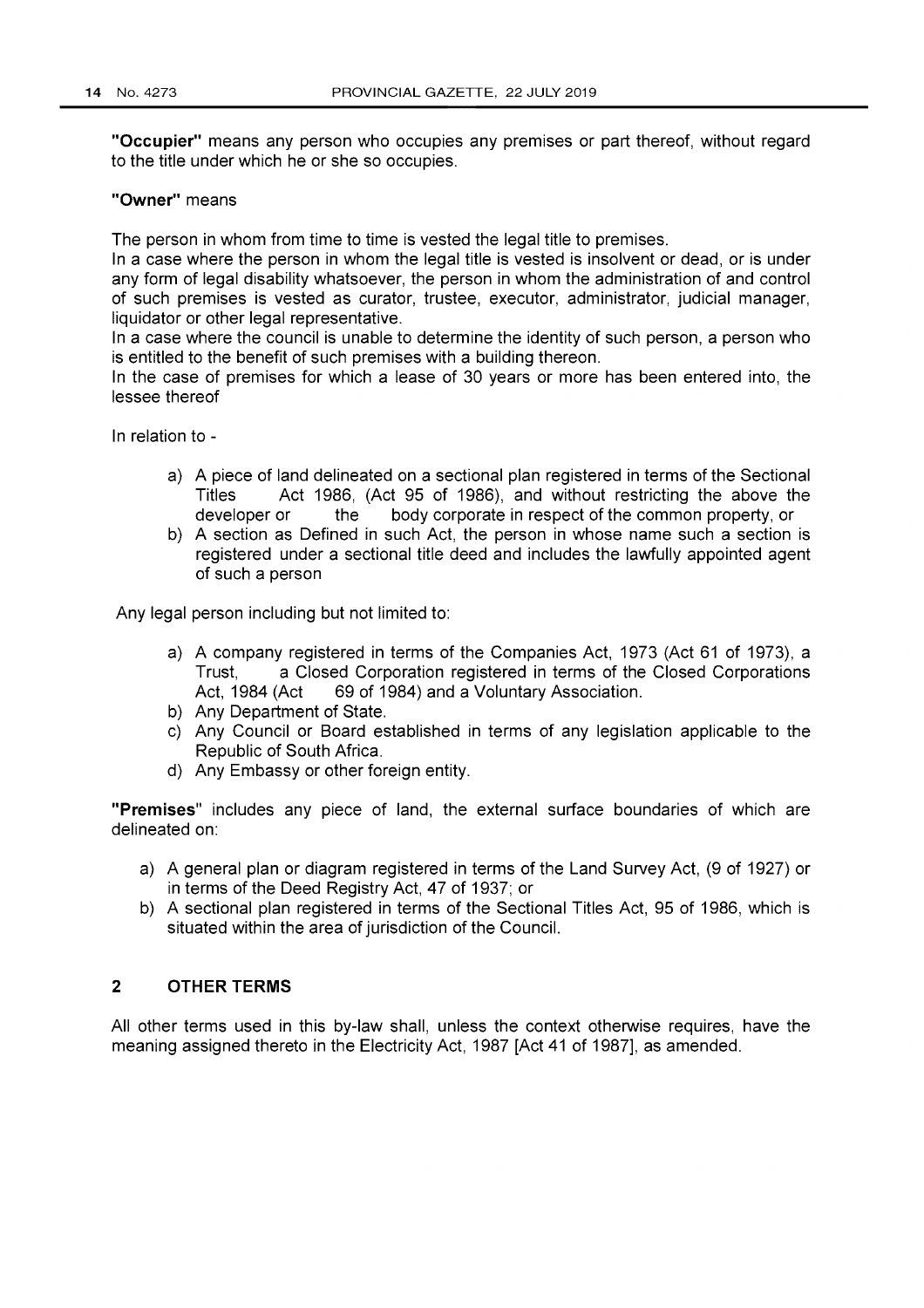# 3 **HEADINGS AND TITLES**

The headings and titles in this by-law shall not affect the construction thereof.

# **4 GENERAL PROVISIONS**

# 4.1 SERVICE OF NOTICE

Any notice or other document that is served on a person in terms of this by-law is regarded as having been served-

- a) when it has been delivered to that person personally;
- b) when it has been left at that person's place of residence or business in the Republic with a person apparently over the age of sixteen years;
- c) when it has been posted by registered or certified mail to that person's last known residential or business address in the Republic and an acknowledgement of the posting thereof from the postal service is obtained;
- d) If that person's address in the Republic is unknown, when it has been served on that person's agent or representative in the Republic in the manner provided by paragraphs [a], [b] or [c]; or
- e) If that person's address and agent or representative in the Republic is unknown, when it had been posted in a conspicuous place on the property or premises, if any, to which it relates.
- f) When any notice or other document must be authorized or served on the owner, occupier or holder of any property or right in any property, it is sufficient if that person is described in the notice or other document as the owner, occupier or holder of the property or right in question, and it is not necessary to name that person.
- g) Any legal process is effectively and sufficiently served on the Municipality when it is delivered to the Municipal Manager of the Municipality or a person in attendance at the Municipal Manager's office.

# 4.2 COMPLIANCE WITH NOTICES

Any person on whom a notice duly issued or given under this by-law is served shall, within the time specified in such notice, comply with its terms.

- 4.3 AUTHENTICATION OF DOCUMENTS
	- a) Every order, notice or other document requiring authentication by the Council shall be sufficiently authenticated, if signed by the Municipal Manager or by a duly authorized employee of the Council;
	- b) Delivery of a copy of the document shall be deemed to be delivery of the original.

# **4.4** ARRANGEMENT FOR PAYMENT OF ARREAR ACCOUNT

Each defaulting account holder shall be allowed a period as determined by a minimum of 10% of gross earnings within which to pay an arrear account together with the interest raised (if any) by such an account, and it shall be a condition for the conclusion of any arrangement that the account holder is bound to pay every current municipal account in full and on time during the period over which such arrangement extends.

# 4.5 INTEREST CHARGES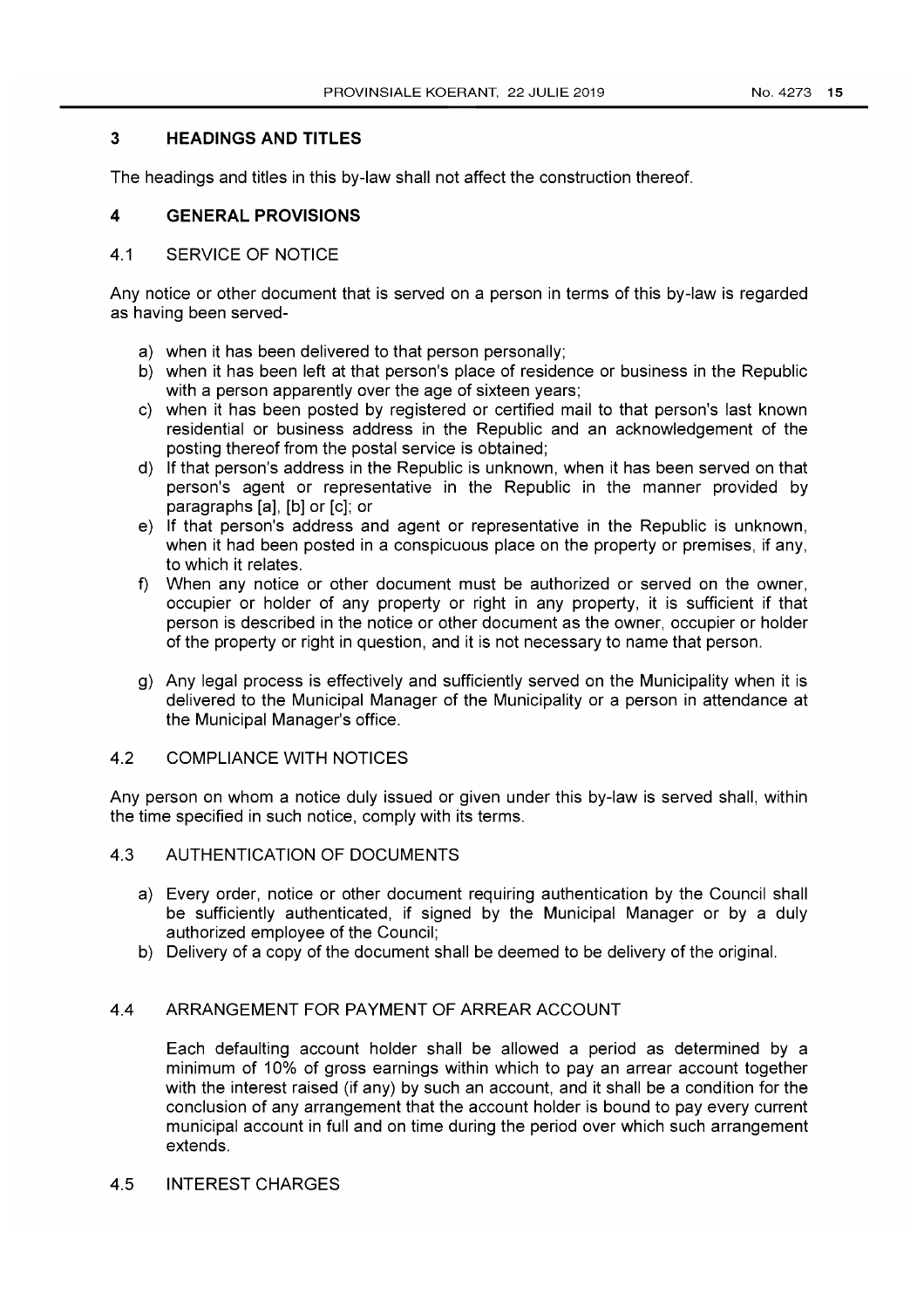Subject to the provisions of the Local Government: Municipal Finance Management Act 56 of 2003 or any other law relating to interest, the Council may charge and recover interest in respect of any arrears amount due and payable to it.

### 4.6 PRIMA FACIE EVIDENCE

A certificate under the hand of the Municipal Manger reflecting the amount due and payable to the Council shall upon mere production thereof be accepted by any court of law as prima facie evidence of the indebtedness reflected therein.

# **5. POWER OF COUNCIL TO RECOVER COSTS**

### 5.1 DISHONOURED PAYMENTS

Where any payment made to the Council is later dishonoured by the bank, the Council may levy such costs and administration fees as may be reasonable and enforceable in terms of prevailing legislation.

# 5.2 LEGAL FEES

All legal costs, including attorney-and-own-client costs incurred in the recovery of amounts in arrears shall be levied against the arrears account of the debtor.

### 5.3 COST TO REMIND DEBTOR OF ARREARS

Any cost incurred in demanding payment from the debtor or reminding the debtor, by means of telephone, fax, e-mail, letter or otherwise, that his payments are due, may be levied against the account of the debtor.

# 5.3 ACCOUNTS

The Council may-

- a) Consolidate any separate accounts of persons liable for payments to the municipality;
- b) Credit a payment by such a person against any account of that person; and
- c) Implement any of the debt collection and credit control measures provided for in these by-laws and policy in relation to any arrears on any of the accounts of such a person.
- 6 SERVICE AGREEMENT AND TERMINATION OF SERVICES
- 6.1 No supply of services shall be given unless and until application has been made by a customer on the prescribed form and a service agreement has been entered into between such customer and the Municipality and a deposit as security equal to an amount as determined by the Council from time to time has been paid in full by such a customer.
- 6.2 Termination of the services agreement must be in writing to the other party of the intention to do so.

### **7 DISPUTE REGARDING AMOUNT OWING**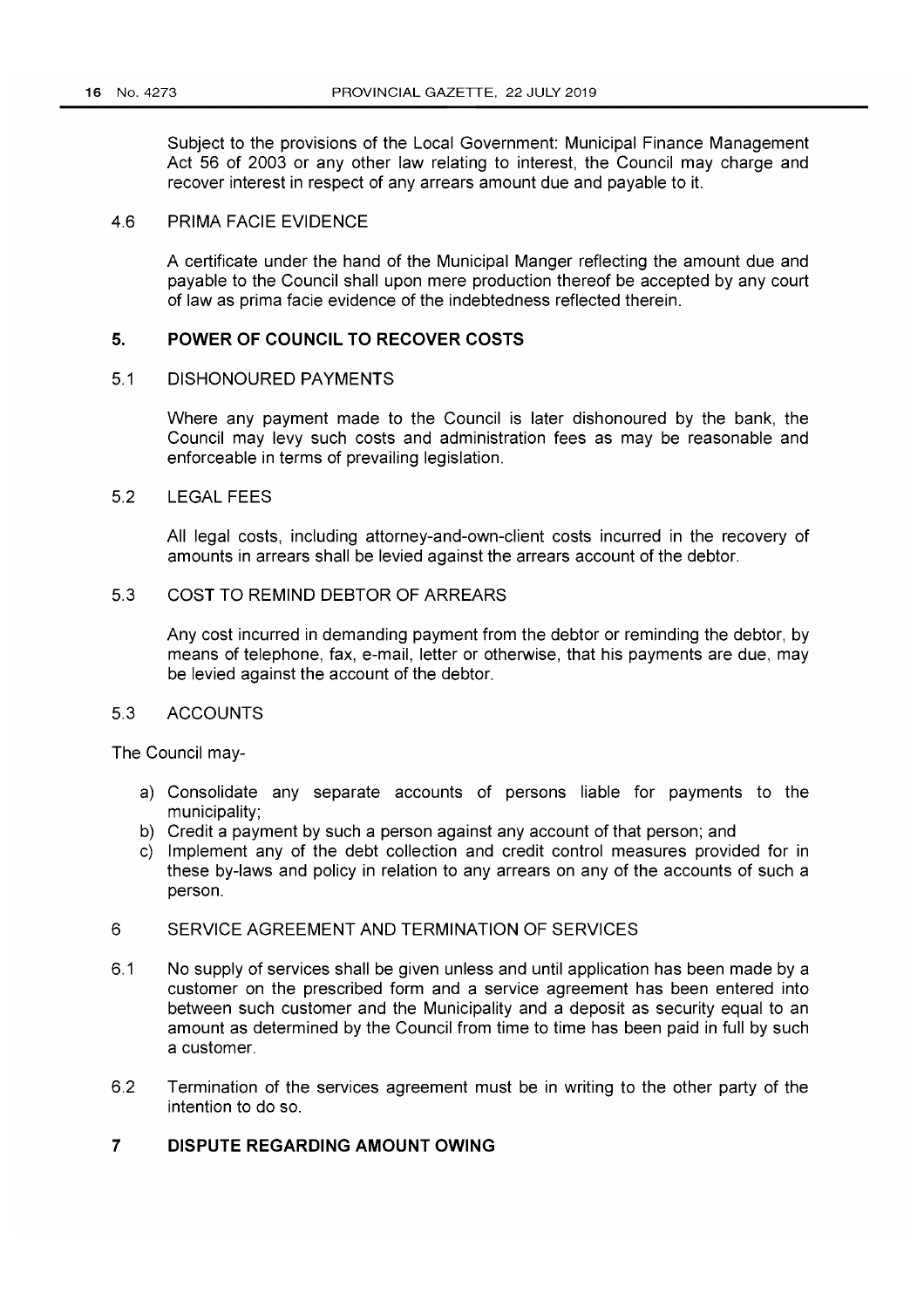- 7.1 In the event of any dispute arising as to the amount owing by an owner or occupier in respect of municipal services, such owner or occupier shall, notwithstanding such dispute, proceed to make regular minimum payments based on the calculation of the average municipal account for the preceding three months prior to the arising of the dispute, any adjustment in the time value of money as well as the annual amendments of tariffs of the Council.
- 7.2 The amount referred to in sub-section [1] shall be determined by the Chief Financial Officer and be conveyed by notice to the relevant owner or occupier.

# **8 ARREARS COLLECTION**

# CREDIT CONTROL POLICY

- 8.1 The Council shall have a written policy on credit control and debt collection which shall be termed the Credit Control Policy and which may provide for
	- a) Credit control procedures and mechanisms;
	- b) Debt collection procedures and mechanisms;
	- c) Provision for indigent debtors;
	- d) Interest on arrears;
	- e) Extensions of time for payment of accounts, including arrangements for payment;
	- f) The provision of new services;
	- g) An agreement between a debtor's employer and the Council to deduct amounts from the debtor's salary or wage;
	- h) Any other matter, which is incidental to credit control and debt collection;
	- i) The sale in execution of any property.
- 8.2 In determining its policy, the Council may differentiate between categories of persons, customers, debtors and owners as it may deem appropriate provided such differentiation does not amount to unfair discrimination.

# **9 SALES IN EXECUTION**

9.1 The Council may only sell a property in execution in terms of a policy determined by it from time to time.

# **10 ATTACHMENT**

10.1 The Municipality may, in order to recover debt approach a competent court for an order to attach a debtor's movable or immovable property.

# **11 POWER OF ENTRY AND INSPECTION**

- 11.1 A duly authorized representative of the Council may for any purpose related to the implementation or enforcement of these by-laws, at all reasonable times or in an emergency at any time, enter premises, request information and carry out such inspection and examination as he or she may deem necessary.
- 11.2 If the Council considers it necessary that work be performed to enable an employee to perform a function referred to in sub-section 10.1 properly and effectively, it may -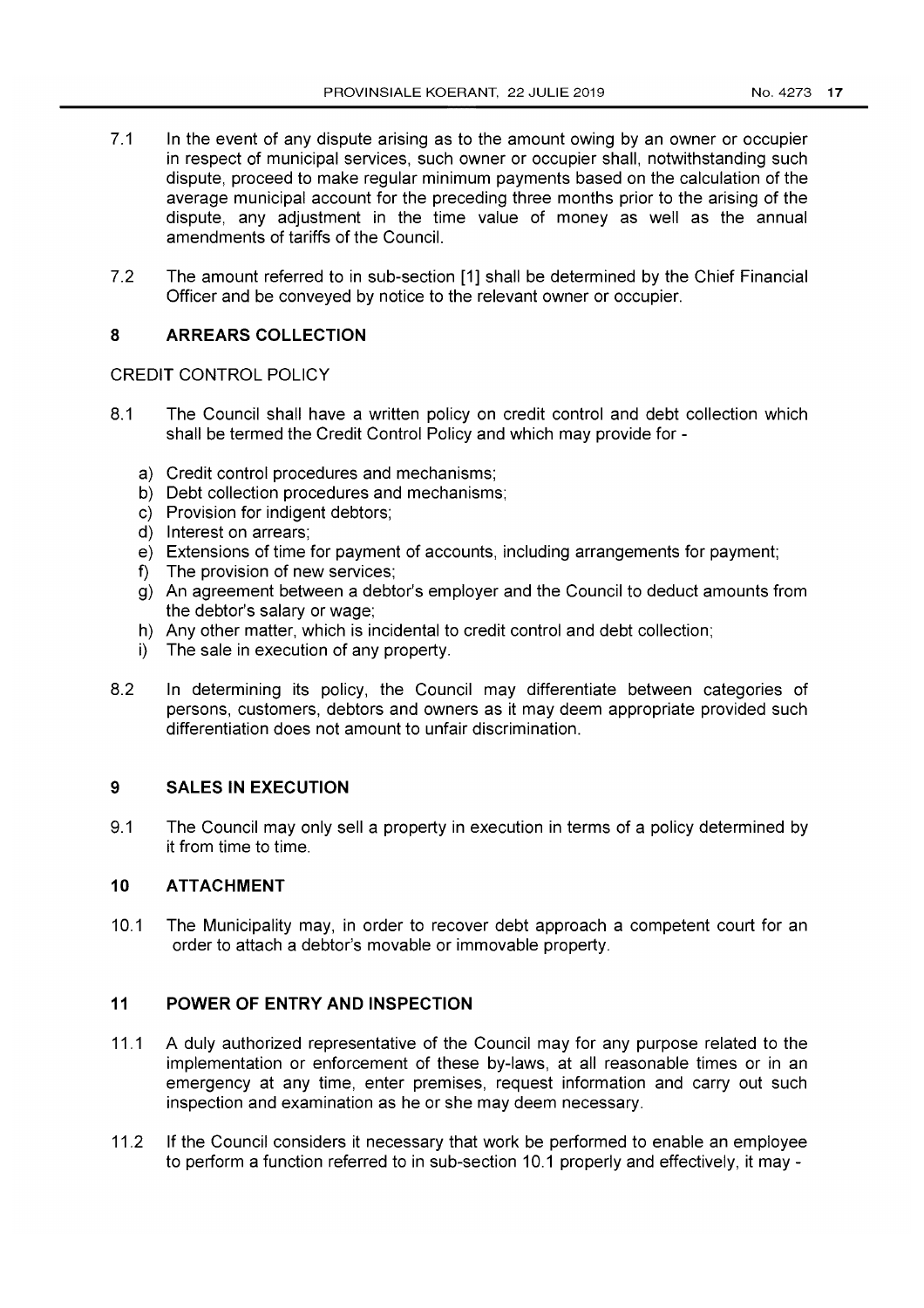a) By written notice require the owner or occupier of the premises at his own expense to do specific work within a specified period;

# 12 ARRANGEMENTS TO PAY OUTSTANDING AND DUE AMOUNTS IN CONSECUTIVE INSTALMENTS

- a) A debtor may enter into a written agreement with the Council to repay any outstanding and due amount to the Council under the following conditions as determined by the Credit Control Policy of the Council:
- b) The outstanding balance, costs and any interest thereon in regular and consecutive monthly instalments;
- c) The written agreement being signed on behalf of the Council by a duly authorized officer.

# 13 ASSESSMENT RATES

- 13.1 Amount due for assessment rates
	- a) All properties within the boundaries of the INTSIKA YETHU Municipality are to be valued in terms of the legislation, applicable to the valuation of properties for the purpose of levying property rates.
	- b) All assessment rates due by property owners are payable by the fixed date as determined by Council's Credit Control and Debt Collection Policy.
	- c) Joint owners of property shall be jointly and severally liable for payment of assessment rates.
	- d) Assessment rates may be paid as an annual single amount, or in equal payments or payments of varying amounts as determined by the Council.
	- e) Payment of assessment rates may not be deferred beyond the fixed date by reason of an objection to the valuation roll.
- 13.2 Claim on rental for assessment rates in arrears (Section 28 & 29 of MPRA)

The Council may apply to the appropriate Court for the attachment of any rental due in respect of rateable property in order to cover in part or in full any amount outstanding in respect of assessment rates for a period longer than three months after the fixed date.

# 13.3 Liability of Company Directors for assessment rates

Where a company, closed corporation, trust or a body corporate, in terms of the Sectional Tiles Act, 1986 or any other legal entity is responsible for the payment of any arrear amount to the Council, the liability of such entity shall be extended personally to the directors, trustees or members thereof jointly and severally as the case may be.

### 13.4 Disposed of Council's properly and payment of assessment rates

The purchaser of Council property is liable for the payment of assessment rates on the property from the date such property was sold to the purchaser.

In the event of the Council repossessing the aforesaid property, any outstanding and due amount in respect of assessment rates shall be recovered from the Purchaser.

# 14. RESTRAIN ON TRANSFER OF PROPERTY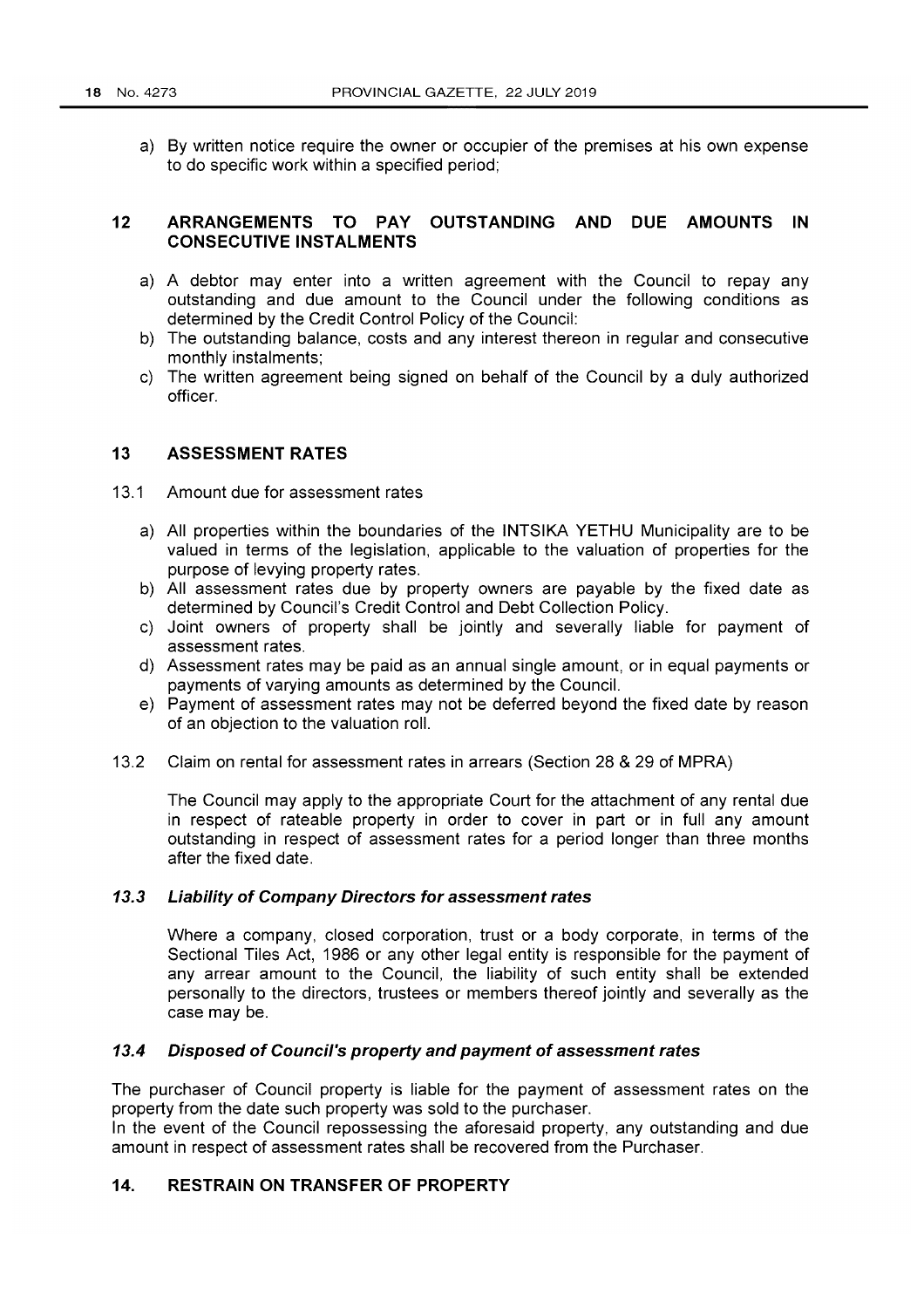- 1) A registrar of deeds or other registration officer of immovable property may not register the transfer of property except on production to that registration officer of a prescribed certificate issued by the municipality in which that property is situated; and which certifies that all amounts due in connection with that property for municipal service fees, surcharges on fees, property rates and other municipal taxes, levies and duties during the two years preceding the date of application for the certificate have been fully paid.
- 2) In the case of the transfer of immovable property by a trustee of an insolvent estate, the provisions of this section are subject to section 89 of the Insolvency Act, 1936 (Act No. 24 of 1936).
- 3) An amount due for municipal service fees, surcharges on fees, property rates and other municipal taxes, levies and duties is a charge upon the property in connection with which the amount is owing and enjoys preference over any mortgage bond registered against the property.

# **15 SUBMISSION OF CONSUMER CREDIT INFORMATION TO CREDIT BUREAU**

- 1) Consumer accounts that 90 days and above shall be submitted to Credit Bureau for black listing until all accounts are paid in full.
- 2) Submission to credit bureau shall be done in compliance with section 19 of the National Credit Act.

# **16 REPORTING OF DEFAULTERS**

The Council may, in its discretion and through a duly delegated employee report such persons that owe the Council monies to bodies that collate and retain such information. The information that would be included in such a report shall be available personal information on the defaulter, or in the event of a legal person, the available statutory details, including information pertaining to the responsible officers of such legal persons.

# **17 OFFENCES**

Any person who-

Commit a breach of the provisions of this by-law shall be liable to recompense the Municipality for any loss or damage suffered or sustained by it in consequence of such breach.

# **18 CONFLICT OF BY LAWS**

If there is any conflict between these by-laws and any other by-law of the Council, these by-laws will prevail.

# **19. DELEGATION**

The Municipality may delegate its powers in terms of the By-law or the policy to any Official or service provider of the Municipality.

# **20. OPERATIVE CLAUSE/COMMENCEMENT**

These by-laws will commence on publication thereof in the Provincial Gazette.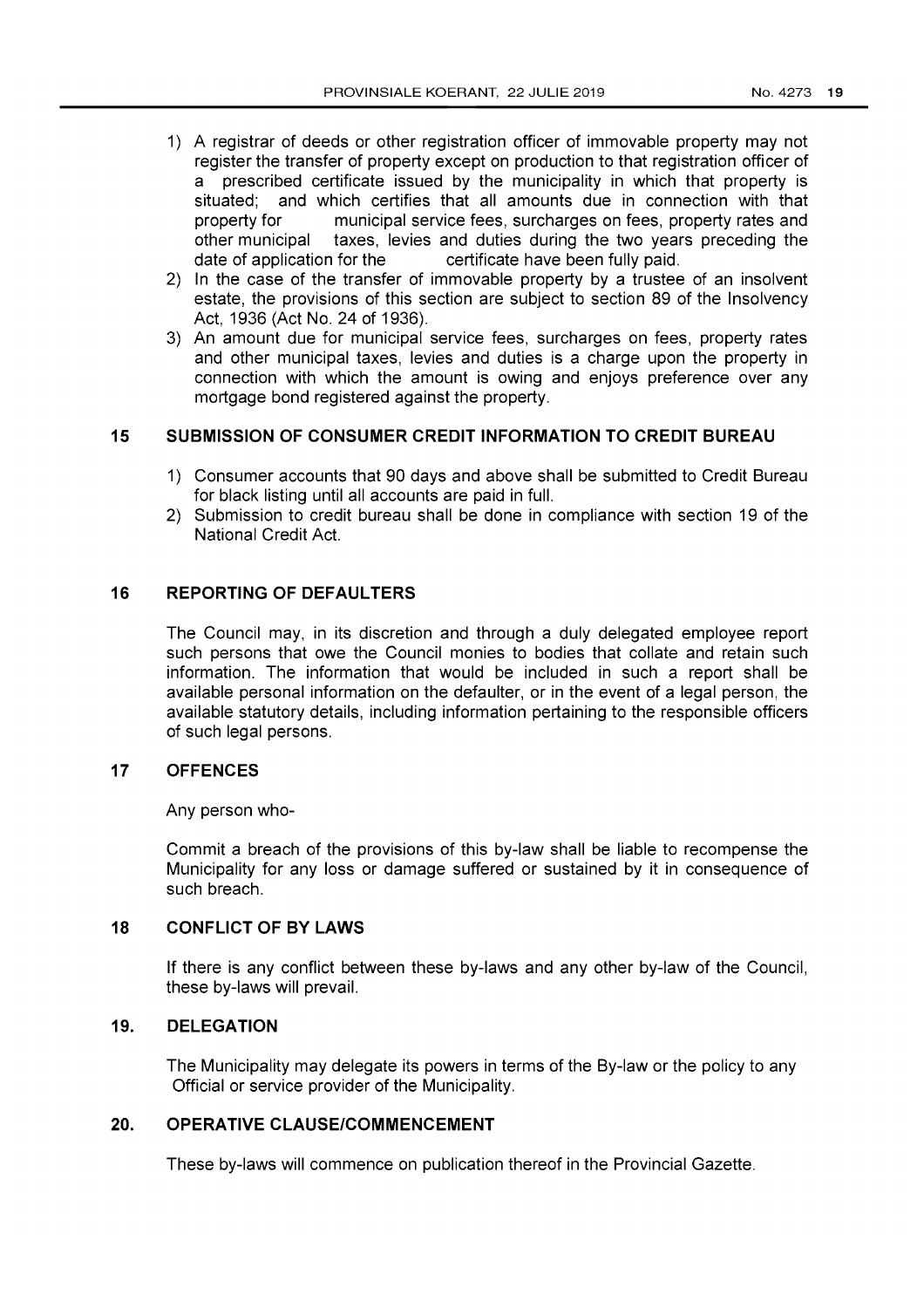# **21. REPEAL OF BY-LAWS**

The provisions of any by-laws relating to credit control and debt collection by the municipality are hereby repealed insofar as they relate to matters provided for in these by-laws and policy.

# **22. SHORT TITLE AND COMMENCEMENT**

These By-laws is called the Credit Control and Debt Collection By-laws of the Intsika Yethu Municipality, 2019-2020. The By-law will be effective from date of promulgation.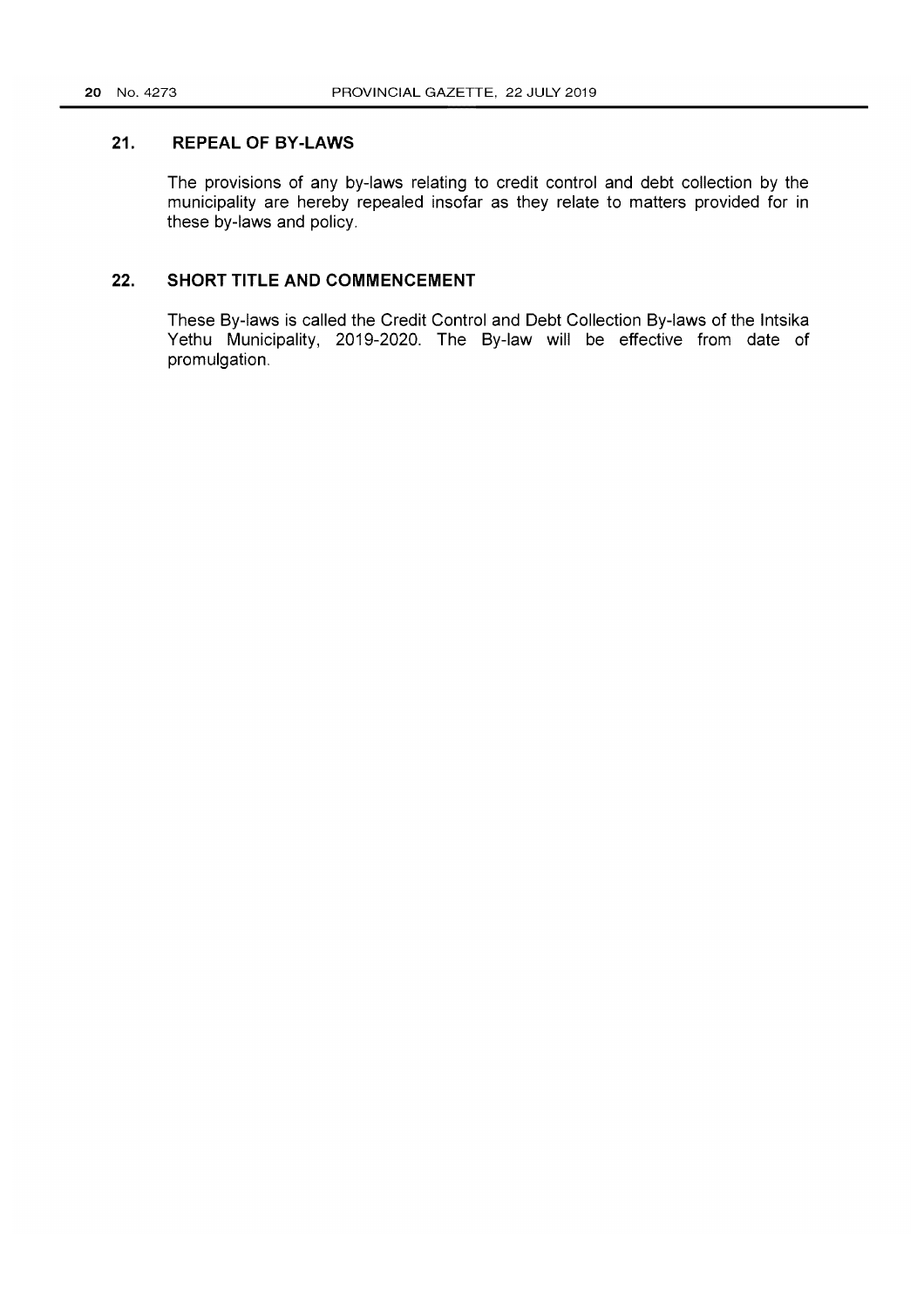### **PROVINCIAL NOTICE** 205 **OF** 2019

### PROVINCE OF THE EASTERN CAPE

#### PROVINCIAL NOTICE

### DEPARTMENT OF ECONOMIC DEVElOPMENT, ENVIRONMENTAL AFFAIRS AND TOURISM

### EASTERN CAPE ENVIRONMENTAL MANAGEMENT BILL

I, , Mlungisi Mvoko the Member of Executive Council of Economic Development, Environmental Affairs and Tourism Eastern Cape do hereby publish the Eastern Cape Environmental Management Bill, in terms of Rule 147 of the Standing Rules of the Provincial Legislature, for public comment.

Any person who wishes to comment on the said Bill must submit such comments in writing within 60 days of publication hereof.

Comments must be submitted to -

The Head of Department Department of Economic Development, Environmental Affairs & Tourism Private Bag X 0054 BHISHO 5605

Attention: Ms Ronel de Bruin Email: ronel.debruin@dedea.gov.za Cell: 060 564 5370

Or hand delivered to:

The Head of Department Alderwood House Palm Square Office Park Bonza Bay Road Beacon Bay EAST LONDON

Attention: Ronel de Bruin Or sent by Email to: ronel.debruin@dedea.gov.za

Any enquiries in connection with the intended regulations can be directed to Ronel de Bruin

Cell3060 564 5370.

Comments received after the closing date will not be considered.

,  $|\mathcal{K}|$  . ) <'

HON. MLUNGISI MVOKO MEC FOR ECONOMIC DEVELOPMENT, ENVIRONMENTAL AFFAIRS AND TOURISM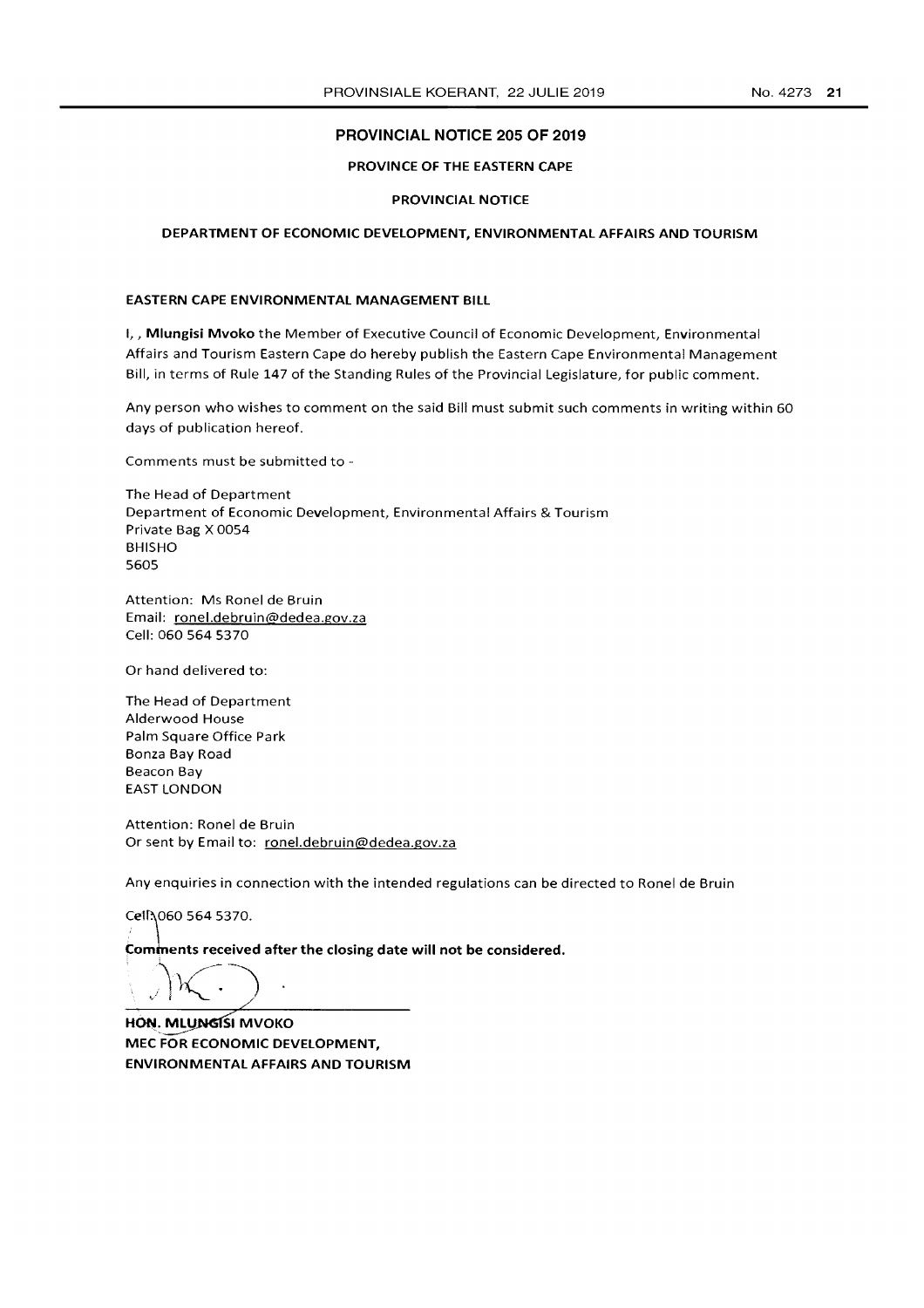# **EASTERN CAPE PROVINCE**

# **EASTERN CAPE ENVIRONMENTAL MANAGEMENT BILL**

(As introduced in the provincial legislature (the English text is the official text of the Bill))

# **(MEC OF ECONOMIC DEVELOPMENT, ENVIRONMENTAL AFFAIRS AND TOURISM)**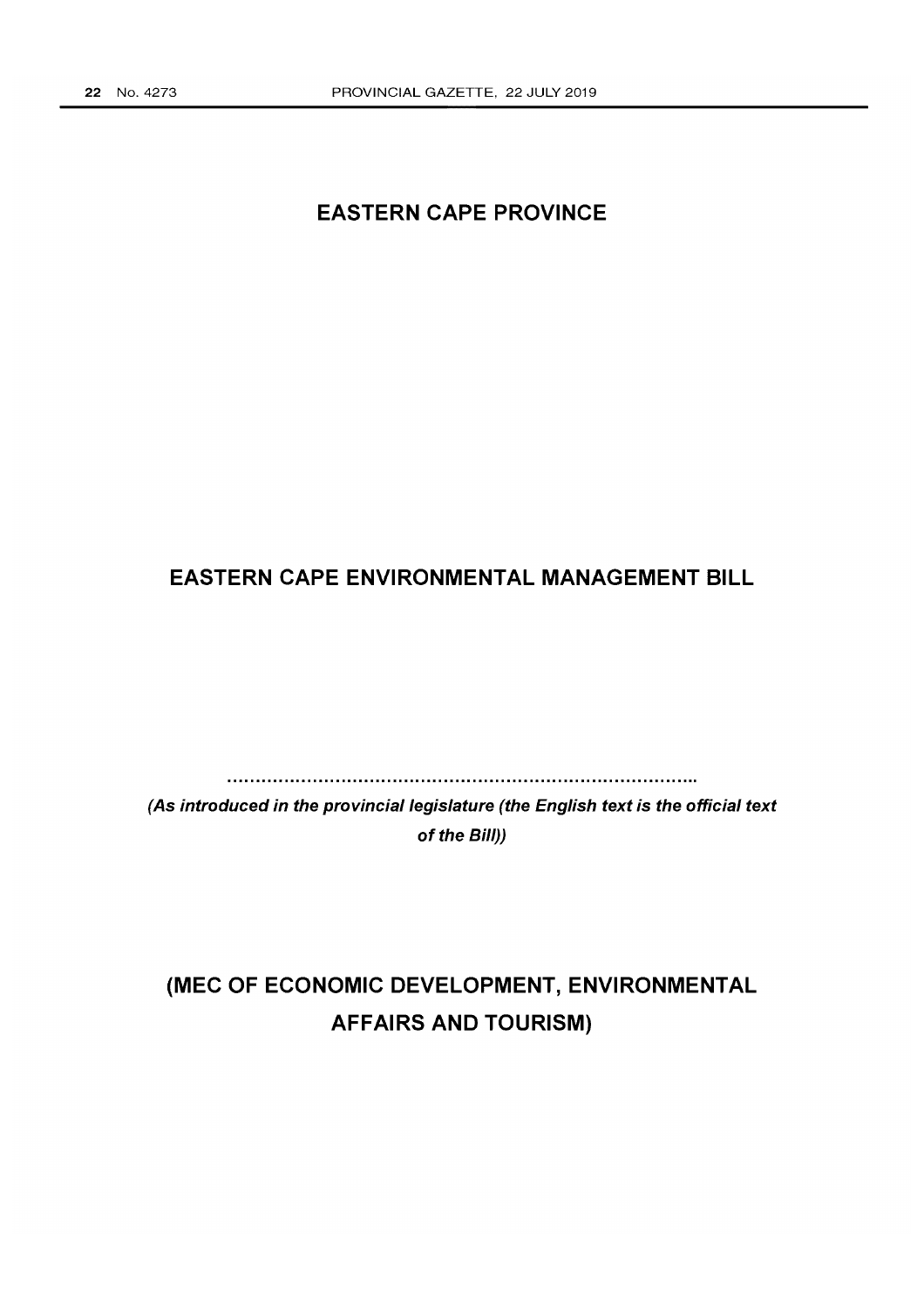# **BILL**

To rationalize, consolidate and reform the law regulating environmental management and to provide for the harmonisation of provincial legislation with national legislation regulating protected areas, biodiversity, waste management and air quality; and to provide for matters connected therewith.

# TABLE OF CONTENTS

# CHAPTER 1

# INTERPRETATION AND FUNDAMENTAL PRINCIPLES

- 1. Definitions
- 2. Objects of this Act
- 3. Application of Act

# CHAPTER 2

# PROTECTED AREAS

- 4. Establishment of conservancies
- 5. Withdrawal of status as a conservancy and exclusion of land from such areas

# CHAPTER 3

# BIODIVERSITY

- 6. Listing of provincially protected species
- 7. Restricted activities involving provincially protected and endangered species
- 8. General powers in respect of species
- 9. Management of flora not listed as protected or endangered
- 10. Permit System

### CHAPTER 4

# BIOSPHERE RESERVES

- 11. Purpose of this Chapter
- 12. Preliminary approval to establish biosphere reserve
- 13. Application for UNESCO designation as biosphere reserve
- 14. Management of biosphere reserve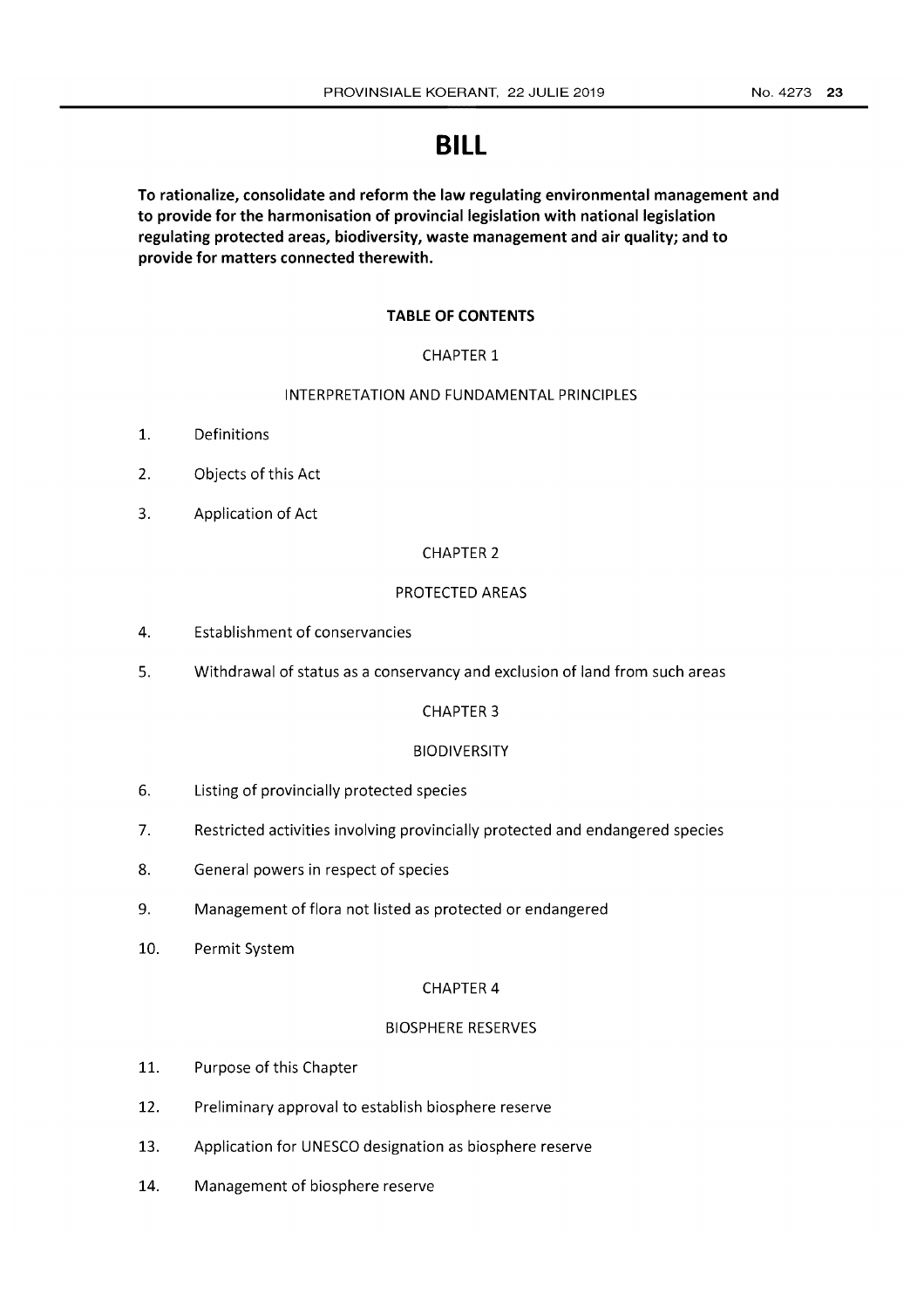- 15. Management plan for biosphere reserve
- 16. Extension of biosphere reserve
- 17. Funding of biosphere reserve
- 18. Management principles for biosphere reserves
- 19. Existing biosphere reserves

### CHAPTER 5

### CERTIFICATES OF ADEQUATE ENCLOSURE

- 20. Certificate of adequate enclosure.
- 21. Rights of holders of certificate of adequate enclosure
- 22. Obligations of holders of certificate of adequate enclosure
- 23. Transfer of hunting and other rights.
- 24. Certificate of adequate enclosure lapses on transfer or lease of land.

### CHAPTER 6

### WILD ANIMALS

### Part 1 - Prohibitions

- 25. Keeping of wild animals in captivity
- 26. Prohibition on use of certain fire-arms to hunt certain wild animals.
- 27. Prohibitions involving alien wild animals
- 28. General prohibition on the laying of poison
- 29. General powers in respect of wild animals
- 30. Alteration and removal of fences and interference with fences

### Part 2: Hunting

- 31. Hunting activities
- 32. Professional hunting
- 33. Permissible hunting activities
- 34. Hunting of wild animals on land belonging to another person.
- 35. Donation or sale of wild animal or carcass thereof.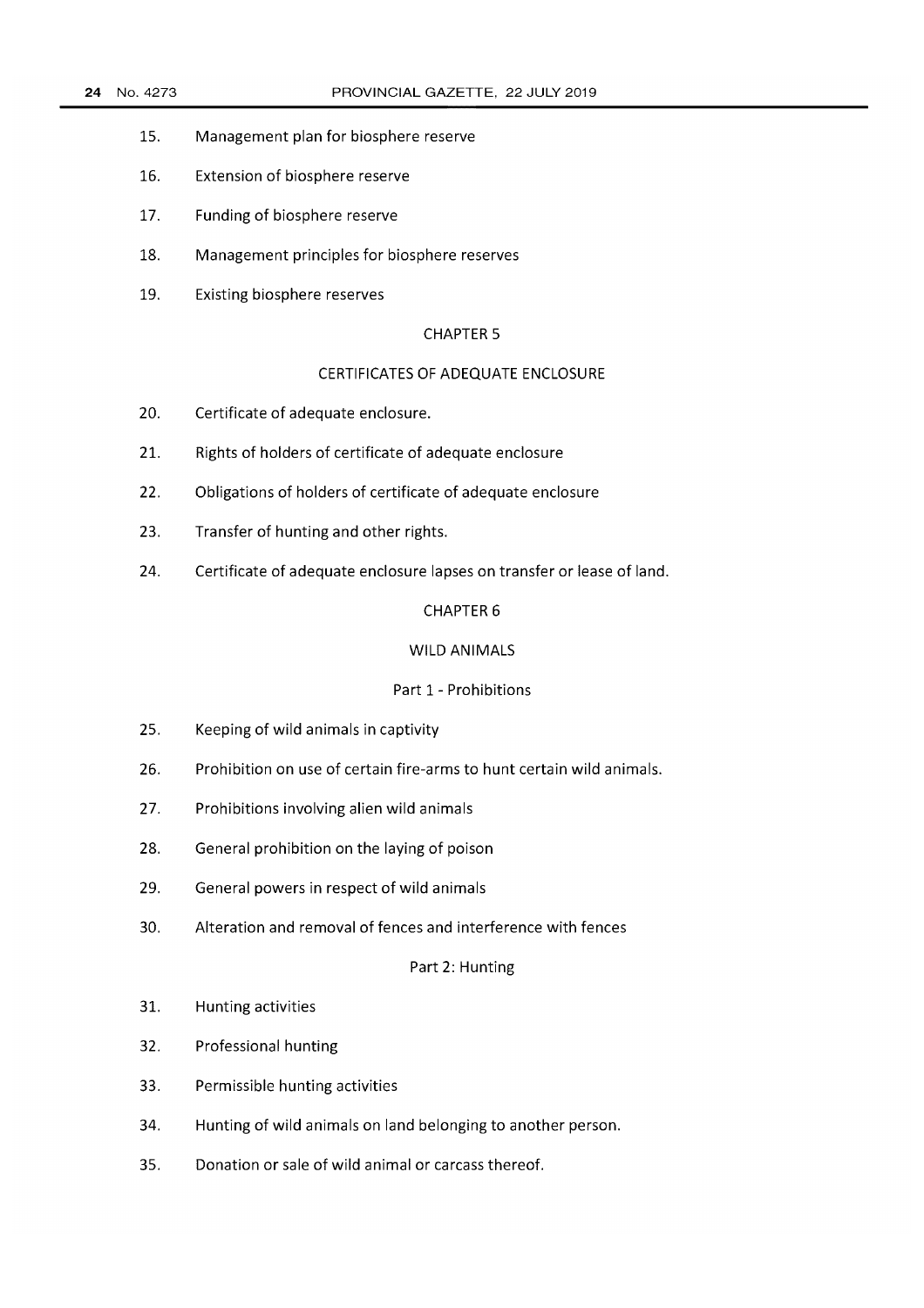- 36. Possession of wild animal or carcass thereof
- 37. Documents relating to permission to hunt or to the donation of wild animals or the carcasses thereof to be retained for certain period
- 38. Transport of wild animals
- 39. Prohibited hunting methods

Part 3: Management of damage-causing animals

- 40. Identification of damage-causing animals
- 41. General powers in respect of damage-causing animals
- 42. Department may cause certain wild animals to be hunted

Part 4: Hunting and fishing seasons

- 43. Hunting seasons for wild animals and limits
- 44. Fishing seasons, daily bag limits and undersized fish in freshwater

Part 5: Flora

- 45. Possession etc. of endangered flora
- 46. Prohibition on picking of certain flora
- 47. Sale and purchase of protected flora
- 48. Registration and licensing of flora growers and flora sellers
- 49. Sale of protected flora on the premises of registered flora growers and sellers
- 50. Places for sale of indigenous unprotected flora
- 51. Sale of indigenous unprotected flora by owner of land
- 52. Export and importation of flora
- 53. Donation of flora
- 54. Possession of flora

## CHAPTER 7

### COMPLIANCE AND ENFORCEMENT OF THIS ACT

- 55. Designation of environmental management inspectors
- 56. Designation of provincial environmental officers
- 57. Mandates of provincial environmental officers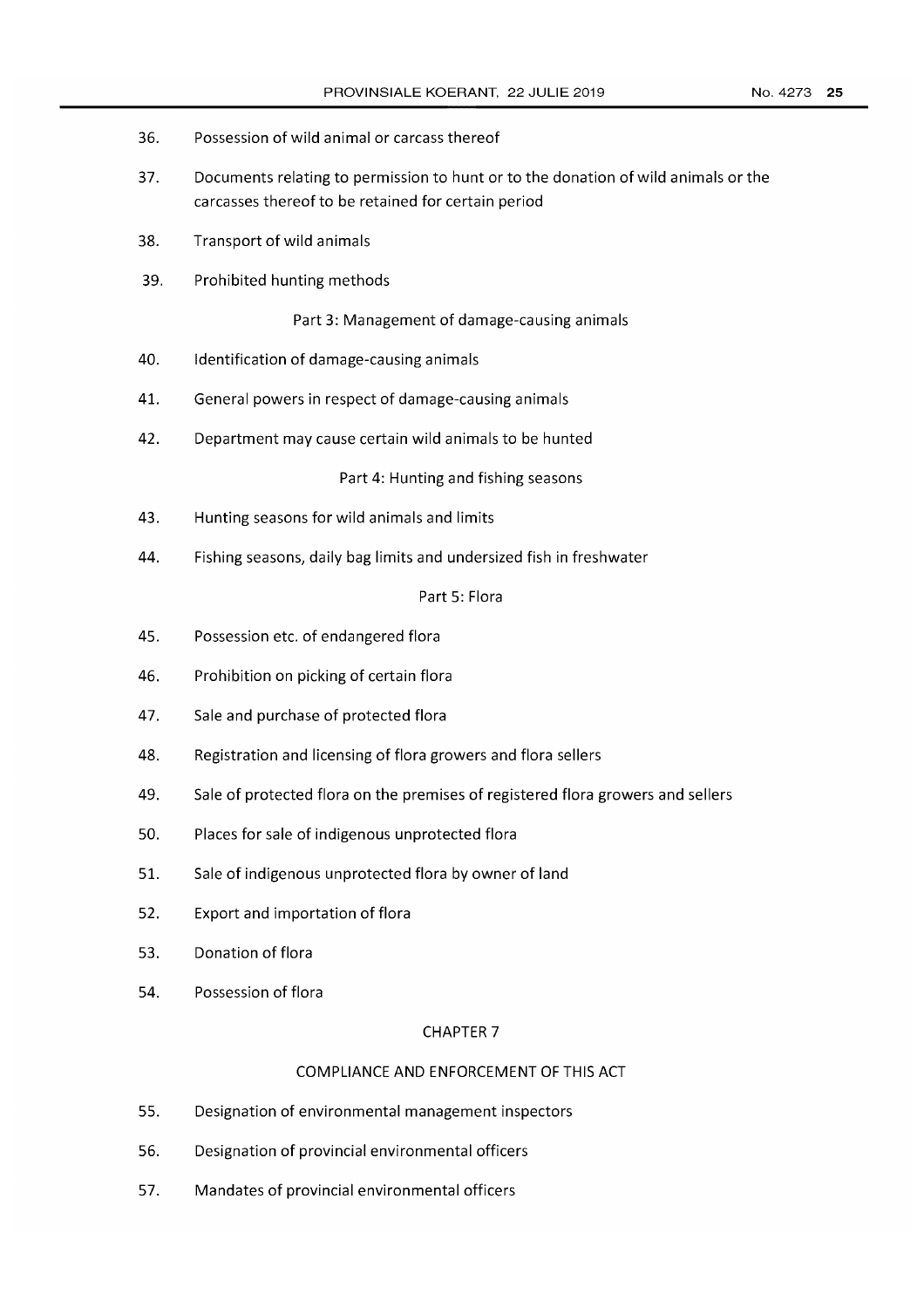- 58. Proof of designation as provincial environmental officer
- 59. Functions of Provincial environmental officers
- 60. General powers
- 61. Seizure of items
- 62. Powers to stop, enter and search
- 63. Notices
- 64. Power to issue notices
- 65. Objections to notices
- 66. Failure to comply with notices
- 67. Duty to produce documents
- 68. Inspections
- 69. Appointment of volunteer environmental officers.
- 70. Mandates and powers of volunteer environmental officers
- 71. Proof of designation as Volunteer Environmental Officer
- 72. **Offences**
- 73. Penalties
- 74. Awards of part of fine recovered to informants
- 75. Cancellation of permits
- 76. Forfeiture of Items
- 77. Admission of guilt fines
- 78. Treatment of seized live specimens

### CHAPTER 8

### **GENERAL MATTERS**

- 79. Delegations
- 80. Appeals
- 81. Camping sites, picnic areas and hiking trails.
- 82. Regulations by MEC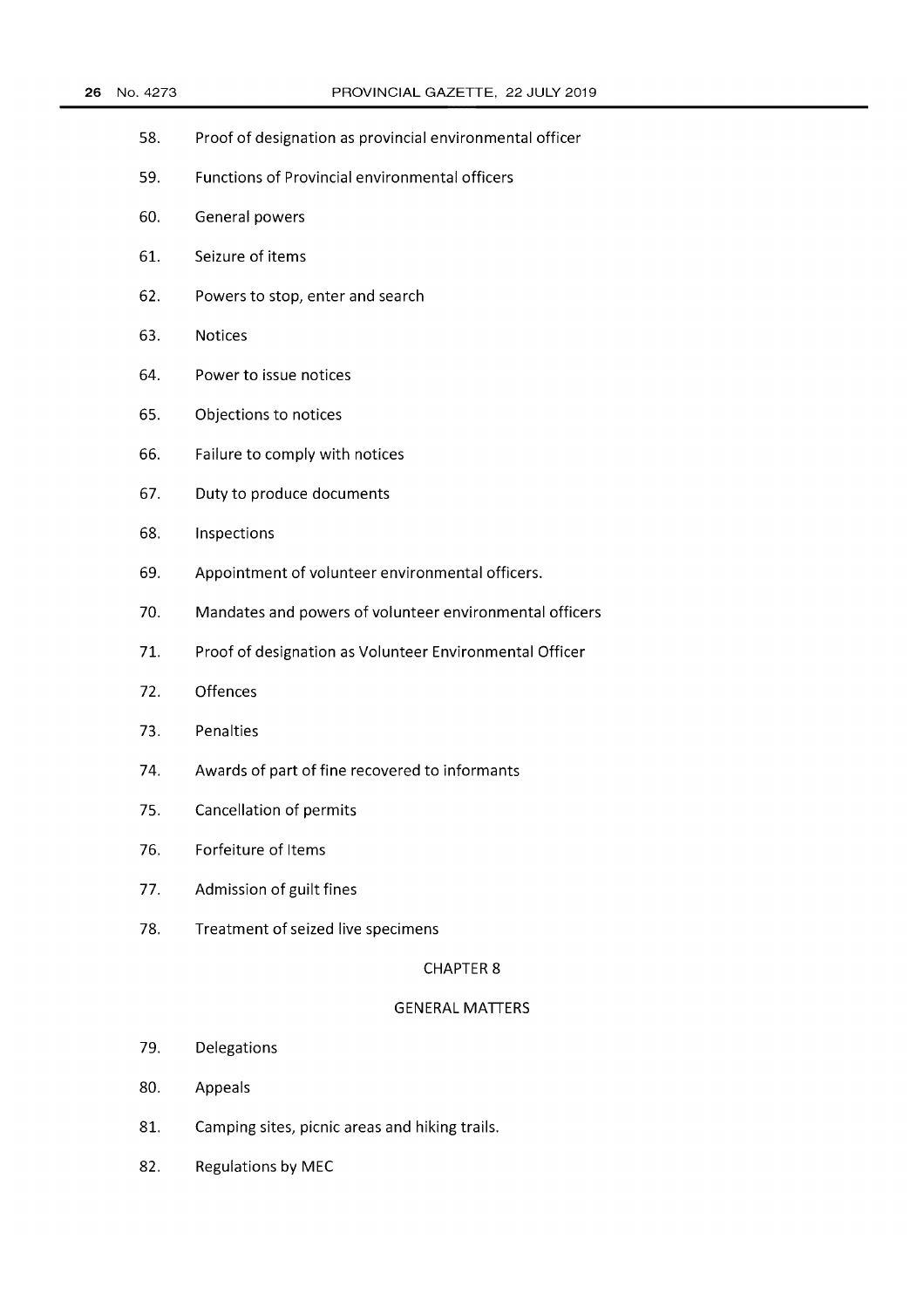- 83. Repeal and amendment of laws and savings
- 84. Transitional provisions
- 85. Short title and commencement

SCHEDULE 1- Laws repealed or amended

**BE IT THEREFORE ENACTED** by the Provincial Legislature of the Eastern Cape Province follows:

### **CHAPTER 1**

### **INTERPRETATION AND FUNDAMENTAL PRINCIPLES**

### **1. Definitions**

- (1) In this Act, unless the context indicates otherwise, a word or expression or any derivative or other grammatical form of such word or expression to which a meaning has the corresponding meaning that has been assigned to such word or expression in the following Acts:
	- (a) National Environmental Management Act, 1998 (Act No 107 Of 1998);
	- (b) National Environmental Management: Air Quality Act, 2004 (Act No 39 of 2004);
	- (c) National Environmental Management: Biodiversity Act, 2004 (Act No 10 of 2004);
	- (d) National Environmental Management: Integrated Coastal Management Act, 2008 (Act No 24 of 2008);
	- (e) National Environmental Management: Protected Areas Act, 2003 (Act No 57 of 2003); and
	- (f) National Environmental Management: Waste Act, 2008 (Act 59 of 2008);

"adequately enclosed" in relation to land means enclosed by-

(a) any fence, wall or obstruction of any kind whatsoever forming an enclosure from which any wild animal of a species specified in a certificate of adequate enclosure issued in terms of section 20(4) is unable to escape without breaking it;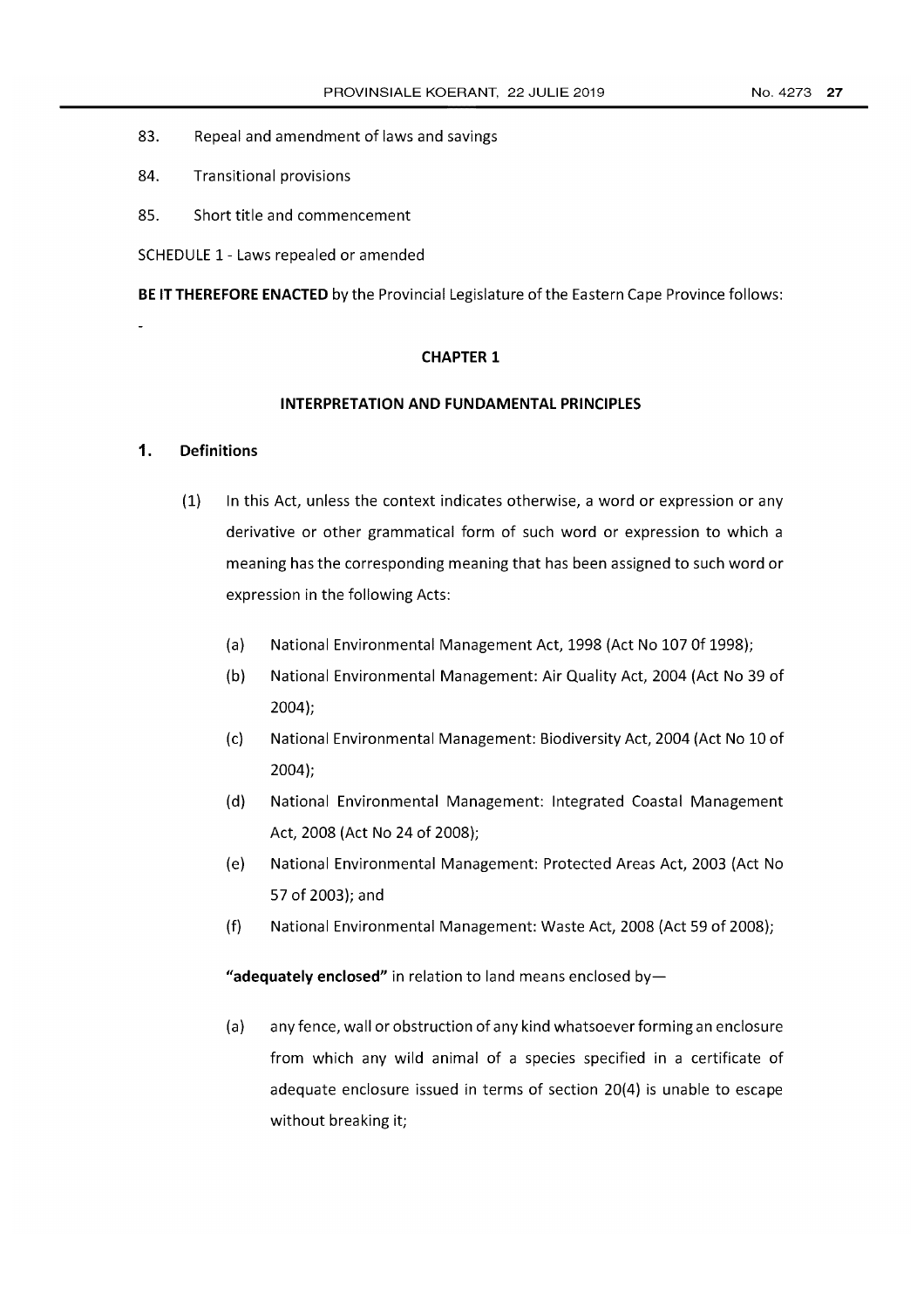- (b) any natural boundary through or over which any wild animal of a species so specified will under normal circumstances not pass, or
- (c) any combination of fences, walls, obstructions or boundaries referred to in paragraphs (a) and (b) so that any wild animal of a species so specified cannot escape from such land;

**"Biodiversity Act"** means the National Environmental Management: Biodiversity Act, 2004 (Act No. 10 of 2004);

**"biosphere reserve"** means an area designated for inclusion in the World Network of Biosphere Reserves by the International Coordinating Council of the Man and the Biosphere Programme;

**"Biosphere Reserve Interim Committee"** means a committee established in terms of section 12(4);

**"captivity,"** in relation to a wild animal other than a fish, means the holding of an animal captive, in an enclosure or elsewhere, in such a way that its natural movement is restricted or that it is unable to maintain itself by natural means;

**"carcass"** in relation to any wild animal means the whole or any part of the meat (whether dried, smoked, salted, cured or treated in any manner), head, tooth, horns, shell, scale, tusks, bones, feathers, tail, claw, paw, hoof, skin, hide, hair, viscera or any part whatsoever of the carcass, and includes the egg;

**"Certificate of adequate enclosure"** means the certificate issued in terms of section 20(4) of this Act;

**"catch,"** in relation to a fish, means to take out of water or bring to land in any manner or to possess in a net, whether or not the net is in the water, or to be in possession of a fish in or on any boat or on land, and includes any injuring, immobilizing or killing of such fish or attempting to take, injure, immobilize or kill or to pursue or disturb wilfully any such fish;

**"conservancy"** means an area established in terms of section 4;

**"Constitution"** means the Constitution of the Republic of South Africa, 1996;

**"Criminal Procedure Act"** means the Criminal Procedure Act, 1977 (Act No. 51 of 1977);

**"Cultivate"** means the artificial reproduction of flora in any manner whatsoever;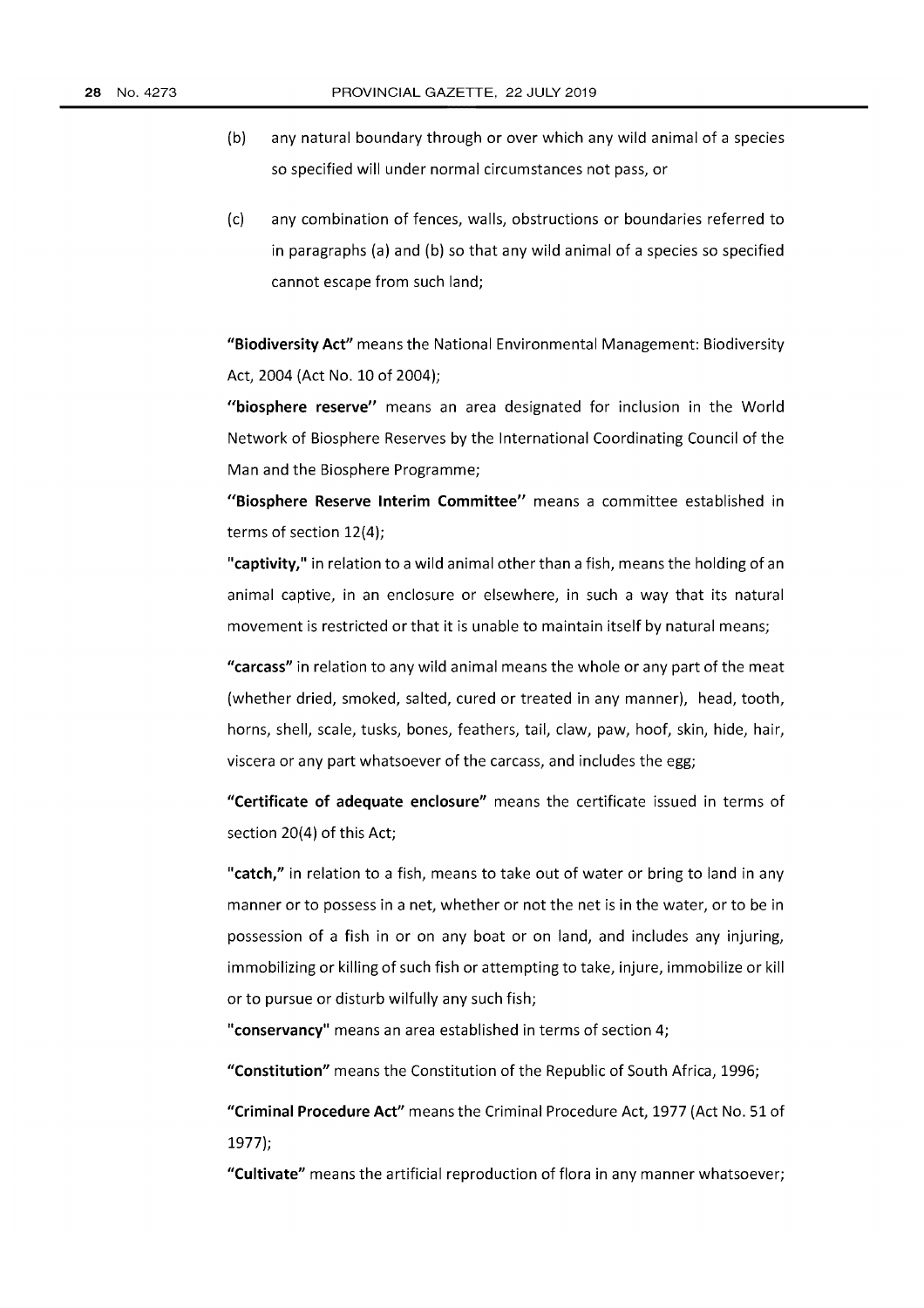daily bag limit" means the number of all animals specified in a notice issued in terms of sections 43 and 44 or caught or captured on any day;

"damage-causing animal" means any species of wild animal identified in terms of section 40;

"Department" means the department responsible for environmental affairs in the Province;

"export" in relation to the Province means to convey out or transfer out, or to attempt to convey or transfer out, from a place within the Province to another Province or to a place outside the Republic of any species or specimen;

"Fauna" means wild animal

"Feral animal" means a domestic animal or species of such animal which has gone wild and which includes a vagrant animal of such species, including hybridisation ;

"fish" when used as a noun, means any aquatic fauna living in inland waters, other than an amphibian, reptile, bird or mammal, whether vertebrate or invertebrate, and includes the egg, spawn or larvae of any such animal;

"flora" means any plant including the whole or any part of the plant whether dead or dried;

"game" means all game kept or held for commercial, hunting, or conservation purposes;

"Gazette" means the Provincial Gazette of the Province;

"Head of Department" means the Head of the Department responsible for environmental affairs in the Province;

"higher level", with regard to a framework plan or other relevant plan, means a larger area of planning, and usually a smaller scale of planning, than the area and scale of such framework plan or other relevant plan;

"holding facility" means an enclosure or other structure used for keeping animals on a temporary basis;

"hunt," in relation to a wild animal other than fish, means to hunt or search for, to kill, capture or attempt to kill or capture, to pursue, follow or drive with the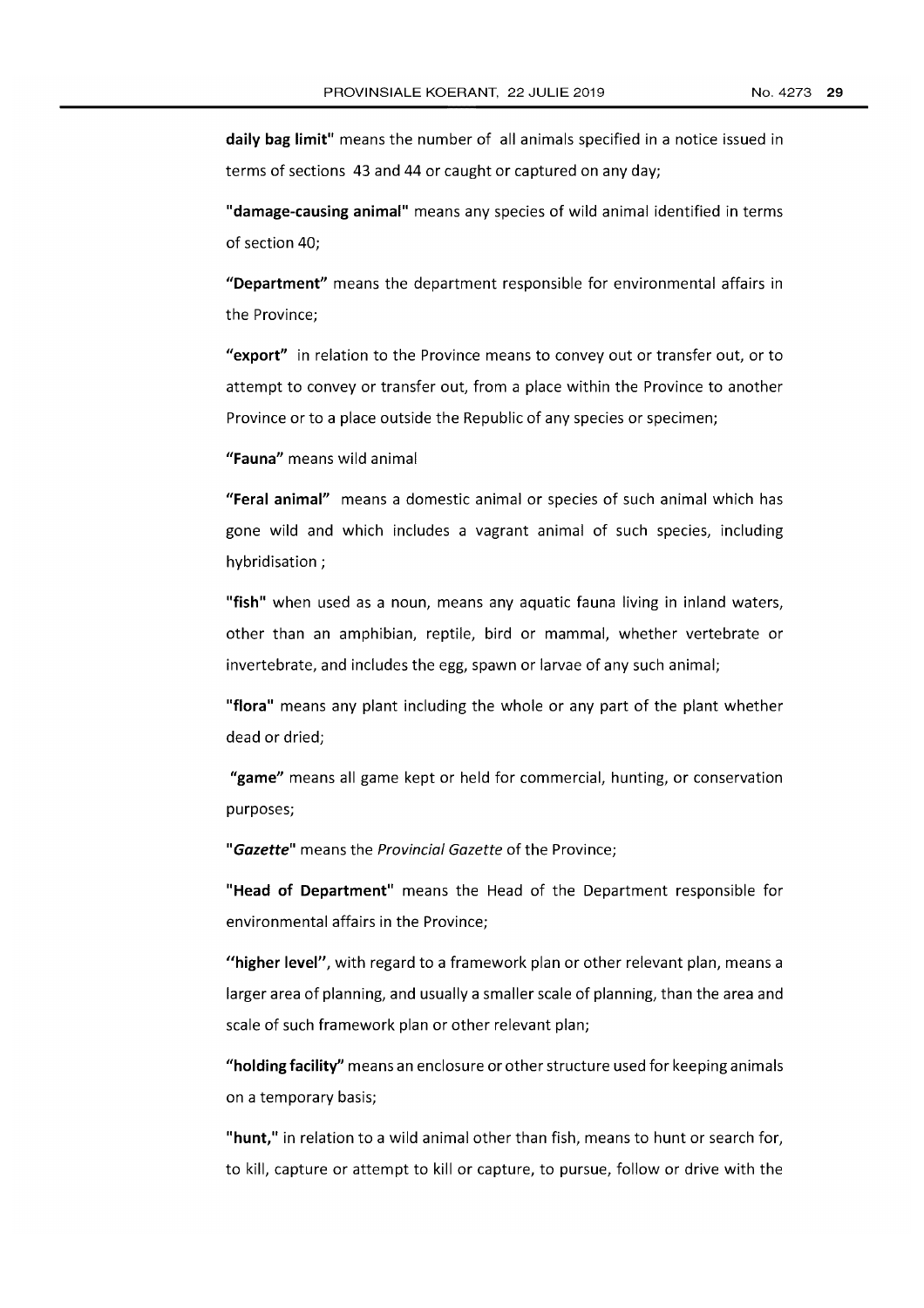intent to kill or capture, or to shoot at, poison, lie in wait for, wilfully disturb or to collect or try to collect or to destroy the eggs of a bird or reptile by any means;

**"hunting season"** means the period in each year determined by the MEC in terms of section 43 during which a species of wild animal may be hunted subject to the requirements of this Act;

**"import"** in relation to the Province -

- (i) means to convey or introduce into the Province species or specimen; and
- (ii) includes the conveyance into the Province for re-export to a place outside the Province of any species or specimen;

**"inland waters"** means all waters which do not-

- (a) permanently, or at any time of the year, form part of the sea;
- (b) become saline; or
- (c) rise owing to the influence of the sea;

**"Integrated Coastal Management Act"** means the National Environmental Management: Integrated Coastal Management Act, 2008 (Act No 24 of 2008);

**"lower level",** with regard to a framework plan or other relevant plan, means a smaller area of planning, and usually a larger scale of planning, than the area and scale of such framework plan or other relevant plan;

**"Management Committee"** means a committee established in terms of section 14(2);

**"Man and the Biosphere criteria"** means the general criteria for an area to qualify for designation as a biosphere reserve, as determined by the Man and the Biosphere Programme;

**"Man and the Biosphere Programme"** means the programme in terms of which biosphere reserves are established by UNESCO;

**"Management plan"** means the spatial plan compiled for a biosphere reserve in accordance with section 15;

"MEC" means the member of the Executive Council of the Province, to whom the Premier has assigned the responsibility for environmental affairs;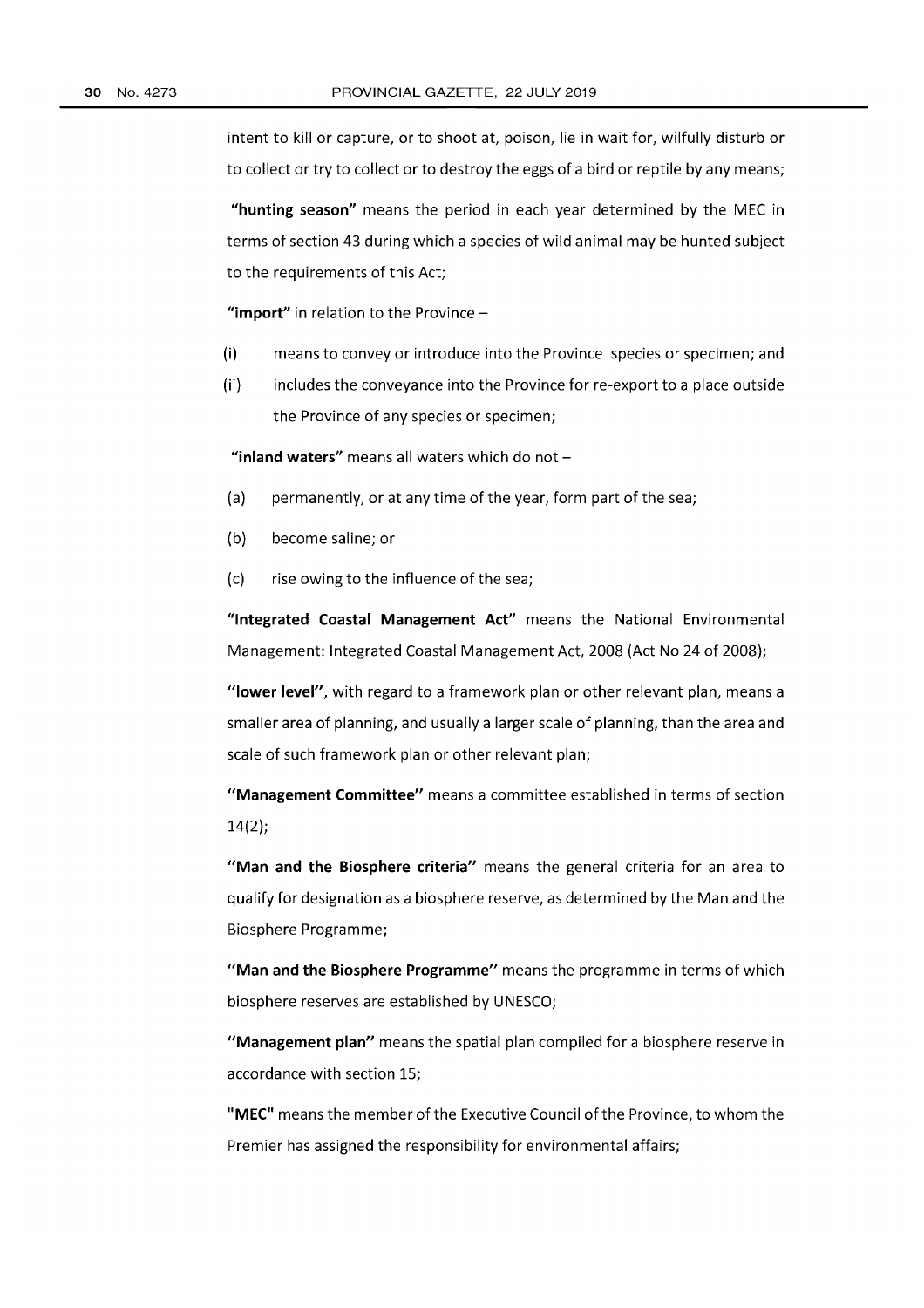**"Minister"** means the Minister in the national Government responsible for environmental management;

**"National Environmental Management Act"** means the National Environmental Management Act, 1998 (Act No. 107 of 1998);

### **"owner"** means-

- $(a$  in relation to land-
	- (i) the person in whom is vested the legal title thereto;
	- (ii)where the legal title thereto is vested in an association of persons, whether corporate or unincorporate, the person designated in writing as the owner thereof by such association;
	- (iii) in the case of land under the control or management of a local authority, the local authority concerned;
	- (iv) in the case of State land not under the control or management of a local authority, the Minister of the Department of State or the Member of the Executive Council having control or management thereof or any officer designated by such Minister or Member ofthe Executive Council for the purpose;
	- (v) in the case of communal land the owner as determined and certified by the Department of Land Affairs and the Council of Traditional Leaders;
	- (vi) in the case of land not occupied by the owner as contemplated by subparagraph (i), the person who is in actual occupation of the land, who exercises general control over such land and who has been authorised in writing by the owner as contemplated by the said subparagraph to exercise the rights conferred on an owner of land by this ordinance;
	- (vii) where the owner as contemplated by subparagraph (i), (ii) or (v) is dead or insolvent or has assigned his estate for the benefit of his creditors or has been placed under curatorship by order of court or is a company being wound up or under judicial management, the person in whom the administration of such land is vested as executor, administrator, trustee, assignee, curator, liquidator or judicial manager, as the case may be, and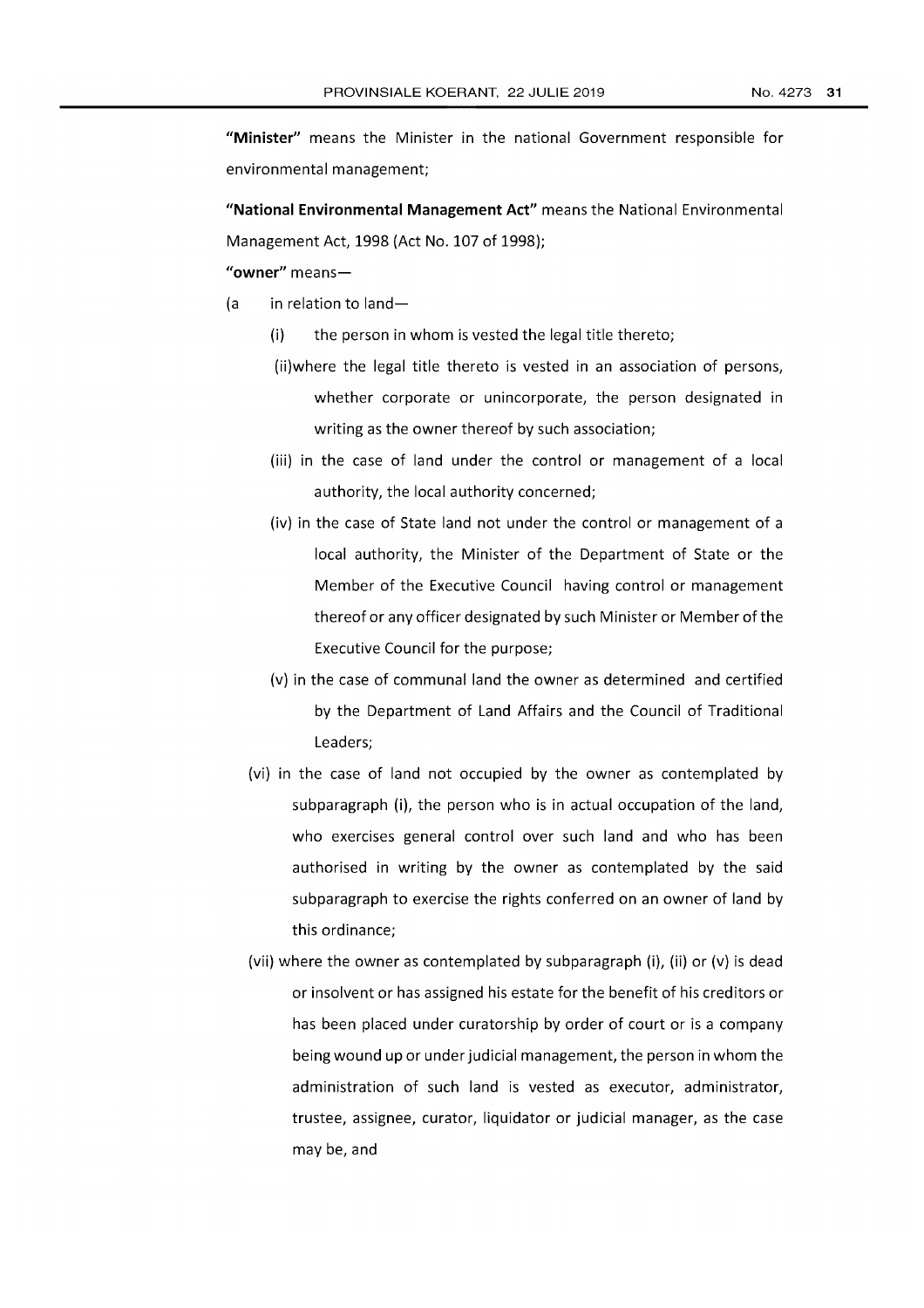(b) in relation to inland waters, the owner as contemplated by paragraph (a) of the land on which the waters concerned are situated or which abuts on such waters;

**"permit"** means a permit issued in terms this Act, or in terms of an Act mentioned in section 3 of this Act;

**"Pick"** includes cut, chop off, take, gather, pluck, uproot, break or destroy: **"prescribe"** means prescribe by Regulation in terms of section 82;

**"process principle of planning"** means the principle in terms of which a management plan is compiled in phases through the method of-

- (a) drafting two or more documents in sequence, identifying relevant goals, objectives, problems, issues, policies and strategies, while progressing from the more general in the first document to the more specific in the last; and
- (b) submitting each document for role-player input and decision maker review before compiling a draft management plan for advertisement;

**"professional hunter"** means any person, hunting outfitter or director of a hunting school who escorts or agrees to escort a foreign client, for reward, to enable him or her to hunt a wild animal for reward, or carries out the activities as may be prescribed by the MEC in terms of section 32;

**"protected area"** means any of the protected areas referred to in Chapter 2 of this Act and as defined in the Protected Areas Act;

**"Protected Areas Act"** means the National Environmental Management: Protected Areas Act, 2003 (Act No. 57 of 2003);

**"Province"** means the Province of the Eastern Cape;

**provincial environmental officer** means an official ofthe Department designated in terms of section 55;

**"relative"** means the spouse, or those in a similar arrangement, children, parents, and siblings, whether by birth or marriage, or similar lawful arrangement;

**"this Act"** includes any regulations, proclamation, notice or guidelines issued in terms of a provision of this Act;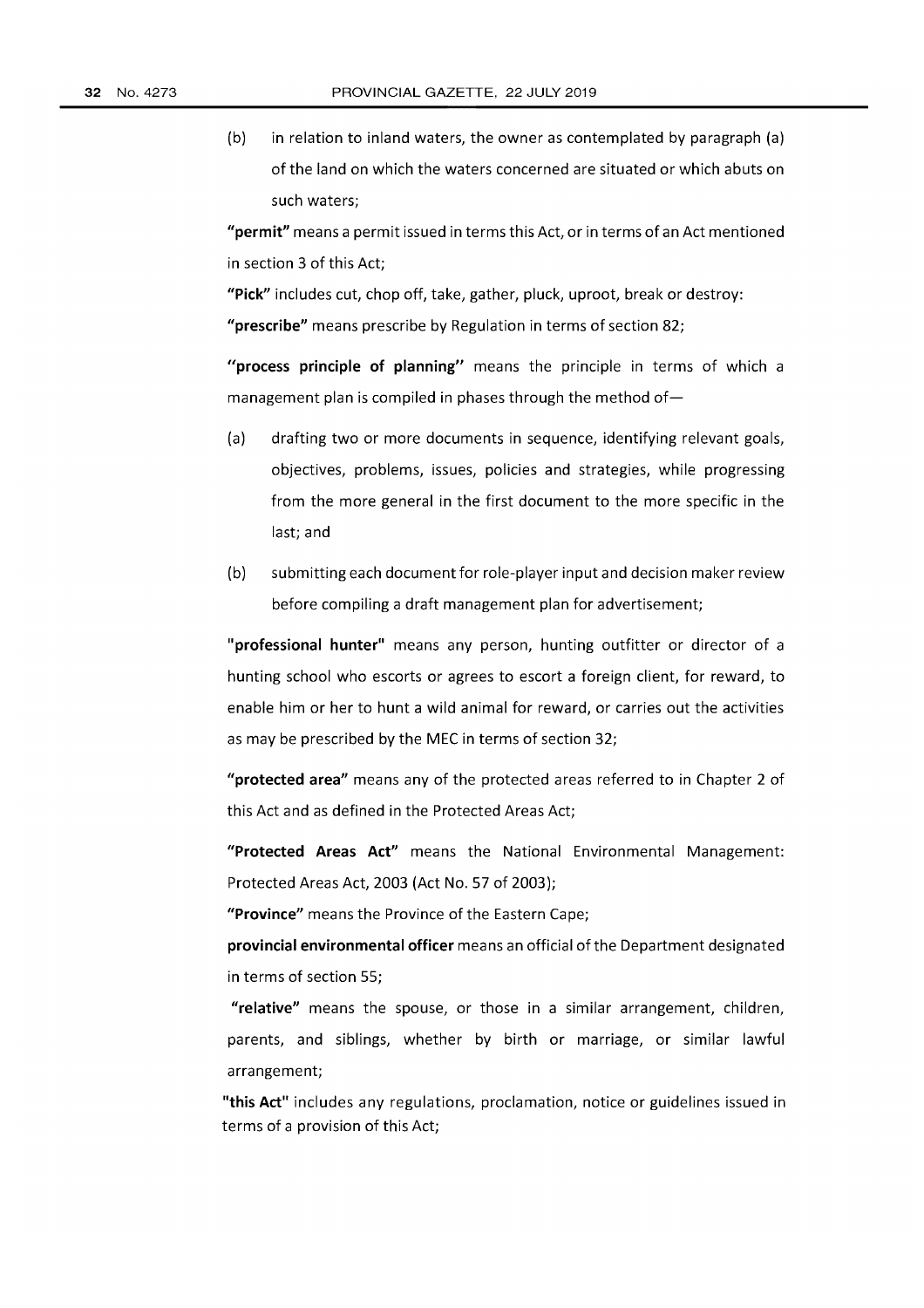**"trap"** means any trap, springtrap, snare, gin, cage, net, pitfall or birdlime and any other device or method whatsoever which can be used or adapted for the capture of wild animals; **"this Act"** includes any Regulation, proclamation or Notice issued in terms of a provision of this Act;

**"UNESCO"** means the United Nations Educational, Scientific and Cultural Organisation, and includes the International Coordinating Council of the Man and the Biosphere Programme; and

**"volunteer environmental officer"** means a person appointed in terms of section 69;

**"wild animal"** means any live vertebrate or invertebrate animal (the egg or spawn of any such animal but excluding any ostrich used for farming purposes and the egg thereof) belonging to a nondomestic species and includes any such animal which is kept or has been born in captivity.

(2) In this Act, a word or expression derived from a word or expression defined in subsection (1) has a corresponding meaning unless the context indicates that another meaning is intended.

### **2. Objects of this Act**

The objects this Act are  $-$ 

- (a) to supplement national legislation in the Province where necessary to protect the environment by providing reasonable measures for  $-$ 
	- (i) the management, protection and conservation of certain areas of ecological or environmental importance;
	- (ii) the promotion of the sustainable utilisation of the areas of ecological or environmental importance;
	- (iii)the management, protection and conservation of biological diversity and of the components of such biodiversity; and
	- (iv) the use of indigenous biological resources in a sustainable manner;
- (b) to provide for sound environmental management, enhancing and encouraging sustainable use of resources;
- (c) to encourage conservation, a risk averse approach;
- (d) to set provincial requirements, norms and standards for provincial environmental management according to best practices; and
- (e) to provide for compliance with the measures set out in paragraph (a); and
- (f) generally to give effect to section 24 of the Constitution within the Province.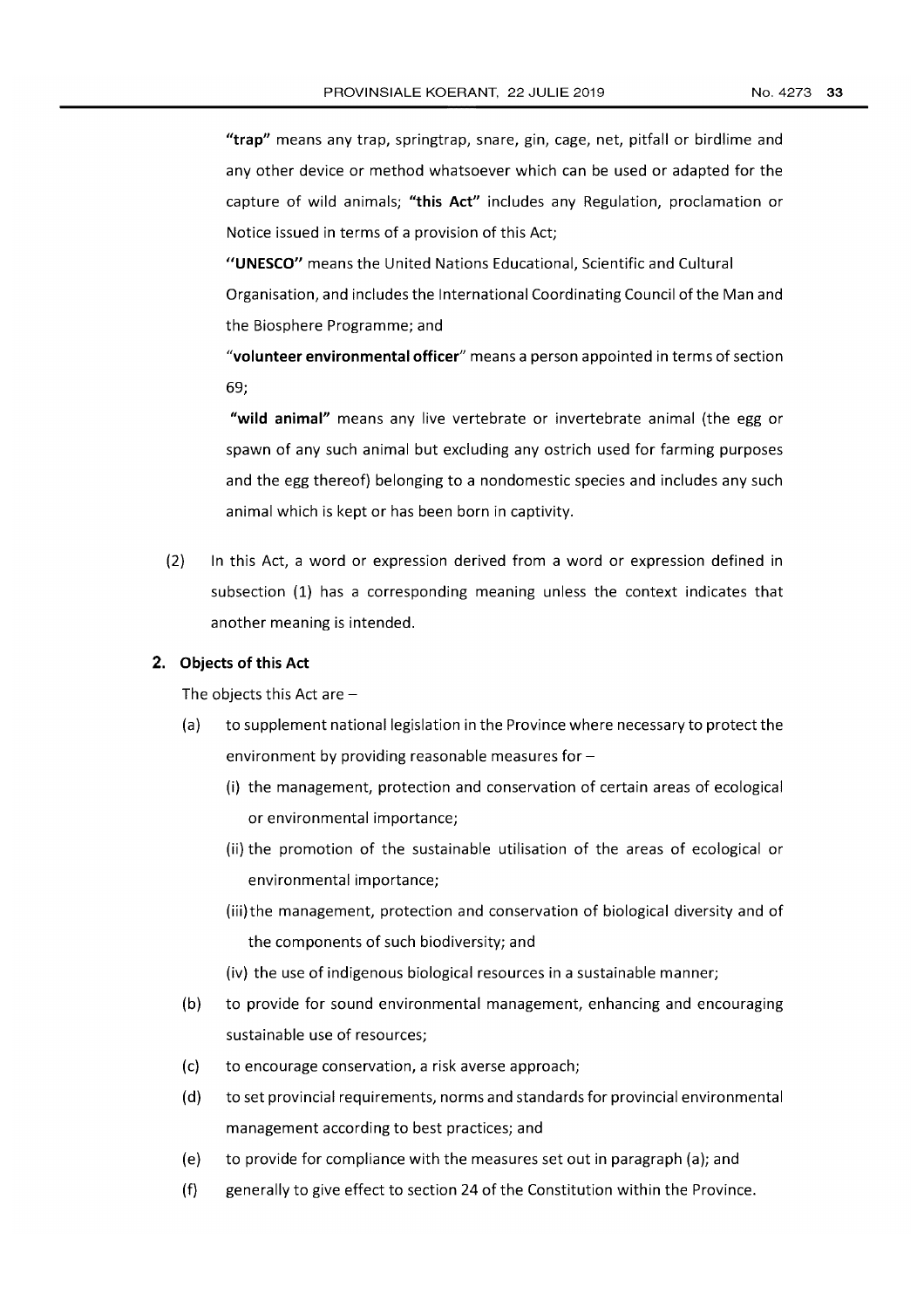### **3. Application of Act**

- (1) This Act must read, interpreted and applied in conjunction with the following national Acts, including any regulations, sub-ordinate legislation, policies and norms and standards made in terms of any of those acts -
- (a) National Environmental Management Act, 1998 (Act No 107 Of 1998)
- (b) National Environmental Management: Air Quality Act, 2004 (Act No 39 of 2004);
- (c) National Environmental Management: Biodiversity Act, 2994 (Act No 10 of 2004);
- (d) National Environmental Management: Integrated Coastal Management Act, 2008 (Act No 24 of 2008);
- (e) National Environmental Management: Protected Areas Act, 2003 (Act No 57 of 2003); and
- (f) National Environmental Management: Waste Act, 2008 (Act 59 of 2008).
- (2) In the event of a conflict between this Act and a provision of any legislation mentioned in sub-section (1), the conflict must be resolved in terms of section 146 of the Constitution.
- (3) The Act applies to the Province in order to protect the people's rights contemplated in section 24 of the Constitution.

### **CHAPTER 2**

### **PROTECTED AREAS**

# **4. Establishment of conservancies**

- (1) Any group of adjoining landowners or in the case of communally owned land, the owner, may apply to the MEC for permission to establish and operate a conservancy for the purpose of jointly conserving and managing the biodiversity found in a natural state on that land.
- (2) If the MEC grants permission for the establishment and operation of a conservancy, the MEC must, by notice in the *Gazette,* publish the details of that conservancy as soon as is reasonably practicable.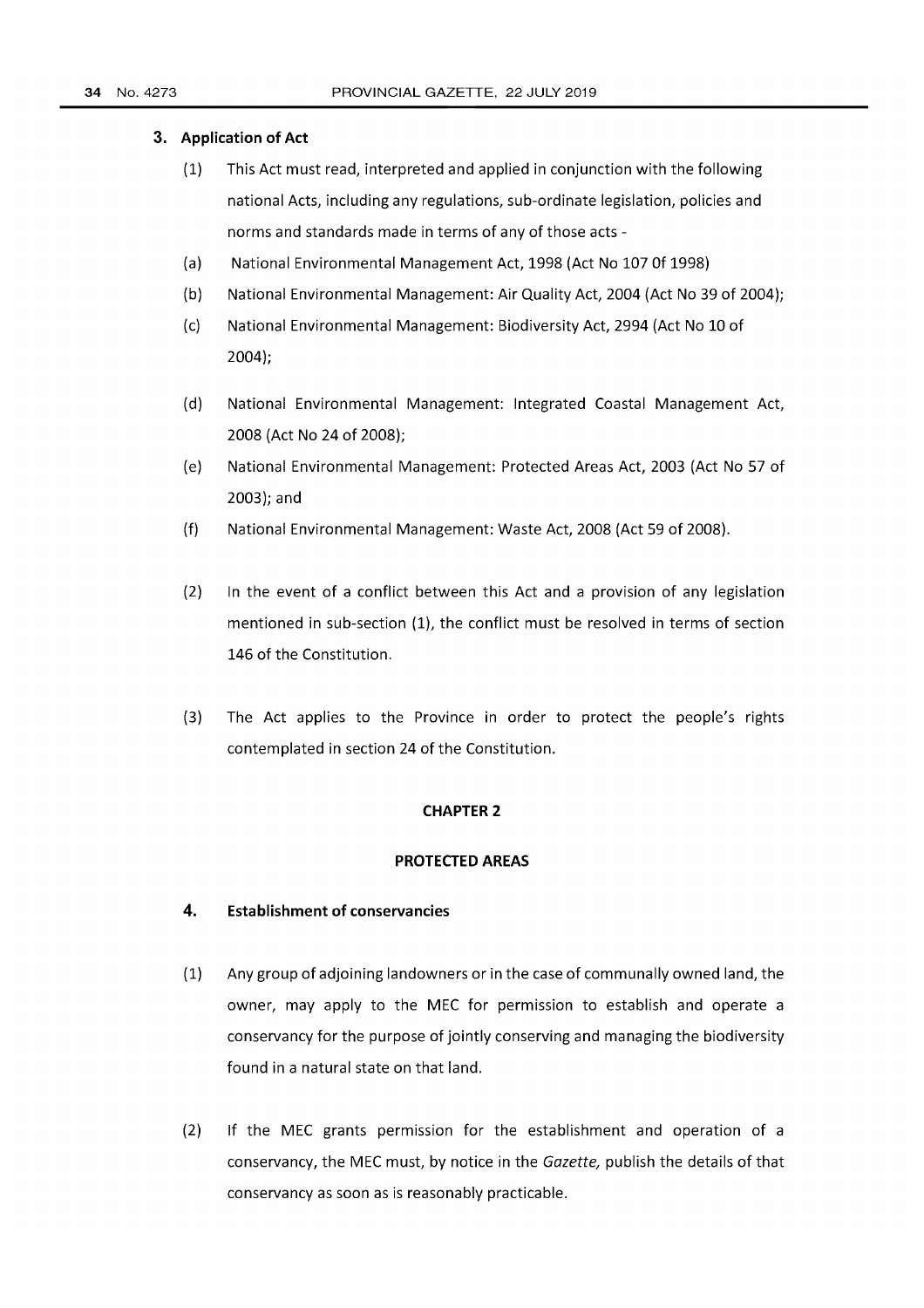- (3) The MEC may prescribe norms and standards, requirements for the establishment, management, and operation of conservancies, including signage that may be used by conservancies.
- **5. Withdrawal of status as a conservancy and exclusion of land from such areas**
- $(1)$  The MEC may -
	- (a) withdraw his or her permission to operate as a conservancy; or
	- (b) exclude land from any part of a conservancy.
- (2) If the MEC decides to withdraw a permission to operate as a conservancy or excludes land from any part of a conservancy, he or she must publish a notice of that decision in the *Gazette* as soon as is reasonably practicable after taking the decision.

### **CHAPTER 3**

### **BIODIVERSITY**

# **6. listing of provincially protected species**

- (1) The MEC may, by notice in the *Gazette,* publish a list of species that are protected in the Province.
- (2) A list published in terms of subsection (1) may divide species into different categories.
- (3) The MEC may, by notice in the *Gazette,* at any time, amend any list published in terms of subsection (1) by  $-$ 
	- (a) adding species to the list;
	- (b) removing species from the list; or
	- (c) making any other necessary change to give effect to the objects of this Act.
- (4) The MEC must review a list published in terms of subsection (1) at least every five years.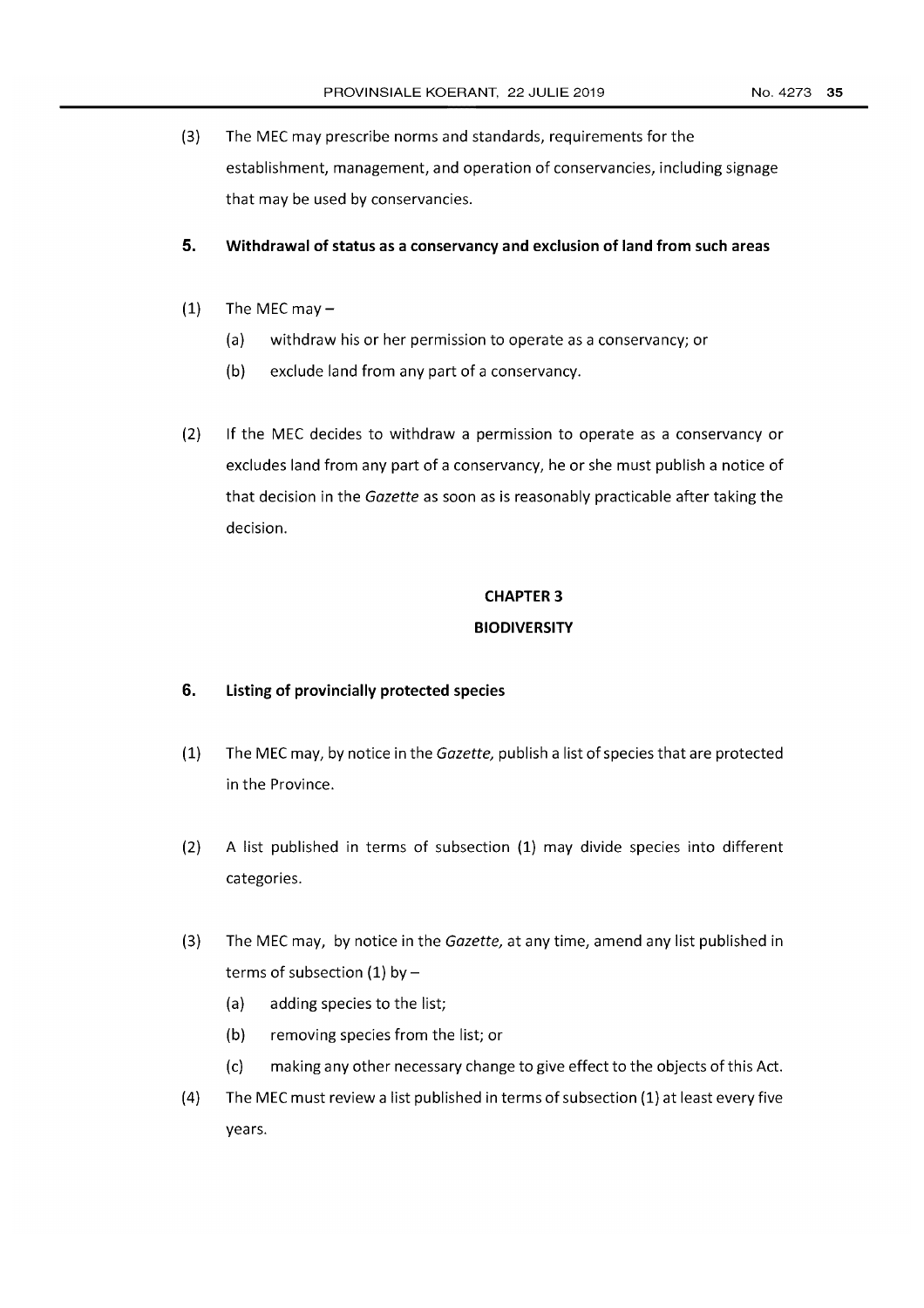(5) The published list shall remain in force until a new or amended list is published.

# **7. Restricted activities involving provincially protected and endangered species**

- (1) A person may not carry out a restricted activity, as defined in the Biodiversity Act or any regulations made in terms of this Act involving a specimen of a listed species that are protected in the Province without a permit issued in terms of this Act.
- (2) The MEC may prescribe any activity which is prohibited without a permit issued as prescribed in Section 6 and Regulations in terms of this Act.

### **8. General powers in respect of species**

- (1) If the Department at any time considers it necessary or desirable that special measures be taken to ensure the survival of any species of fauna or flora, it may, after consultation with the owner of any land on which that species is found  $-$ 
	- (a) cause a number of specified fauna to be captured or a number of specified flora to be picked or gathered which it considers necessary for the purpose of preserving or propagating the fauna or flora;
	- (b) remove any captured, picked or gathered fauna or flora contemplated in paragraph (i) to a protected area or other suitable place;
	- (c) take such steps as may be required for the preservation or propagation of the species on the land where that species is found; or
	- (d) direct the owner, in writing, to take such steps as it considers necessary for the preservation or propagation of the species on the land in question.
- (2) Any person who receives a directive in terms of subsection (1) may object to the directive by making representations, in writing, to the MEC within 30 days of receipt of the directive, or within such longer period as the MEC may determine.
- (3) After considering any representations made in terms of subsection (1)and any other relevant information, the MEC-
	- (a) may confirm, modify or cancel any part of a directive; and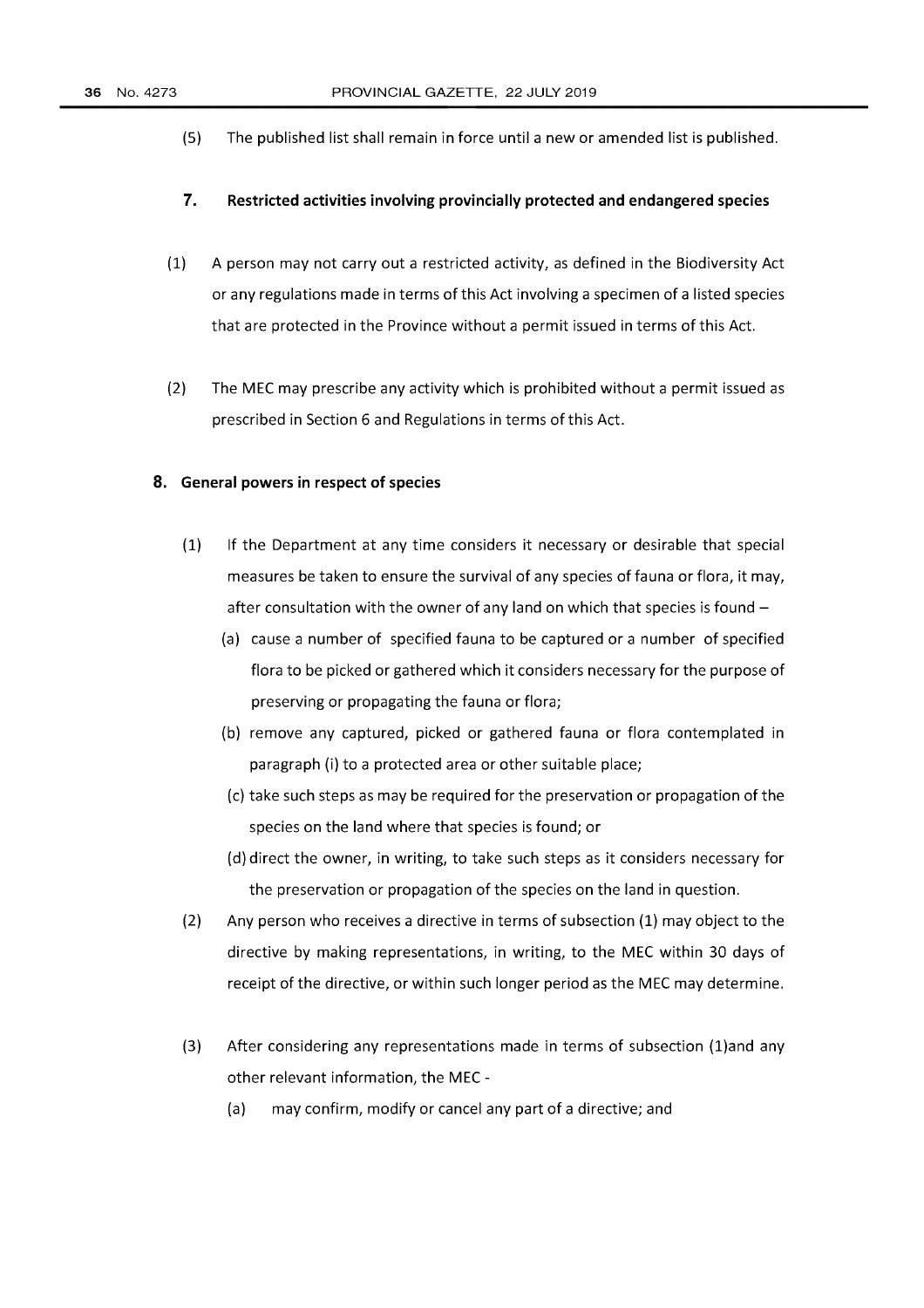- (b) must specify the period within which the person who received the directive must comply with any part of the directive that is confirmed or modified.
- (c) Failure to comply is considered as an offence stipulated in section 72 of this Act'
- (4) If the Department is of opinion that any wild animal or any species of wild animal found on any land $-$ 
	- (a is detrimental to the preservation of fauna or flora;
	- (b) is likely to be dangerous to human life;
	- (c) is wounded, diseased or injured;
	- (d) is causing damage to crops or other property, whether movable or immovable, of any person, or
	- (e) should be hunted in the interests of nature and environmental conservation,

the Department may, with the approval of the MEC, cause such animal, or such number of such species as he may determine, to be hunted on such land or on any land to which such animal or, in the case of a species of wild animal, the number of such species determined by him may flee while being pursued for the purpose of being hunted in terms of this section.

# **9. Management of flora not listed as protected or endangered**

- (1) The MEC may make regulations to manage flora that is not listed as endangered or protected
- (2) The MEC may, by notice in the *Gazette,* publish a list of activities relating to flora to ensure the survival of a species or the functioning of an ecosystem.
- (3) A notice issued by the MEC in terms of subsection (1) must specify  $-$ 
	- (a) whether a permit is required to carry out the activity;
	- (b) the standards or requirements that must be complied with in carrying out that activity; or
	- (c) whether the activity is prohibited.
- (4) A person may only carry out an activity identified in terms of subsection (1) if  $-$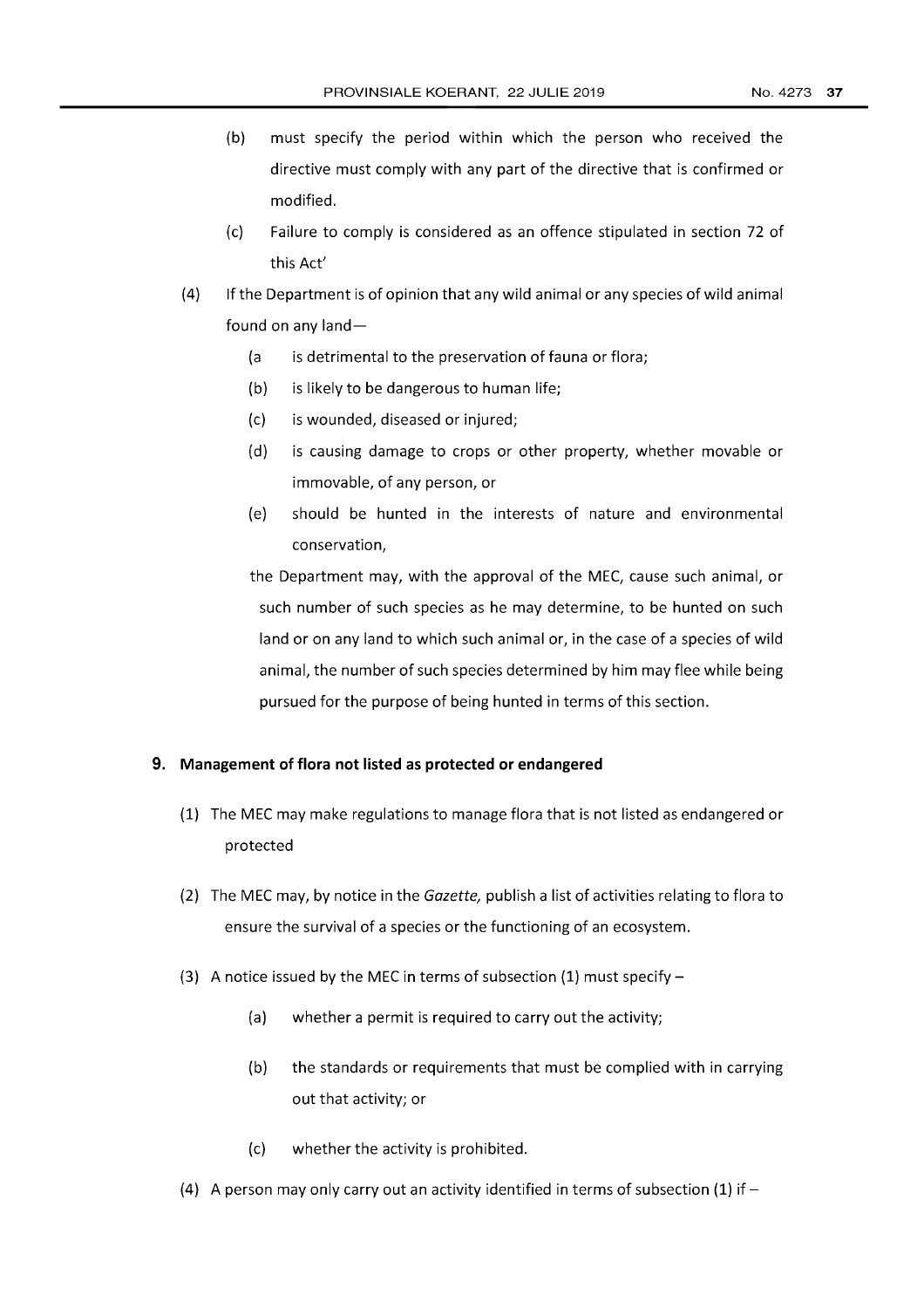- (a) that activity is authorised by a permit issued in terms of Section 10 where a permit is required; or
- (b) without a permit, if that activity is carried out in accordance with such standards or requirements that have been specified by the MEC.

# **10. Permit System**

- (1) The MEC is the issuing authority responsible for the deciding on an application for a permit in terms of this Act.
- (2) The MEC may make Regulations relating to a permit system in the Province, including the format, procedure and conditions of applications and permits issued in terms of this Act.

### **CHAPTER 4**

#### **BIOSPHERE RESERVES**

# **11. Purpose of this Chapter**

The purpose of this Chapter is to  $-$ 

- (a) promote the protection of areas of high biodiversity value and ecological importance in the Province as biosphere reserves designated in terms of the Man and the Biosphere Programme;
- (b) make provision for protection by law of biosphere reserves or proposed biosphere reserves;
- (c) ensure that any development in biosphere reserves is undertaken and managed in a sustainable manner taking into account the purpose of a biosphere reserve;
- (d) ensure that any development within a biosphere reserve is managed in accordance with the principle of sustainability through the development, application and enforcement of the requisite management plan; and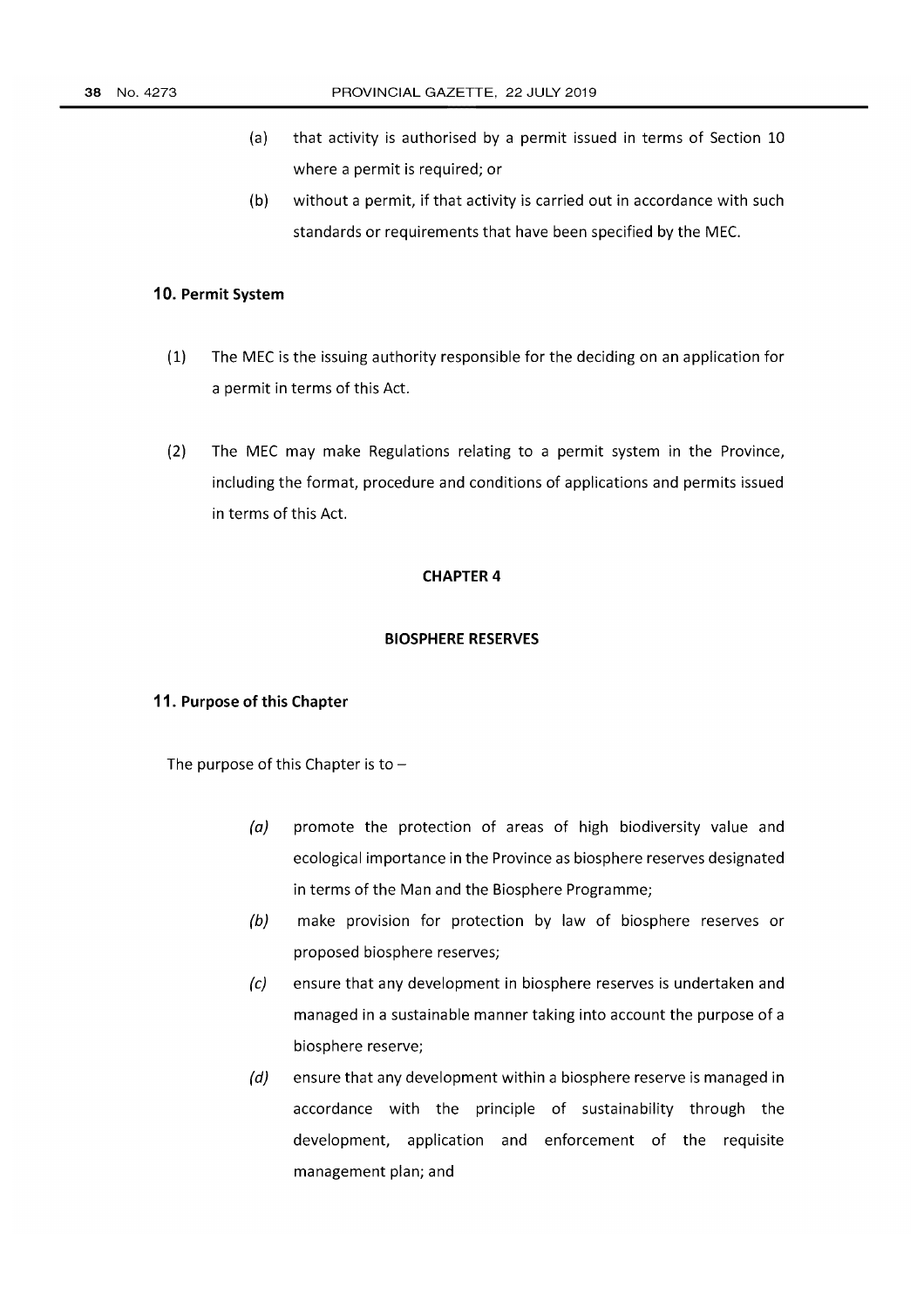$(e)$  ensure that the need for and purpose of biosphere reserves, and the type of development to be allowed in and around biosphere reserves, are taken into account when any spatial development decision which may potentially impact on the biosphere reserves is taken.

# **12. Preliminary approval to establish biosphere reserve**

- (1) Any person, group of persons or organ of state may request the MEC to preliminarily approve the establishment of a biosphere reserve in the Province.
- (2) The request must be in the format determined by the Man and the Biosphere Programme and must include the proposed composition of the Biosphere Reserve Interim Committee.
- (3) Before submission ofthe request to the MEC, the prescribed public participation process must be undertaken.
- (4) Ifthe MEC preliminarily approves the request, a Biosphere Reserve Interim Committee must be established in the prescribed manner and subject to the conditions determined by the MEC.
- (5) The Biosphere Reserve Interim Committee must be broadly representative of all relevant interested persons, institutions and communities.

## **13. Application for UNESCO designation as biosphere reserve**

- (1) The Biosphere Reserve Interim Committee must compile an application for UNESCO designation of the biosphere reserve, in the format determined by the Man and the Biosphere Programme.
- (2) The Biosphere Reserve Interim Committee must, within 12 months after its establishment in terms of section 12(4) or a longer period as approved by the MEC, submit the application to the MEC for consideration.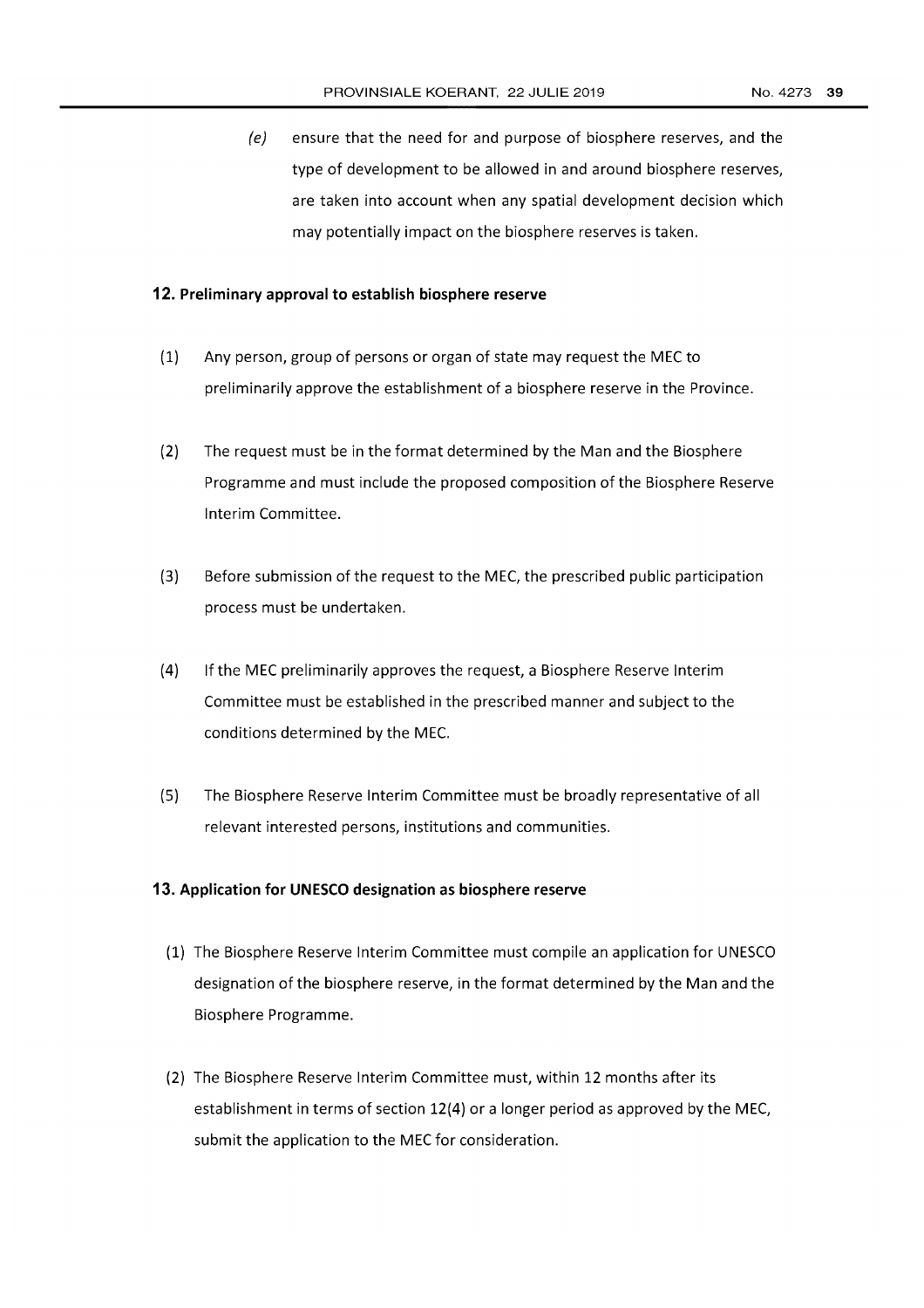- (3) If the MEC refuses the application or does not receive it within the period or extended period referred to in subsection (2), the application as well as the preliminary approval of the establishment of the biosphere reserve lapse.
- (4) If the MEC is satisfied that the application complies with the relevant Man and the Biosphere criteria, the MEC must forward the application to the Minister for submission to UNESCO.
- (5) If UNESCO designates the biosphere reserve, the MEC must give notice in the *Provincial Gazette* of the designation and add that sections 14 and 15 become applicable.

### **14. Management of biosphere reserve**

- (1) The MEC must ensure that a biosphere reserve is properly managed in accordance with management principles determined by the MEC and which must be published simultaneously with the notice referred to in section 13(5) or as soon as possible thereafter.
- (2) After designation of a biosphere reserve, a Management Committee must be established in the prescribed manner to replace the Biosphere Reserve Interim Committee.
- (3) Upon establishment of the Management Committee, the functions of the Biosphere Reserve Interim Committee are automatically transferred to the Management Committee.
- (4) The Management Committee $-$ 
	- $(a)$  is responsible for the management of the biosphere reserve, subject to this Act and the management principles referred to in subsection (1);
	- $(b)$  must compile a constitution for the biosphere reserve in the prescribed manner and containing the prescribed particulars;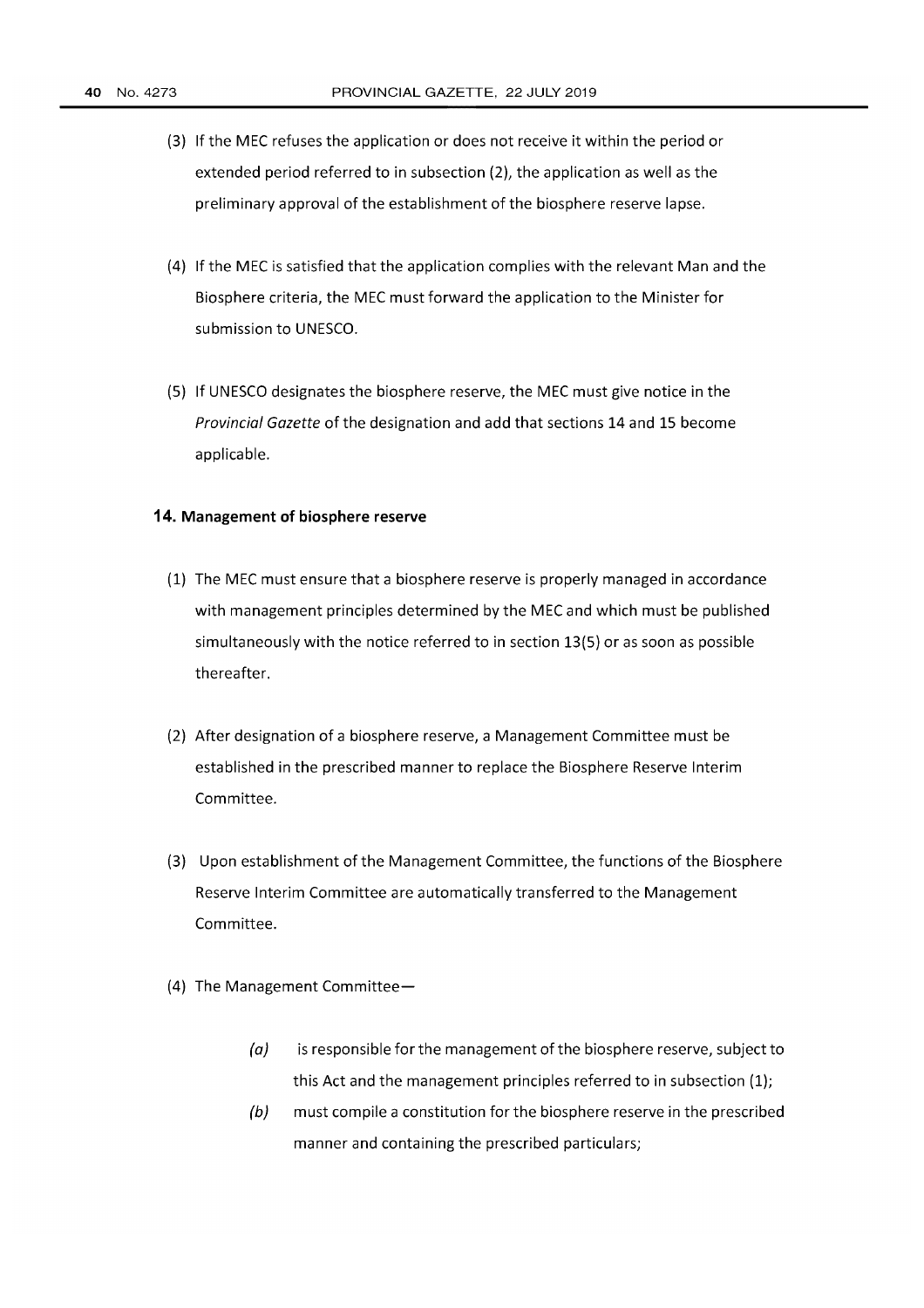- (c) must provide an annual report on its activities to the MEC, municipalities in whose areas of jurisdiction the biosphere reserve is located and adjacent municipalities; and
- (d) must compile a management plan for the biosphere reserve.
- (5) The MEC must periodically, and at least every 10 years, with effect from the designation of a biosphere reserve, review the status, functioning, effectiveness and management plan of the biosphere reserve according to the relevant objectives, strategies and guidelines of the Man and the Biosphere Programme, and report thereon to the Minister.

#### **15. Management plan for biosphere reserve**

- (1) The Management Committee must, as soon as possible after its appointment, prepare a spatial plan (in this Act referred to as a management plan) for the biosphere reserve in accordance with the process principle of planning and the prescribed approval procedure.
- (2) The MEC may determine conditions, in accordance with the process principle of planning, as to the manner in which the management plan is to be drafted, and draft products and the approved plan are to be made known, which must include conditions with regard to inspection of draft products and representations by any interested and affected parties, including inhabitants of the area concerned, in the course of the preparation of the management plan.
- (3) Subject to subsection (4), the management plan must comply and be consistent with any spatial framework or plan in terms of any legislation, including any-
	- (a) environmental implementation plan or environmental management plan referred to in Chapter 3 of the National Environmental Management Act;
	- (b) integrated management plan referred to in Chapter IV of the World Heritage Convention Act, 1999 (Act 49 of 1999);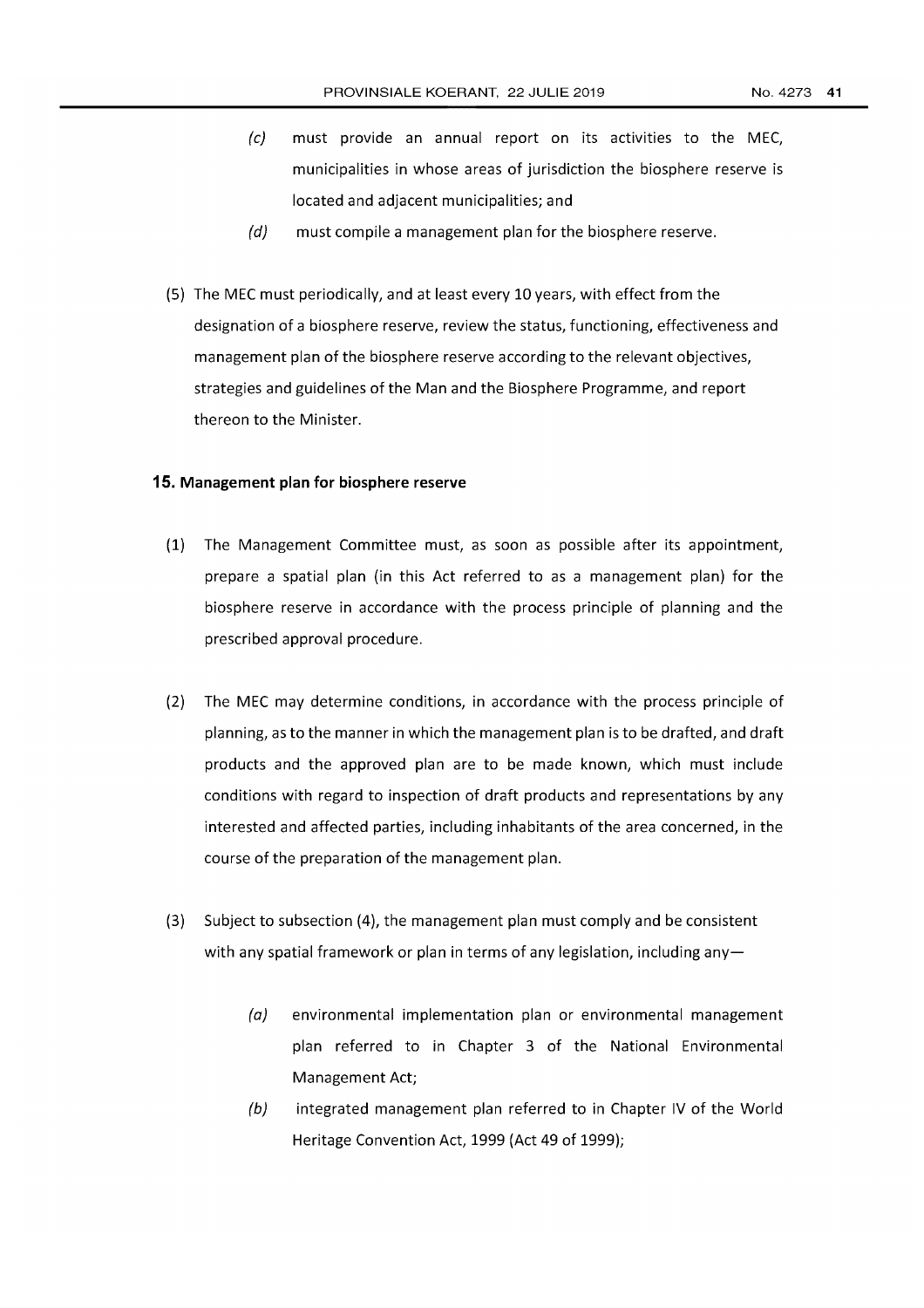- (c) integrated development plan referred to in section 25 of the Local Government: Municipal Systems Act, 2000 (Act 32 of 2000);
- (d) management plan referred to in Chapter 4 of the Protected Areas Act, insofar as the biosphere reserve may include an existing special nature reserve, national park, nature reserve or protected environment as defined in that Act;
- (e) national biodiversity framework, bioregional plan or biodiversity management plan referred to in Chapter 3 of the Biodiversity Act;
- $(f)$  plan under the Integrated Coastal Management Act;
- (g) plan under the Physical Planning Act, 1991 (Act 125 of 1991); and
- $(h)$  any plan under applicable land use and development legislation
- (4) Notwithstanding subsections (3) and (6), a management plan which is inconsistent with a framework or plan referred to in that subsection can be approved insofar as it is more restrictive than that framework or plan.
- (5) The Management Committee must within 12 months after designation of the biosphere reserve, or the longer period approved by the MEC, submit the management plan to the MEC for approval.
- (6) Ifthe MEC approves the management plan, it is regarded as a plan approved in terms of applicable land use and development legislation.
- (7) The MEC may amend a management plan in the prescribed manner.
- (8) Other than the appointment of the Management Committee and the preparation of the management plan, no further steps may be taken to implement the designation conditions of the biosphere reserve before the approval of the management plan.
- (9) All land uses and land use plans within a biosphere reserve must comply or be consistent with the management plan concerned: Provided that-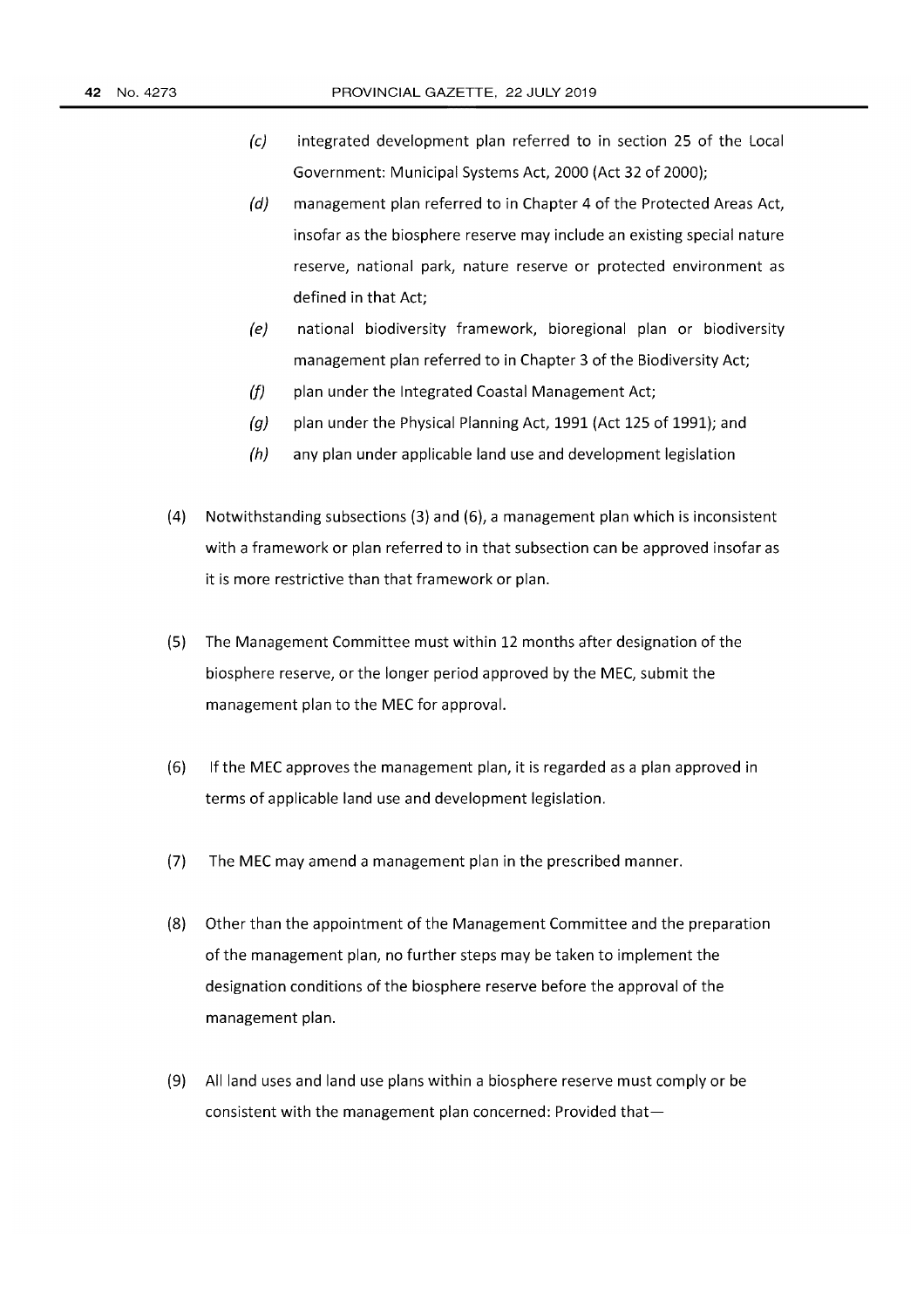- $(a)$  the provisions of the management plan do not take away current land use rights;
- (b) should an existing legal land use not comply with or be inconsistent with a management plan at the time of the approval of the plan, that land use may continue to be exercised until interrupted for at least two years or until further building plan approval may be required, whichever is the earlier;
- (c) should a land use referred to in paragraph  $(b)$  -
	- *(i)* be interrupted for at least two years; or
	- $(i)$  require further building plan approval,

the use of the land concerned must be caused to comply or be consistent with the management plan; and

- (d) where subparagraph (ii) of paragraph  $(c)$  would apply, but additional building plan approval is in the opinion of the municipal manager concerned not required for the purpose of land use or building expansion, that municipal manager may approve that building plan without requiring compliance with paragraph  $(c)$ .
- (10) Questions relating to compliance, consistency and conformity in respect of land use in relation to a management plan, or in respect of a management plan in relation to plans or frameworks under other legislation, must be dealt with as follows:
	- (a) **In** relation to a management plan existing in terms of this Act-
		- (i) a land use complies with the management plan if the designation on the management plan explicitly provides for the land use concerned;
		- (ii) a land use is consistent with the management plan if the designation on the management plan does not explicitly provide for the land use concerned, but the land use in the particular location would not conflict with the goals of the designation; and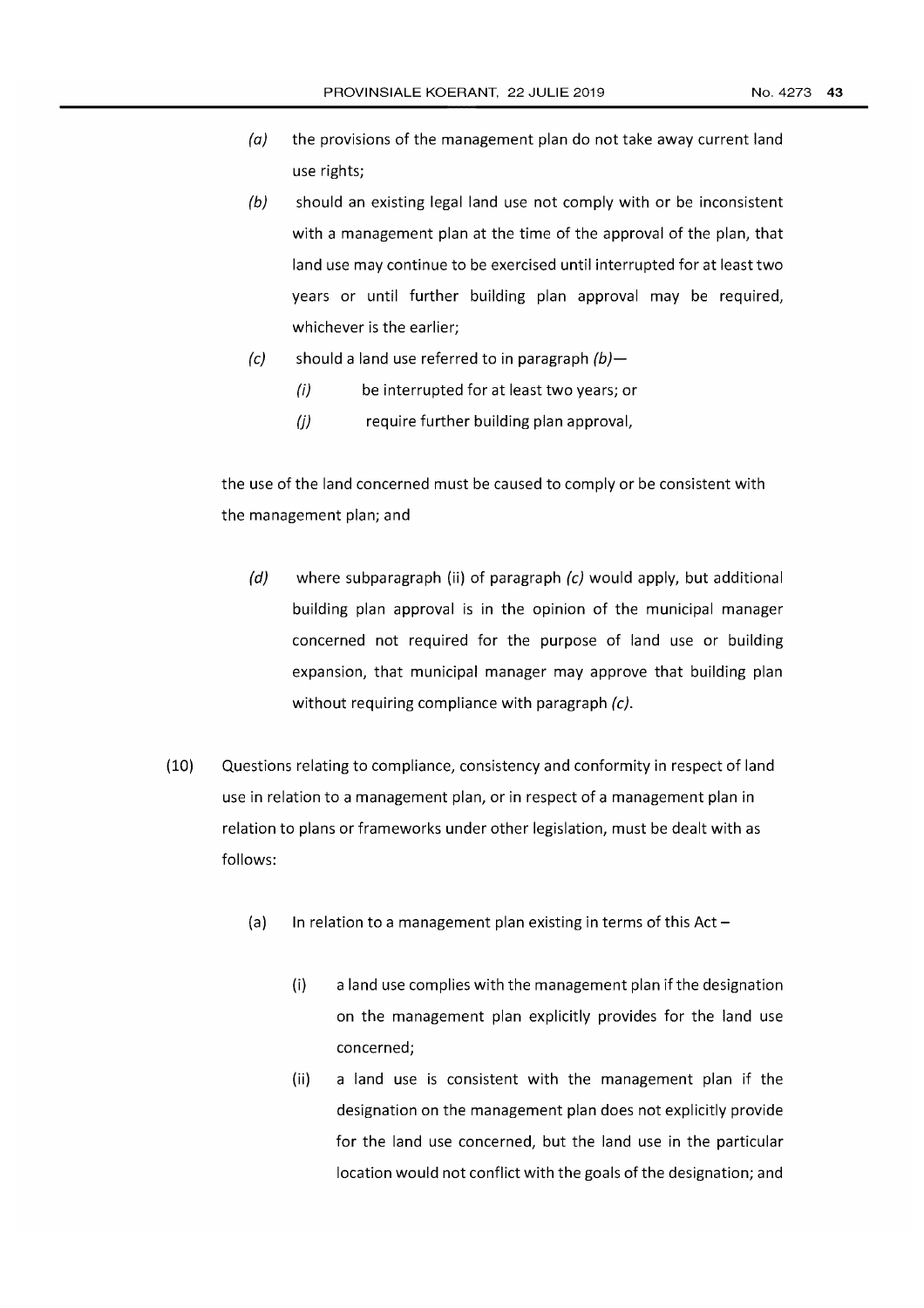- (iii) a proposed land use which does not comply with or is inconsistent with the management plan may not be approved, unless the management plan is appropriately amended, either before the approval concerned or simultaneously therewith.
- (b) In relation to a management plan being approved, revised or amended in terms of this  $Act-$ 
	- (i) the management plan complies with a higher level framework or plan existing under other legislation and functioning at a higher level in relation to the management plan, if the designations of the higher level framework or plan explicitly provide for the proposals of the lower level framework plan;
	- (ii) the management plan is consistent with a higher level framework or plan existing under other legislation and functioning at a higher level in relation to the management plan, if the designations of the higher level framework or plan do not explicitly provide for the proposals of the lower level management plan, but those proposals in the particular locations would not conflict with the goals of the designations concerned; and
	- (iii) the management plan must comply or be consistent with a higher level framework or plan existing under other legislation and functioning at a higher level in relation to the management plan, and may not be approved, revised or amended in a way that does not comply with or is inconsistent with a higher level framework or plan existing under other legislation and functioning at a higher level in relation to the management plan unless the higher level framework or plan is appropriately amended under the legislation concerned, either before the approval, revision or amendment concerned or simultaneously therewith.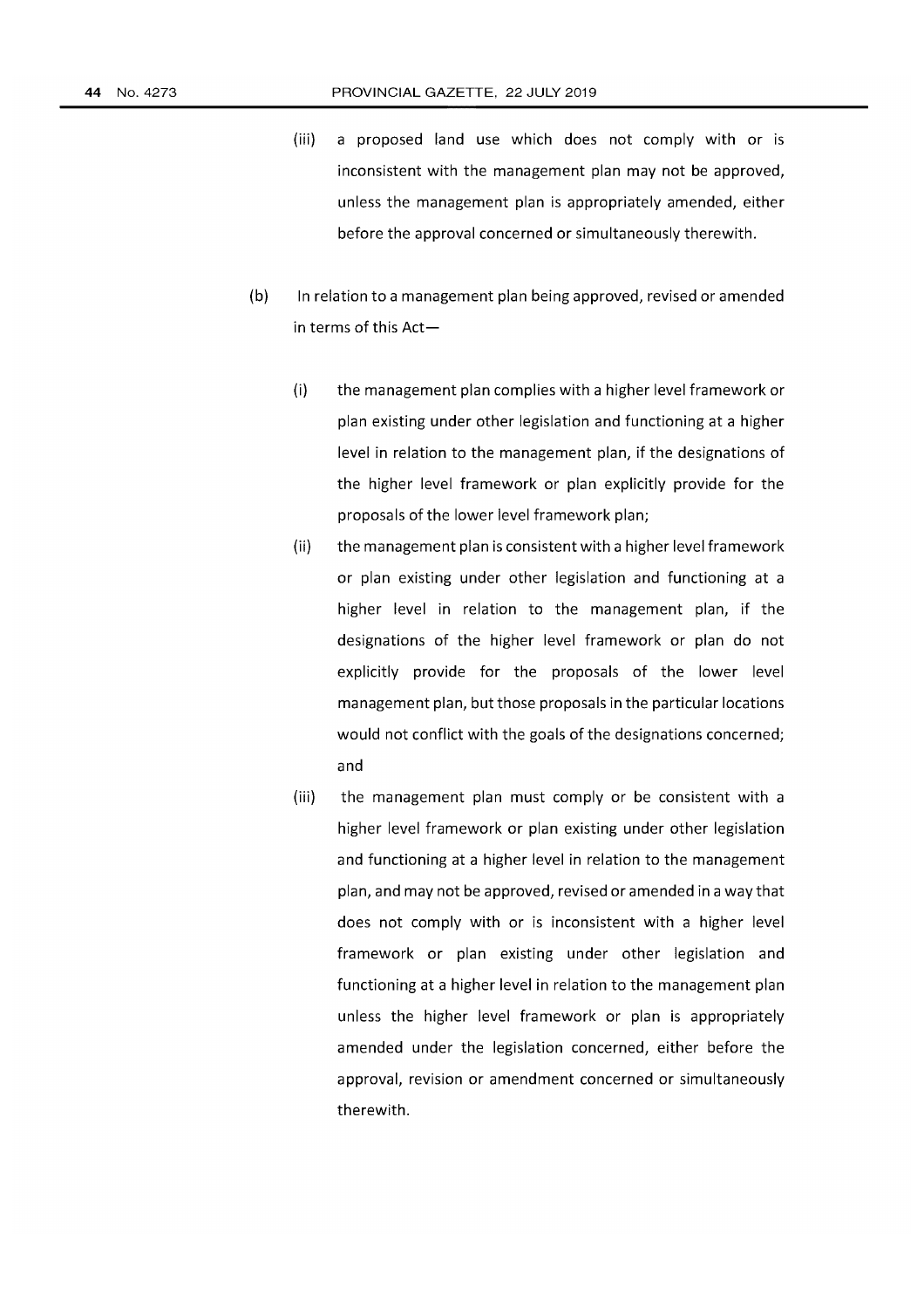- $(c)$  In relation to a management plan existing in terms of this Act-
	- (i) a framework or plan existing under other legislation and functioning at a lower level in relation to the management plan, complies with the management plan if the designations of the management plan explicitly provide for the proposals of the lower level framework or plan;
	- (ii) a framework or plan existing under other legislation and functioning at a lower level in relation to the management plan, is consistent with the management plan if the designations of the management plan do not explicitly provide for the proposals of the lower level framework or plan, but those proposals in the particular locations would not conflict with the goals of the designations concerned;
	- (iii) a framework or plan contemplated under other legislation and intended to function at a lower level in relation to the management plan must comply or be consistent with the management plan, and may not be approved unless the management plan is appropriately amended, either before the approval concerned or simultaneously therewith; and
	- (iv) a framework or plan existing under other legislation and functioning at a lower level in relation to the management plan must comply or be consistent with the management plan, and may not be revised or amended in a way which does not comply with or is inconsistent with the management plan, unless the management plan is appropriately amended, either before the revision or amendment concerned or simultaneously therewith.
- (11) When a dispute arises concerning consistency, the matter must be referred to the MEC for a ruling.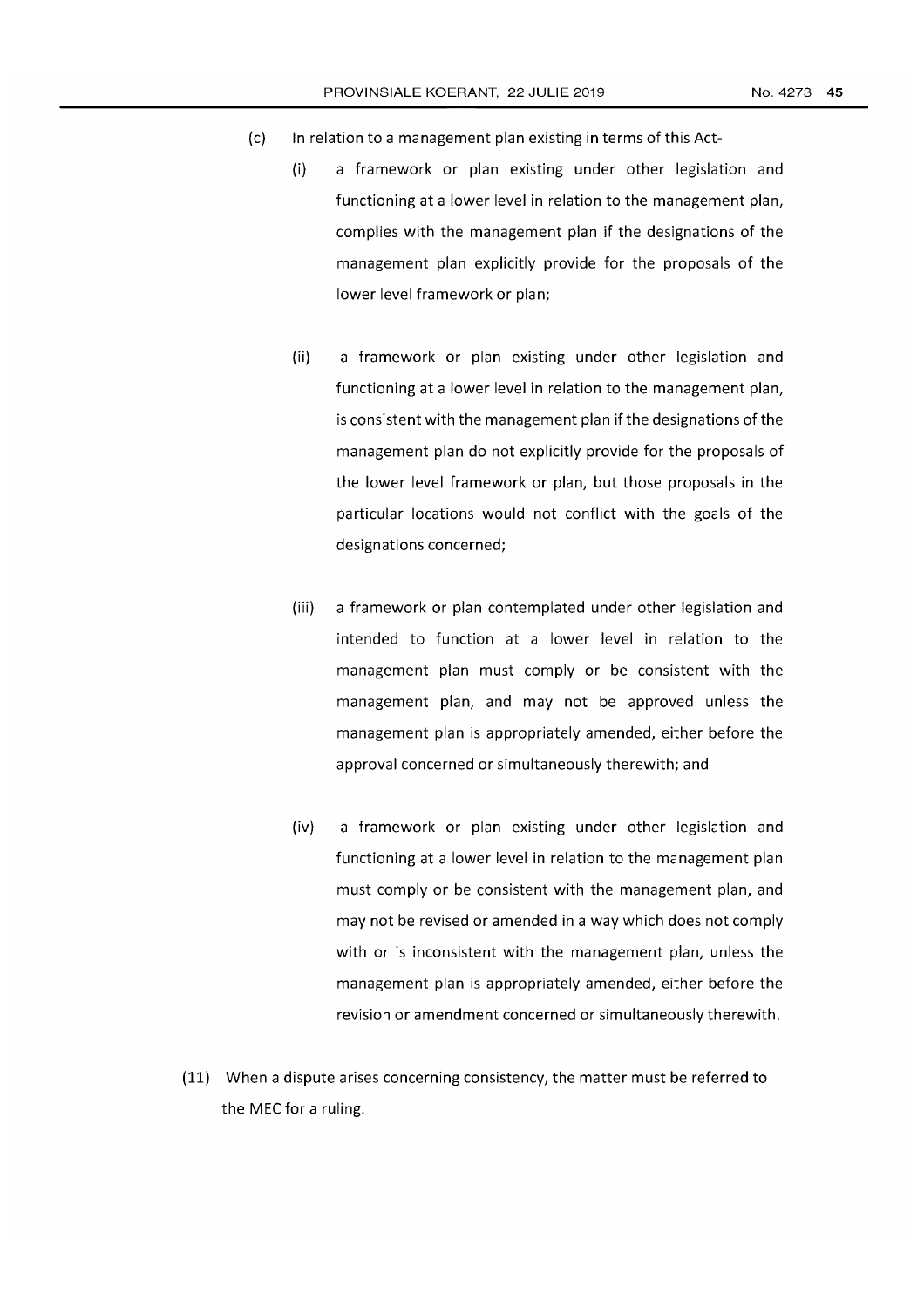## **16. Extension of biosphere reserve**

- (1) The Management Committee of a biosphere reserve may at any time apply for the extension of the reserve.
- (2) An application for the extension of a biosphere reserve follows the same procedure as described in section 12 for new designations.
- (3) For the purposes of subsection (2) the Management Committee must perform the functions assigned to the Biosphere Reserve Interim Committee by section 14.

# **17. Funding of biosphere reserve**

- (1) The MEC may, in accordance with an appropriation by the Provincial Legislature of the Province, provide financial or other assistance in respect of the establishment, operation, management or extension of, or in respect of conservation within, a biosphere reserve.
- (2) The assistance may be made subject to conditions determined by the MEC with the concurrence of the member of the provincial Cabinet responsible for finance.

### **18. Management principles for biosphere reserves**

The MEC may make regulations regarding the principles for the management of biosphere reserves.

# **19. Existing biosphere reserves**

- (1) The management of a biosphere reserve existing in the Province on the date of commencement of this Act must within three months after that date -
	- (a) appoint a Management Committee in the prescribed manner; and
	- $(b)$  transfer its functions to the Management Committee.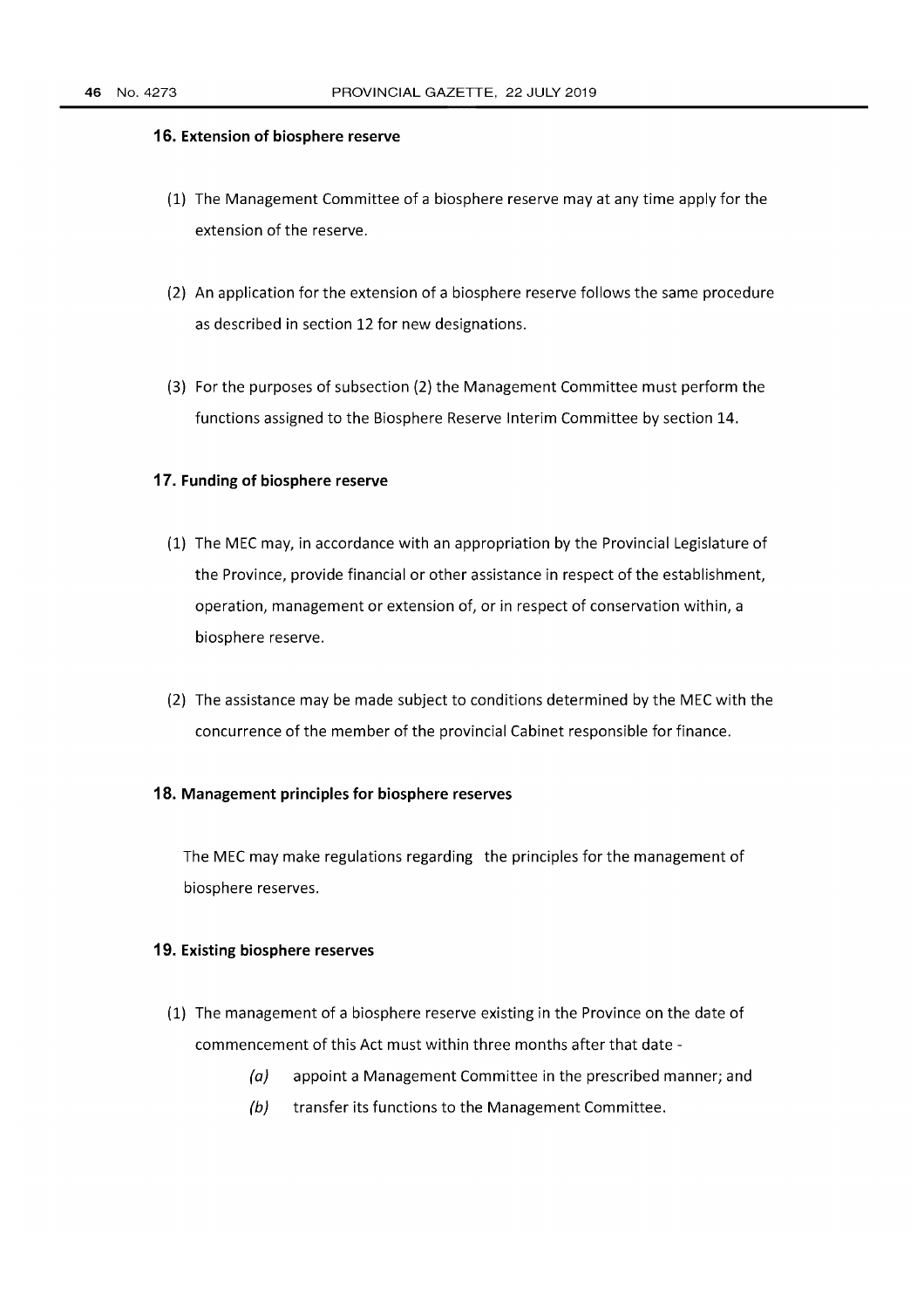(2) The Management Committee must within 12 months after its appointment, or a longer period approved by the MEC, submit a management plan for the biosphere reserve to the MEC in accordance with section 15.

#### **CHAPTER 5**

# **CERTIFICATES OF ADEQUATE ENCLOSURE**

# **20. Certificate of adequate enclosure.**

- (1) Any owner of land on which any species of wild animal is found may in the prescribed manner and form and in relation to any such species, apply to the MEC for a certificate of adequate enclosure as contemplated by subsection (4) in respect of the whole or any portion of such land.
- (2) Any application under subsection  $(1)$  shall-
	- (a) include a full description of the land in respect of which application is made, its boundaries and size and the vegetation thereon;
	- (b) state the species of wild animal to which the application relates, the estimated number of such species in a free state of nature and the number of such species in captivity, on the land referred to in paragraph (a); and
	- (c) set forth the grounds on which the land in question is considered to be adequately enclosed.
- (3) For the purpose of deciding upon any such application the MEC may require the applicant to furnish him with such further information as he or she may consider necessary or desirable.
- $(4)$  If the MEC-
	- (a) having regard to the size of the land in respect of which application has been made under subsection (1), the number of the species of wild animal to which such application relates which is normally found on such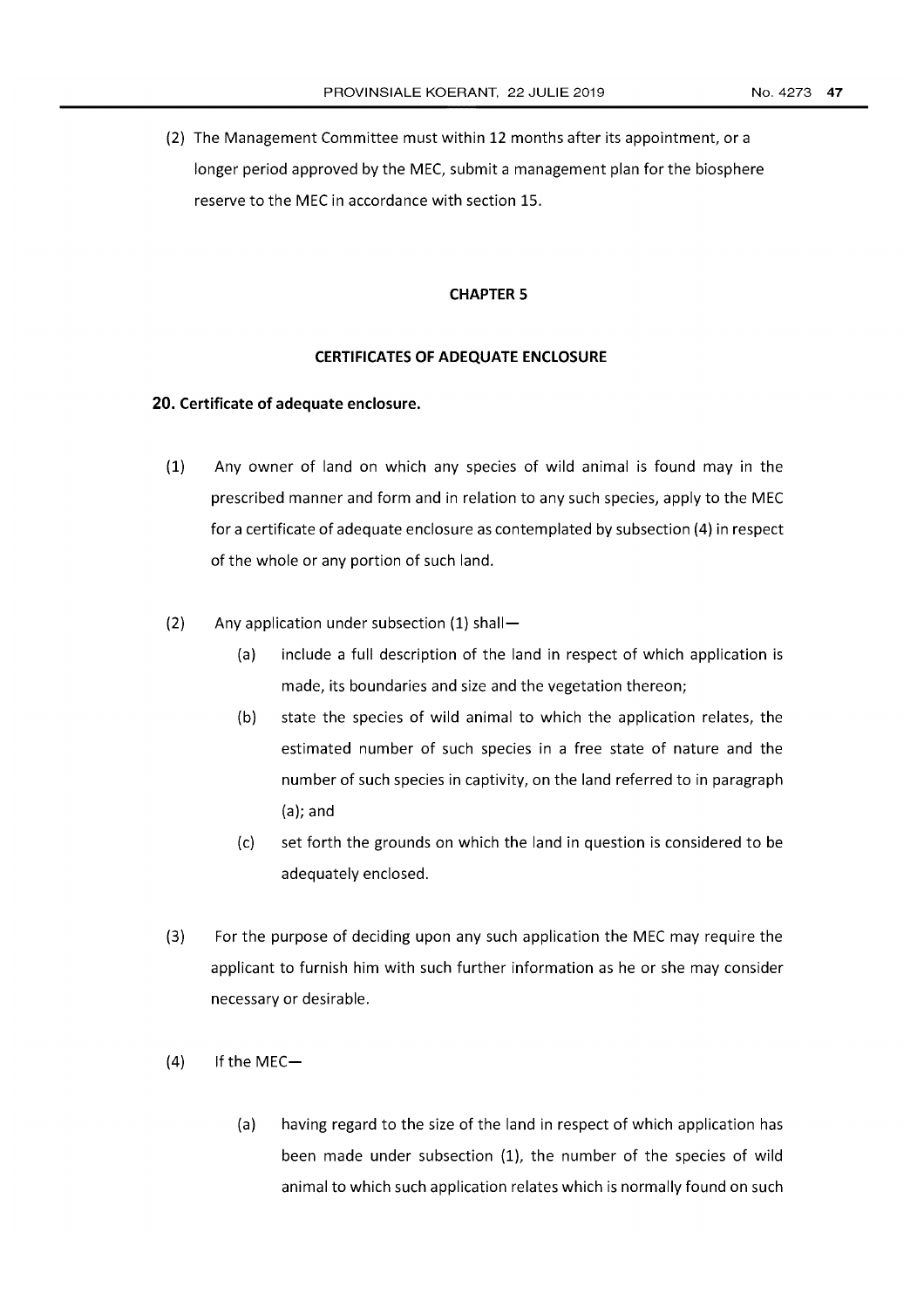land and such other circumstances as he may consider relevant, is of opinion that the animals in question are in effect being kept in captivity, he shall refuse the application; or

- (b) is satisfied that such land is adequately enclosed in relation to such species, he or she may in his or her discretion grant the application subject to such conditions as he may consider necessary or desirable and issue to the applicant a certificate of adequate enclosure in respect of such land and shall in such certificate specify the conditions, if any, subject to which it is issued, define the boundaries of the land concerned and specify the species of protected wild animal to which it relates.
- (2) A certificate of adequate enclosure issued in terms of subsection (4) shall, subject to the provisions of subsection 6, be valid for the period specified therein.
- (3) A certificate of adequate enclosure may at any time during the period of validity thereof be withdrawn by the MEC summarily and without prior notice to or consultation with the holder thereof; provided that such withdrawal may be set aside by the MEC if, after consultation with such holder, he or she is of the opinion that such setting aside is not necessary or desirable.
- (5) Any certificate issued prior the coming into operation of this Act shall be deemed to be a certificate of adequate enclosure issued in terms of subsection (4) of this section, and any such certificate shall remain valid for the period stated therein unless it is withdrawn in terms of subsection (6) prior to the expiration of such period.

# **21. Rights of holders of certificate of adequate enclosure**

(1) A landowner who keeps or holds game or, on behalf of whom game is kept or held on land for which the MEC issued a certificate of adequate enclosure in terms of section 20 of this Act, shall not lose ownership of that game ifthe game escapes from such enclosed land.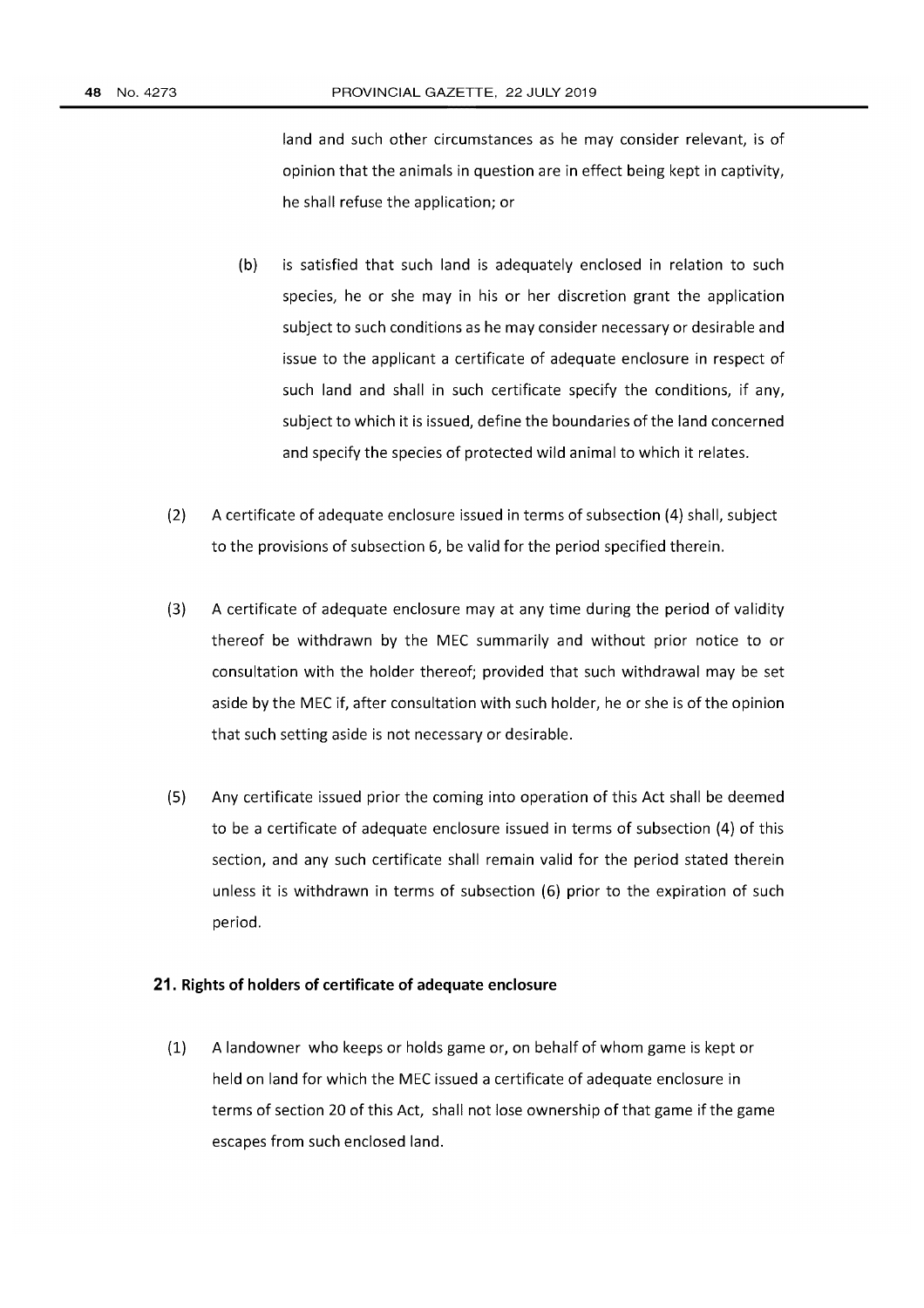(2) Notwithstanding anything to the contrary contained in this Act, the holder of a certificate of adequate enclosure, or any person acting with the written permission of the holder, may, subject to any conditions specified in the certificate of adequate enclosure, hunt any number of provincially wild animals identified in the certificate at any time and by any means other than by the use of fire and poison without a permit authorising that hunt, sell or donate

# **22. Obligations of holders of certificate of adequate enclosure**

- (1) A holder of a certificate of adequate enclosure must maintain fences on the relevant property in accordance with departmental specifications at all times.
- (2) If a certificate of adequate enclosure lapses, expires, or is withdrawn by the MEC, the holder of that certificate must remove all wild animals which are not indigenous, to which the certificate of adequate enclosure is applicable off the property.
- (3) The Department may take the required action to remove, and or dispose of, the species, and recover the costs incurred from the holder of the certificate if he or she fails to comply with subsection (2).

## **23. Transfer of hunting and other rights.**

- (1) If a certificate of adequate enclosure has been issued in terms of section  $20(4)(b)$  is still valid, the MEC may in writing authorise  $-$ 
	- (a) any owner of land to whom a certificate of adequate enclosure has been issued in terms of section  $20(4)(b)$ , or any other owner of land, to transfer, whether temporarily; or
	- (b) permanently, to a person approved by him or her and subject to such conditions as he or she may impose  $-$ 
		- (i) in the case of an owner referred to in paragraph (a), the rights conferred on such owner by section21; and
		- $(ii)$  in the case of an owner referred to in paragraph (b), the rights of any such owner under this Act.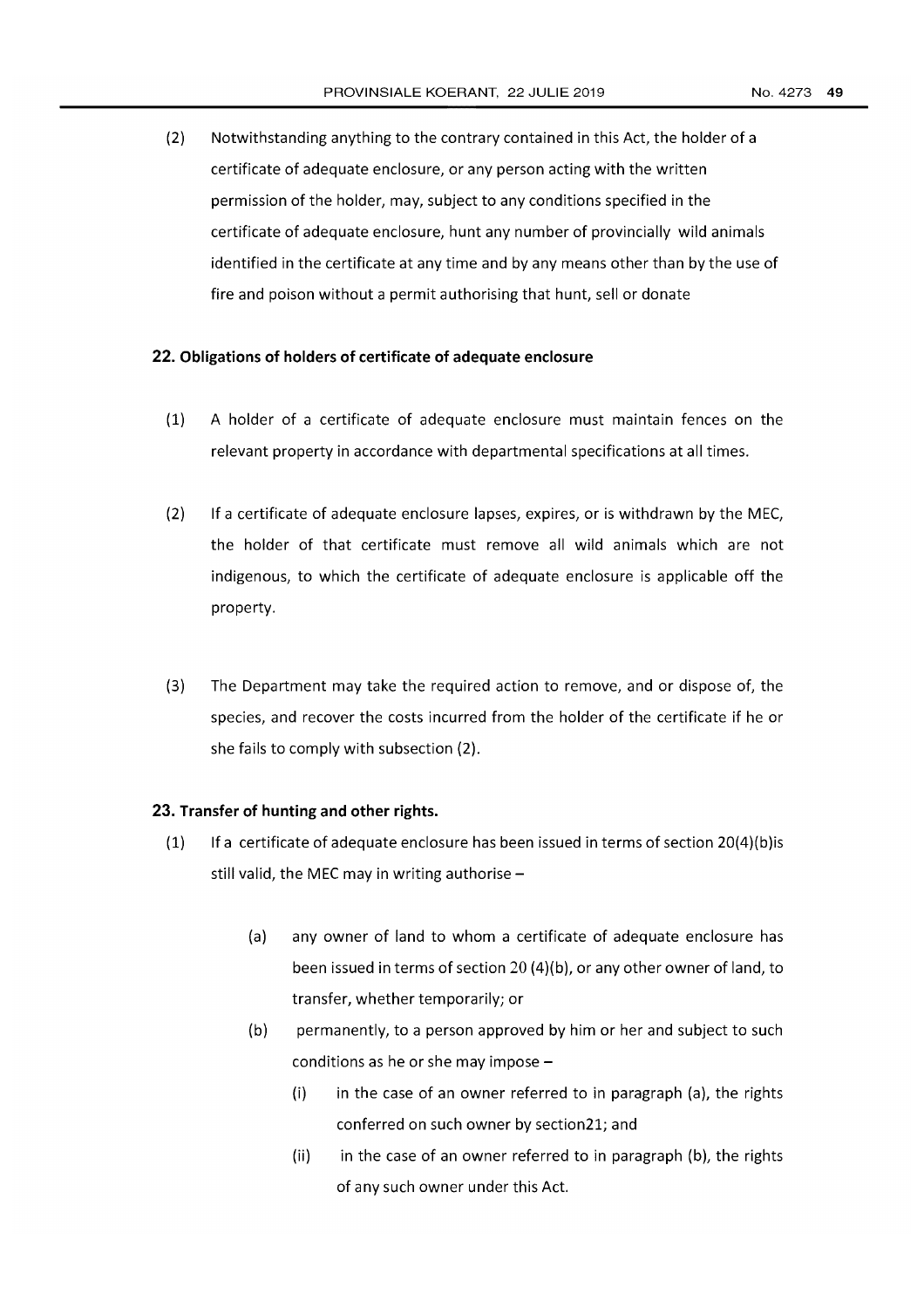(2) In the application of the provisions of this Act, any person to whom any rights have been transferred as contemplated by subsection (1), shall as from the date of such transfer and, in the case of a temporary transfer, for the duration of the period concerned, be deemed to be the owner of the land in question.

#### **24. Certificate of adequate enclosure lapses on transfer or lease of land.**

Any certificate of adequate enclosure issued in terms of section 20 (4) (b) shall lapse upon the transfer or lease of the land in respect of which it was issued or of any portion of such land.

#### **CHAPTER 6**

# **WILD ANIMALS**

# *Part* **1 -** *Prohibitions*

# **25. Keeping of wild animals in captivity**

- (1) No person shall without a permit authorising him or her to do so, keep any wild animal in captivity; provided that in the case of a wild animal which is a bird, the provisions of this section shall only apply in respect of a bird which is an endangered or protected wild animal.
- (2) No person shall at any time, whether authorised by a permit issued under subsection (1) or not, restrain any wild animal by means of a rope, cord, chain or any similar contrivance.
- (3) No person shall without a permit authorising him to do so, release any exotic wild animal in the Province.
- (4) No person may establish or operate a game park, zoo, sanctuary, rehabilitation centre, reptile park or similar institution without a permit issued in terms of Section 10.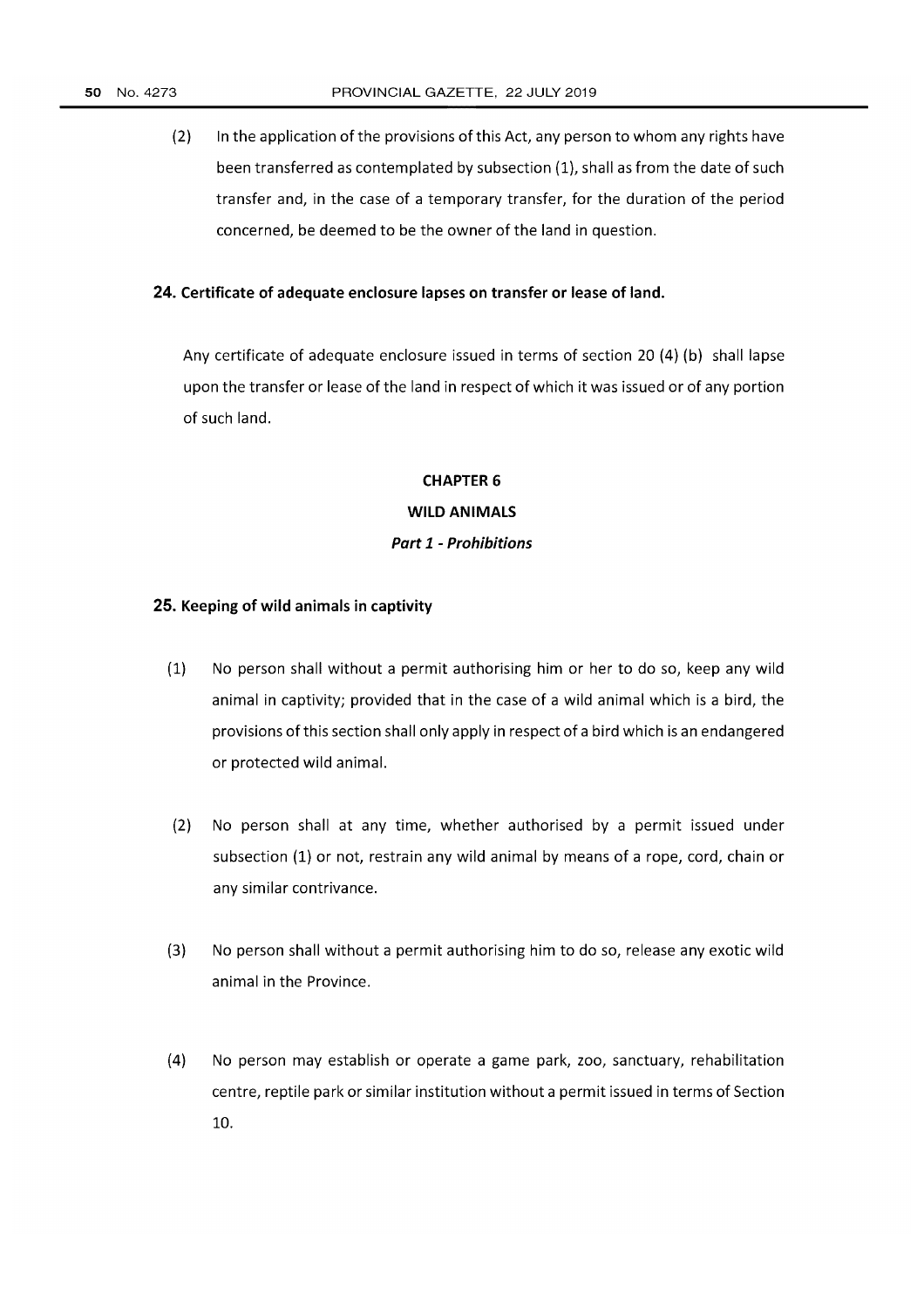- (5) The MEC may require a management plan and/or risk assessment, to establish risk and feasibility, for establishing the above institutions.
- (6) The owner of a game park, *lOO,* bird sanctuary, reptile park, snake park or similar institution may not trade, exchange or donate any wild animal without a permit issued for that purpose in terms of Section 10.

### **26. Prohibition on use of certain fire-arms to hunt certain wild animals.**

No person shall use a fire-arm having a barrel of a calibre of six comma five millimetres or less to hunt any Buffalo, Eland, Kudu, Wildebeest, Oryx or Red Hartebeest.

## **27. Prohibitions involving alien wild animals**

- (1) A person may not release an alien wild animal into the wild in the Province.
- (2) The MEC may publish rules for the acquiring, management, keeping and disposal of alien wild animals by regulation.

# **28. General prohibition on the laying of poison**

- (1) No person may without a permit lay or cause or allow to be laid any poison at any place where it may be assimilated or ingested by a wild animal
- (2) The provisions of subsection (1) shall not preclude any person from laying any poison with due observance of such provisions, for the purpose of exterminating rodents, Redwinged Starlings, European Starlings, English Sparrows or Colies.

### **29. General powers in respect of wild animals**

- (1) The MEC must, by notice in the *Gazette-*
	- (a) list activities in respect of wild animals which require a permit;
	- (b) list activities which must be registered with the Department;
	- (c) list activities in respect of which specified standards or requirements must be complied with in carrying out that activity; or
	- (d) prohibit activities in respect of wild animals.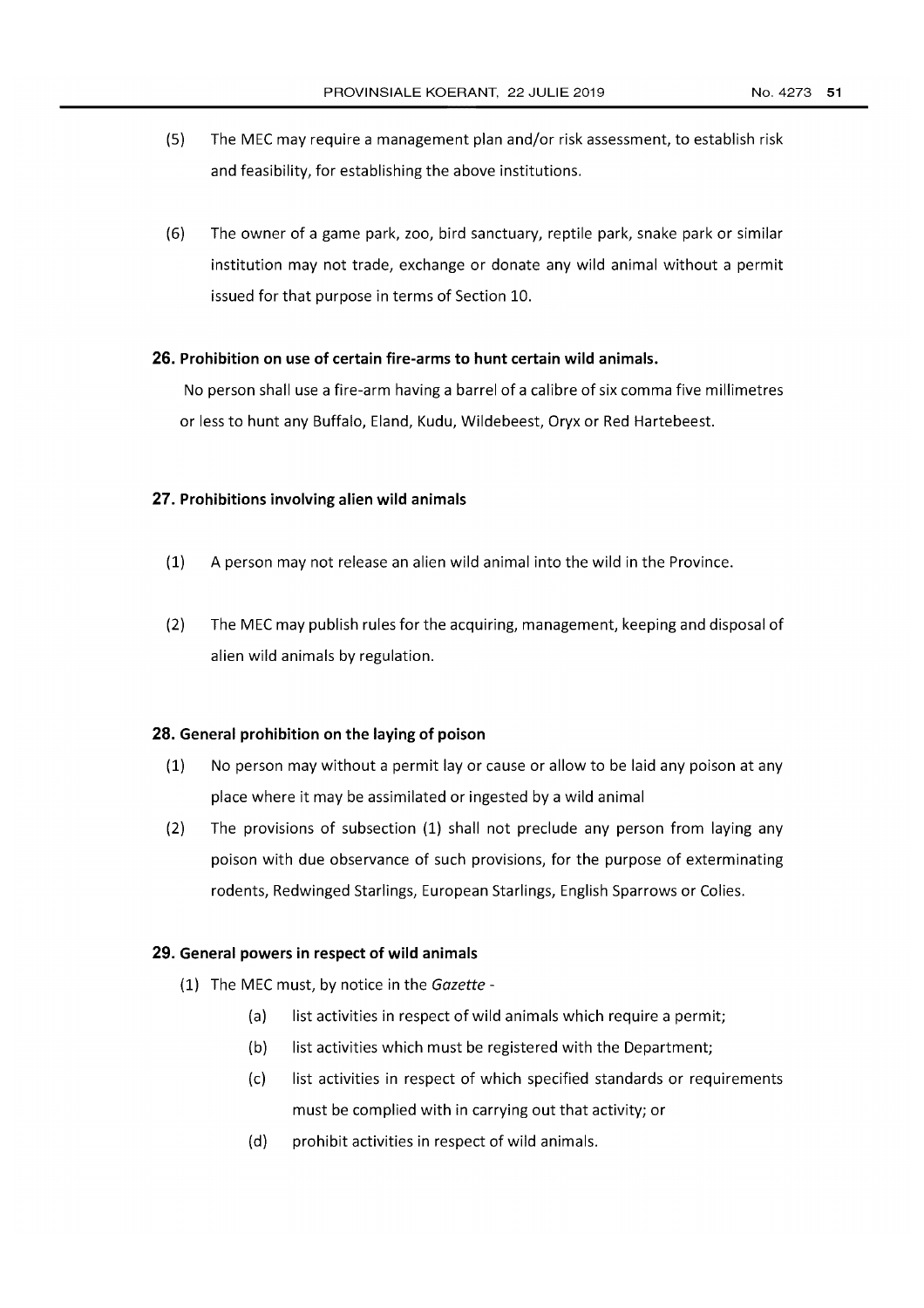- (2) A person may only carry out an activity identified in terms of subsection  $(1)(a)$ ,  $(b)$ or  $(c)$  if  $-$ 
	- (al that activity is authorised by a permit issued in terms of section 10; where a permit is required:
	- (b) if that activity has been registered with the Department, where registration is required; or
	- (cl without a permit, if that activity is carried out in accordance with such standards or requirements that have been specified by the MEC.
- (3) No person may carry out an activity prohibited in terms of subsection  $(1)(d)$ .

# **30. Alteration and removal of fences and interference with fences**

No person may without a permit  $-$ 

- (al alter, remove or partly remove or cause to be altered, removed or partly removed any fence, whether on a common boundary or on his or her own property, if that action will, or is likely to, result in a wild animal being unable to return through the point at which the animal entered the property; or
- (bl heap up or cause to be heaped up soil or any other material on one side of a fence, whether on a common boundary or on his or her own property, or remove or cause to be removed soil on one side of such fence that has the effect of reducing or increasing the height, as the case may be, of such fence on one side, unless a wild animal, that gains or may gain access to such property over the lower section of that fence, can return or is likely to be able to return over the same section of such fence.
- (cl alter, remove or partly remove or cause to be altered a Departmentally approved Certificate of Adequate Enclosure fence.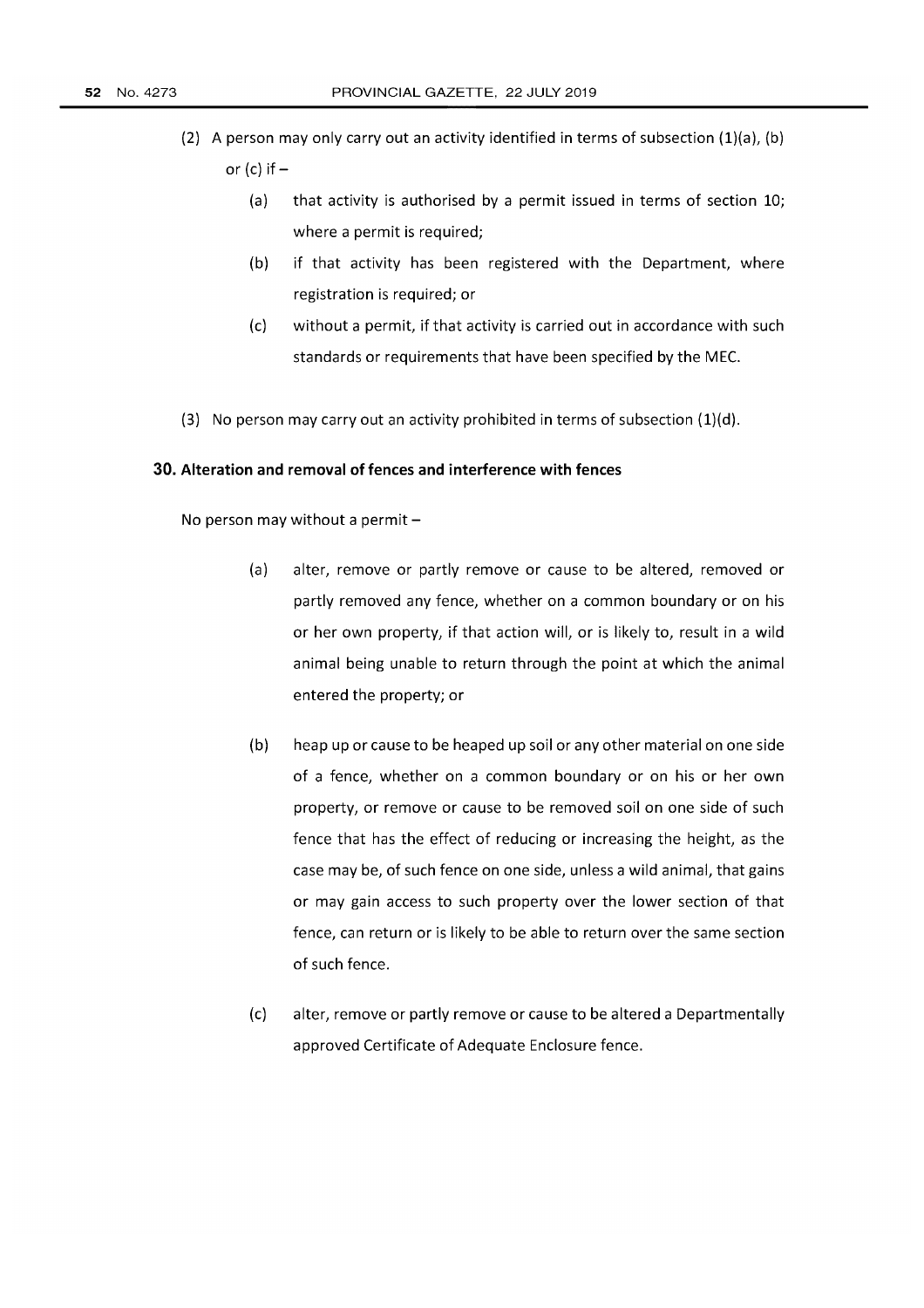### **Part 2: Hunting**

# **31. Hunting activities**

The MEC may identify any activity as hunting by notice in the *Gazette.* If the MEC exercises his or her powers in terms of subsection (1), the MEC must specify -

- (a) whether a permit is required to carry out the hunting activity;
- (b) the standards or requirements that must be complied with in carrying out that activity; or
- (c) any registration requirements that apply to hunters.

# **32. Professional hunting**

The MEC may, prescribe  $-$ 

- (a) the requirements for a person who operates or who intends to operate as a professional hunter, hunting outfitter or a director of a hunting school;
- (b) the conditions under which a professional hunter, hunting outfitter or a hunting school may operate; and
- (c) the circumstances when a professional hunter, hunting outfitter or a hunting school may or must be used.

# **33. Permissible hunting activities**

A person may only undertake a hunting activity if  $-$ 

- (a) that activity is authorised by a permit issued in terms of the Biodiversity Act or this Act.
- (b) without a permit, the hunting activity is  $-$ 
	- (i) carried out in accordance with such standards or requirements that have been prescribed by the MEC
	- (ii) conducted by the owner of land, or any relative of such owner acting on the written authority of such owner, with the permission of the owner, in respect of a species of wild animal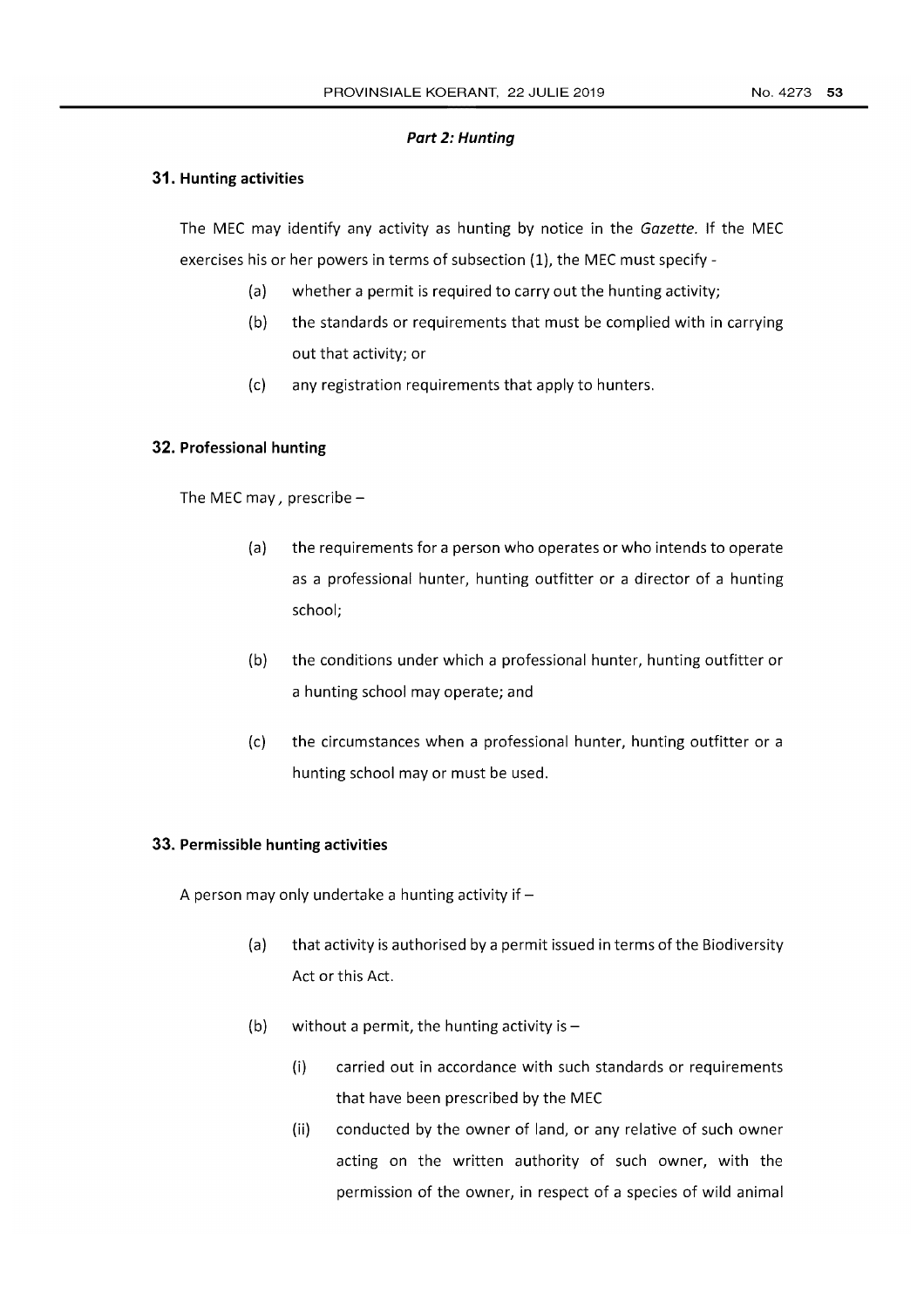for which a hunting season has been determined in terms of section 43 and that is hunted on the land of such owner in accordance with the requirements of the notice issued in terms of section 43.

#### 34. Hunting of wild animals on land belonging to another person.

No person shall on land of which he is not the owner hunt any wild animal or remove any such animal or the carcass of such animal from such land without the permission of the owner of such land granted in terms of section 33.

## 35. Donation or sale of wild animal or carcass thereof.

No person shall donate or sell any wild animal or the carcass of any such animal to any other person unless, when he delivers such animal or carcass to such other person, he furnishes such other person with a written document signed by him reflecting-

- (a) the full names and address of such first mentioned person;
- (b) the full names and address of such other person;
- (c) the number and species of wild animals or carcasses so donated or sold;
- (d) the date on which such animal or carcass was so donated or sold, and
- (e) a statement by him that he has donated or sold such animal or carcass to such other person.

#### 36. Possession of wild animal or carcass thereof.

Any person found in possession of any wild animal or the carcass of any such animal shall be guilty of an offence unless, in the event of-

- (a) the animal having been hunted by him on the land of any other person, he is in possession of the written permission contemplated by section 33, or
- (b) his having acquired such animal or carcass from any other person, he is in possession of a written document contemplated by section 35.
- 37. Documents relating to permission to hunt or to the donation of wild animals or the carcasses thereof to be retained for certain period.

Every document referred to in sections 34 and 35 shall be retained by the person to whom it was furnished for a period of at least two months from the date on which it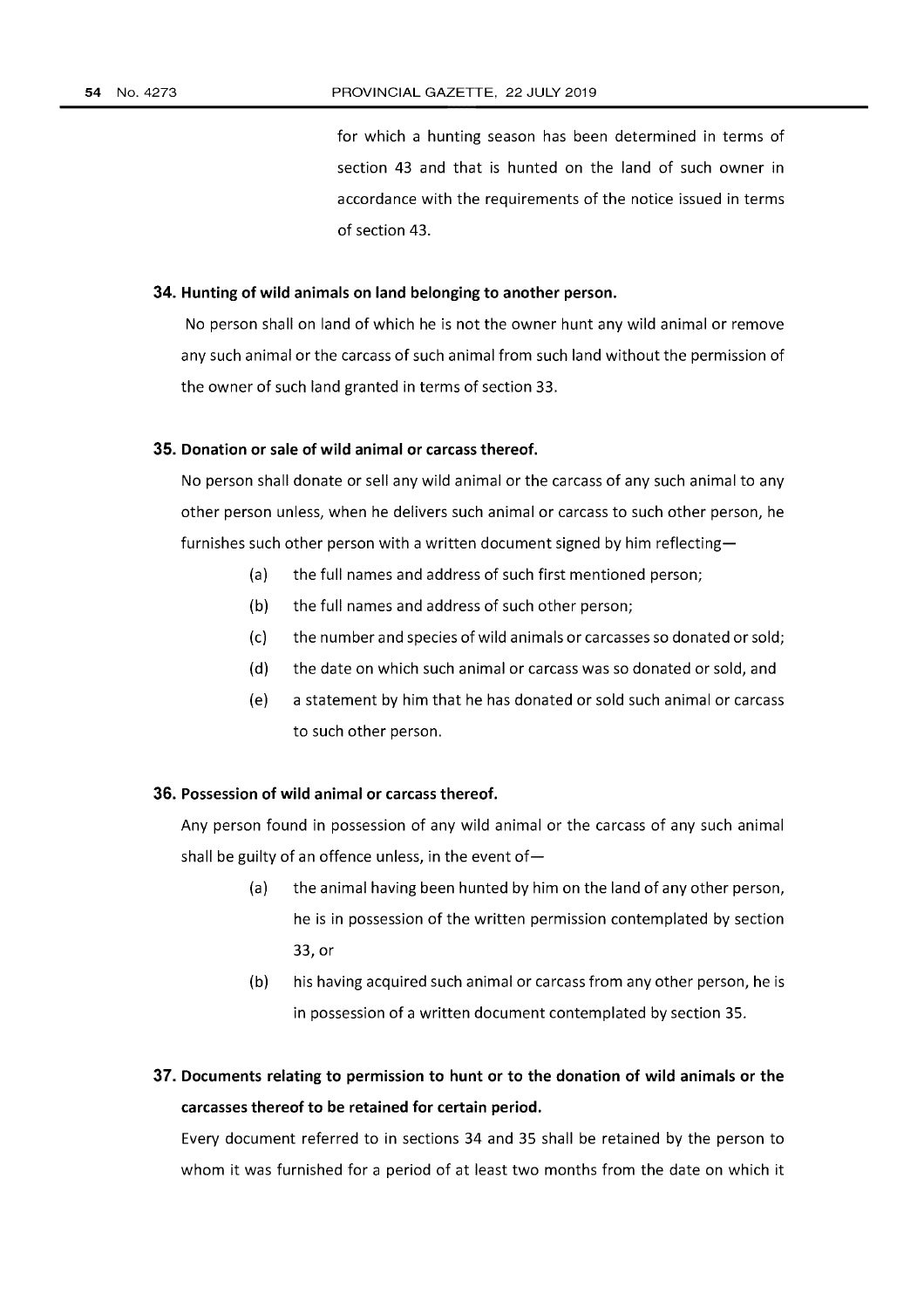was so furnished or while such person is in possession of the wild animal or carcass to which it relates, whichever is the longer period.

# **38. Transport of wild animals.**

- (1) Subject to the provisions of this Act, no person shall without a permit authorising him to do so $-$ 
	- (a) import into, export from or transport in or through the Province any wild animal;
	- (b) (i) import into the Province from any place outside the Republic the carcass of any wild animal, or
		- (ii) export from the Province the carcass of any endangered wild animal or any protected wild animal specified in Appendix II of the Convention on International Trade in Endangered Species of Wild Fauna and Flora, Washington, 1973;
	- (c) sell, buy, donate or receive as a donation the carcass or anything manufactured from the carcass of any endangered wild animal;
	- (d) process, prepare, cure, tan or in any manner whatsoever treat the carcass of any endangered wild animal for the purpose of $-$ 
		- (i) manufacturing any article therefrom;
		- (ii) exhibiting such carcass or any article manufactured therefrom, or
		- (iii) mounting such carcass, or
	- (e) sell, buy, donate, receive as a donation or be in possession of any live endangered or protected wild animal.
- (2) The provisions of subsection (1) (a) shall not be construed so as to preclude the export from or the transport in or through the Province without a permit, of any bird which is not an endangered or protected wild animal.

# **39. Prohibited hunting methods**

- (1) The MEC may make Regulations identifying prohibited methods of hunting.
- (2) Regulations contemplated in subsection (1) may  $-$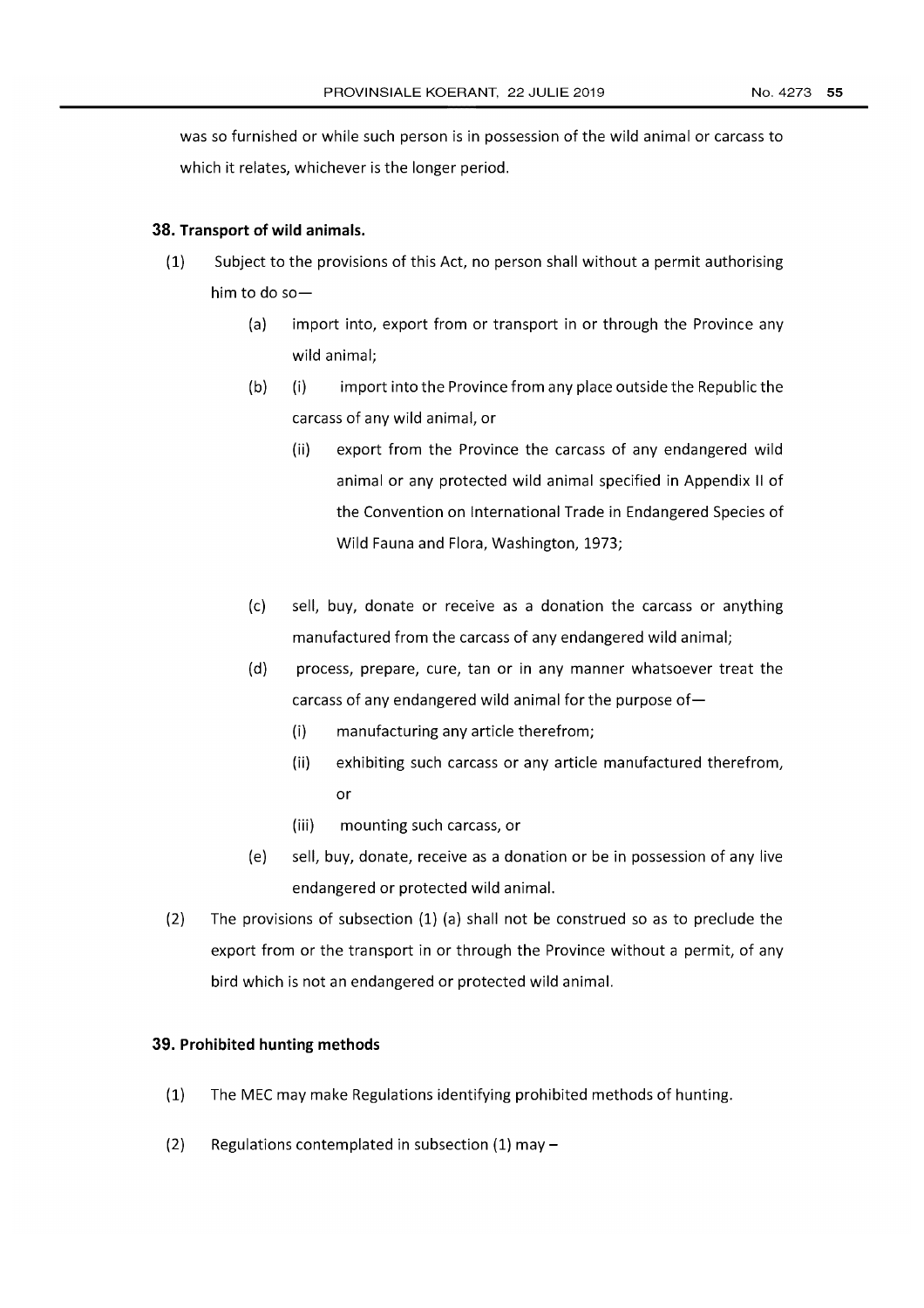- (a) specify whether the prohibited method of hunting applies generally or in respect of certain species only;
- (b) exclude species from the application of the notice; and
- (c) specify the conditions under which the method of hunting is prohibited.

## *Part* **3:** *Management of damage-causing animals*

### **40. Identification of damage-causing animals**

- (1) The MEC may determine whether a species can be deemed to be a damage causing animal.
- (2) An animal will be deemed to be a damage-causing animal if it:
	- (a) presents an imminent threat to human life;
	- (b) is wounded, diseased or injured;
		- (i) has caused losses to livestock or other animals;
		- (ii) has caused damage to crops or other property; or
		- (iii) has caused excessive damage to fauna or flora.
- (3) A person may only carry out an activity to control or destroy a damage-causing animal, identified in subsection 2, if-
	- (a) that activity is authorised by a permit issued in terms of Chapter 10; or
	- (b) provision is made for the management of such animal in the hunting proclamation

### **41. General powers in respect of damage-causing animals**

Any canis lupus familiaris, felis catus or other feral species found trespassing at any time on state land or in a fenced camp or enclosed place in which there are wild animals, may be destroyed by the landowner or any person acting on his or her written authority.

# **42. Department may cause certain wild animals to be hunted.**

(1) If the Department is of opinion that any wild animal or any species of wild animal found on any land $-$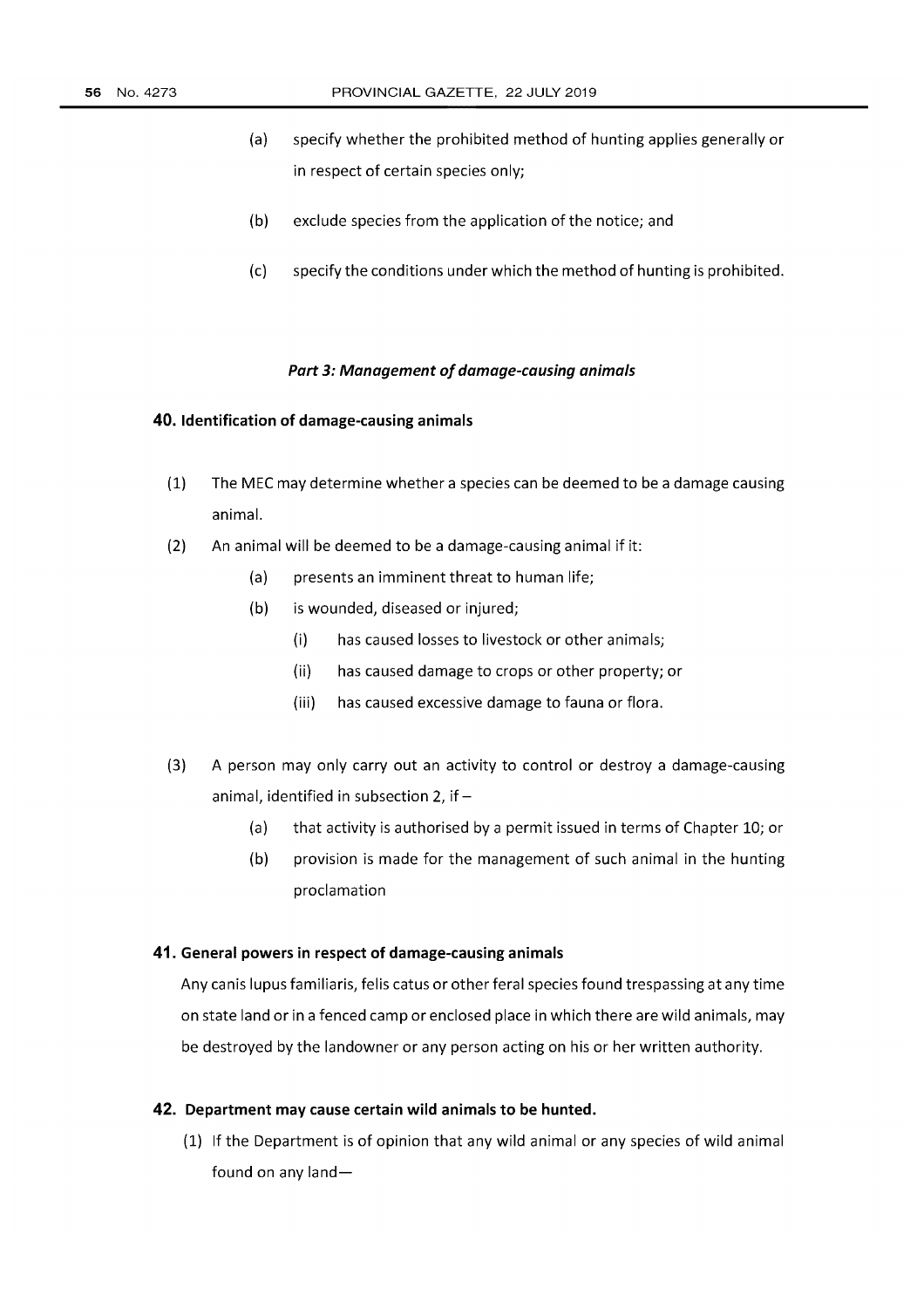- (a) is detrimental to the preservation of fauna or flora;
- (b) is likely to be dangerous to human life;
- (c) is wounded, diseased or injured;
- (d) is causing damage to crops or other property, whether movable or immovable, of any person, or

should be hunted in the interests of nature and environmental conservation, the Department may, with the approval of the MEC, cause such animal, or such number of such species as he may determine, to be hunted on such land or on any land to which such animal or, in the case of a species of wild animal, the number of such species determined by him may flee while being pursued for the purpose of being hunted in terms of this section.

- (2) The provisions of section 62 shall apply mutatis mutandis in respect of the exercise of the powers conferred on the Department by subsection (1) of this section.
- (3) The ownership in the carcass of any wild animal killed during a hunt in terms of subsection (1) shall vest in the Department.

#### *Part* **4:** *Hunting and fishing seasons*

# **43. Hunting seasons for wild animals and limits**

- (1) The MEC may, by notice in the *Gazette,* determine the period for which permits may be issued for the hunting of a wild animal identified in the notice.
- (2) The MEC may, by notice in the *Gazette,* determine limits of a species of wild animal identified in the notice.
- (3) No person may hunt a wild animal outside of a hunting season specified for that animal.
- $(4)$  In addition to any other permission which is required in terms of this Act, a person may not kill or capture a greater number of any wild animal for which a limit has been determined in terms of subsection (2) without a permit issued in terms of this Act.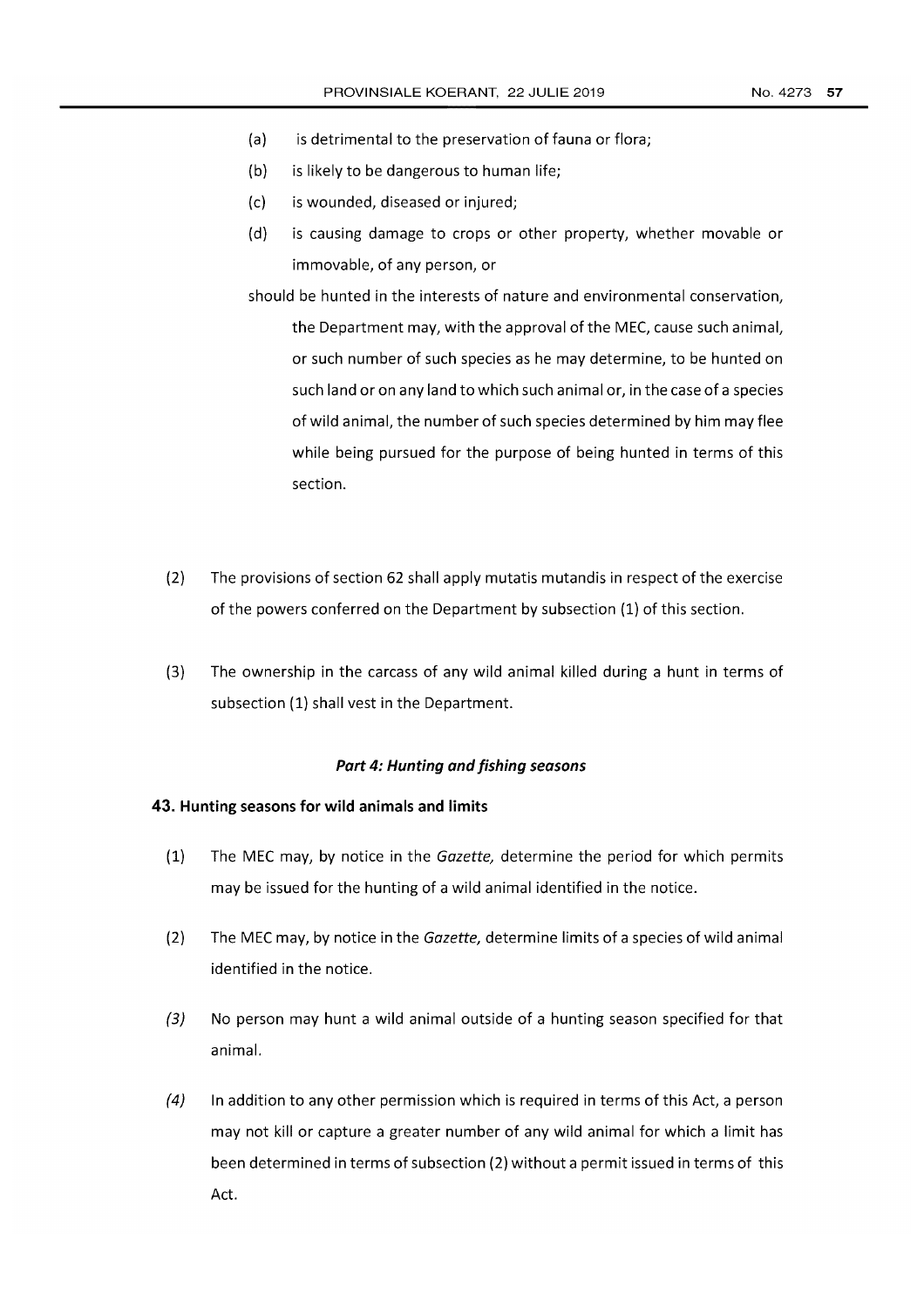# **44. Fishing seasons, daily bag limits and undersized fish in freshwater**

- (1) The MEC may, by notice in the *Gazette,* determine the period during which no permits may be issued for the catching of a species of fish identified in the notice.
- (2) The MEC may, by notice in the *Gazette,* determine the daily bag limit and the size or mass of a species of fish identified in the notice.
- (3) No person may catch fish outside of a fishing season specified for that fish.
- (4) In addition to any other permissions which are required in terms of this Act, a person may not catch a greater number or size of any fish for which a daily bag limit or size or mass has been determined in terms of subsection (2) without a permit issued in terms of this Act.
- (5) A notice issued in terms of subsection (1) or (2) does not apply to an owner of the land which surrounds the inland water or the owner's relative, with the permission of the owner, or any person acting with the permission of the owner, if the fishing activity is undertaken in a sustainable manner in or on inland water and that owner, relative or person does not kill, catch or injure or attempt to kill, catch or injure fish with the use of any explosive, fire-arm, electric current, poison or other noxious substance.

#### **Part 5: Flora**

## **45. Possession etc. of endangered flora.**

- (1) Subject to the provisions of this Act, no person shall without a permit, be in possession of, sell, buy, donate, receive as a donation, pick, or import into, export from or transport in or through the Province, any endangered flora.
- (2) The provisions of subsection (1) shall not be construed so as to preclude the possession without a permit by an owner of land, of any endangered flora growing in a natural state on such land.
- (3) Any person desiring to sell endangered flora which he or she has cultivated on any fixed premises shall apply to the MEC in the prescribed form for registration as a grower of endangered flora and a permit to sell endangered flora which has been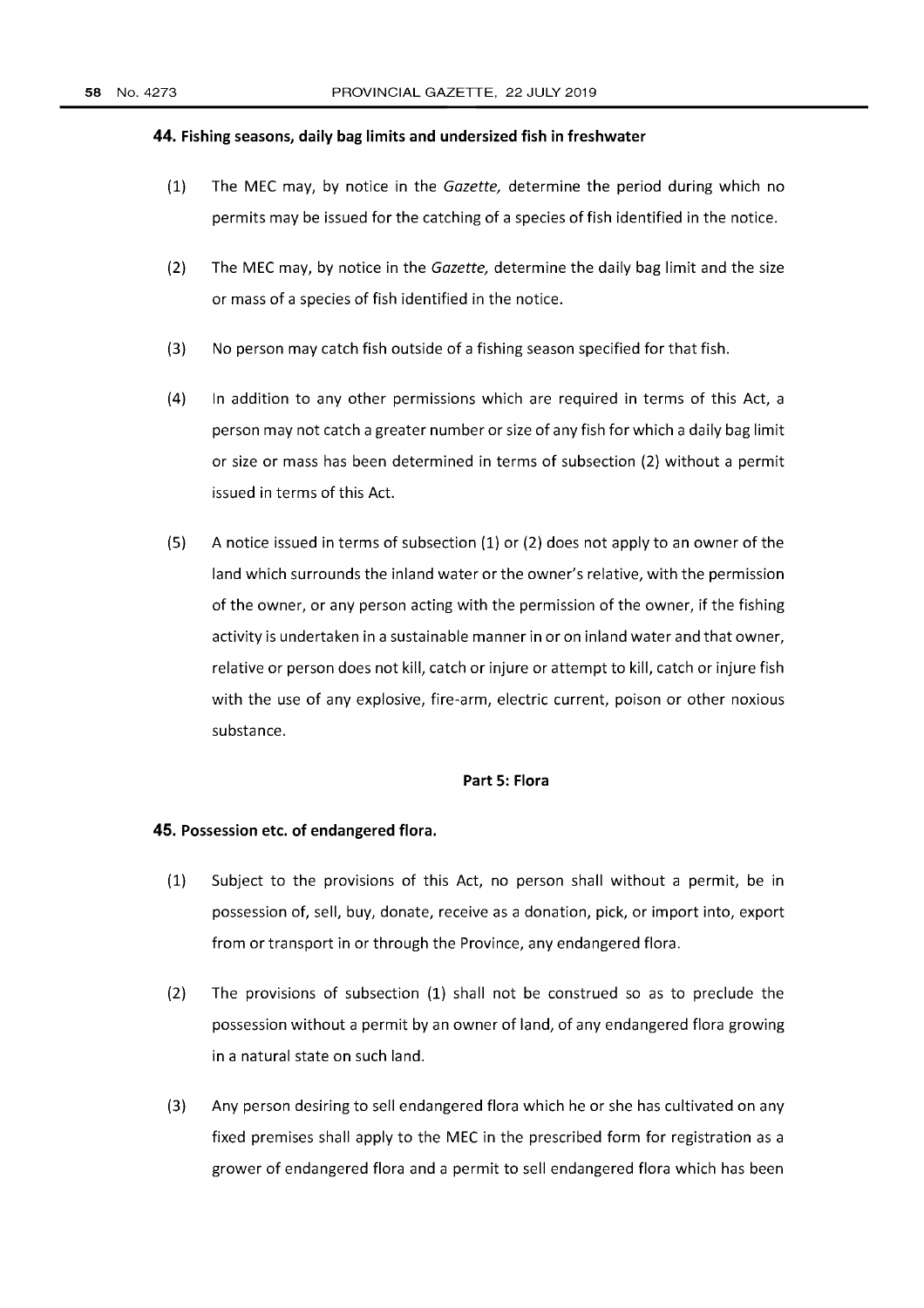cultivated and furnish him with the prescribed information and such further information as he or she may require.

- (4) Upon receipt of any such application, the MEC may cause such inspection of the premises concerned as he or she may deem necessary to be made and if he or she is satisfied that the granting of such application will further the objectives of this Act he or she may, subject to the conditions which he or she deems fit, in the prescribed form issue to the applicant a certificate of registration as a grower of endangered flora and a permit to sell endangered flora which has been cultivated.
- (5) A certificate and a permit issued under subsection (4) shall be valid-
	- (a) in the first mentioned case, until it is cancelled by the MEC, and
	- (b) in the last mentioned case, for a period of twelve months from the date of issue thereof.
- (6) The holder of a permit issued under subsection (4) shall not sell or donate any endangered flora to any person unless, when he or she sells or donates such flora to such person, he or she furnishes such person with a written and dated document signed by him and reflecting-
	- (a) his or her full name and address;
	- (b) the full name and address of such person;
	- (c) the number and date of such permit, and
	- (d) the name of each species and the number of each species of such flora which has been sold or donated.
- (7) Notwithstanding any provision to the contrary contained in this section, no permit shall be required for the purchase, receipt as a donation, transport or possession of any endangered flora which has been sold or donated by the holder of a permit issued under subsection (4) and in which such flora is specified; provided that any person who has bought or received as a donation or is in possession of such flora, is in possession of a document contemplated by subsection (6).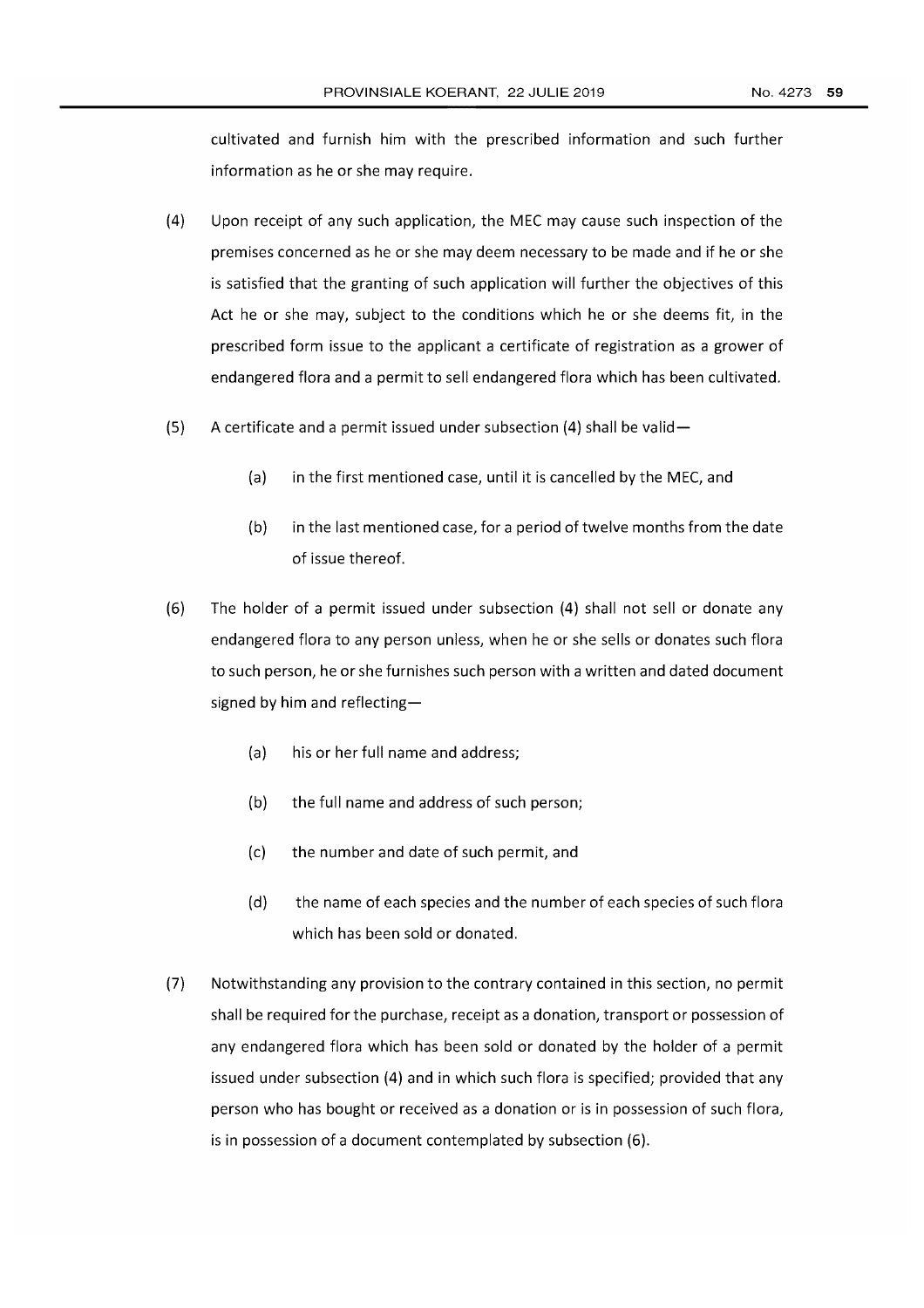# **46. Prohibition on picking of certain flora.**

- $(1)$  No person shall-
	- (a) uproot the plant in the process of picking the flower of any flora;
	- $(b)$  without a permit-
		- (i) pick any endangered or protected flora, or
		- (ii) pick any flora on a public road or on the land on either side of such road within a distance of ninety metres from the centre of such road, or
	- (c) pick any protected or indigenous unprotected flora on land of which he or she is not the owner, without the permission of the owner of such land or of any person authorised by such owner to grant such permission.
- (2) No permission granted in terms of subsection (1) (c) shall be valid unless it is reduced to writing and reflects-
	- (a) the full names and address of the owner of the land concerned or of the person authorised to grant such permission;
	- (b) the full names and address of the person to whom permission is granted, and
	- (c) the number and species of flora, the date or dates on which such flora may be picked and the land in respect of which permission is granted,

and is signed and dated by such owner or the person authorised by him.

(3) The provisions of subsection (1) (b) shall not apply to the owner of any land, any relative of such owner and any full-time employee of such owner acting on the instructions or with the consent of such owner, in respect of any protected or indigenous unprotected flora on such land.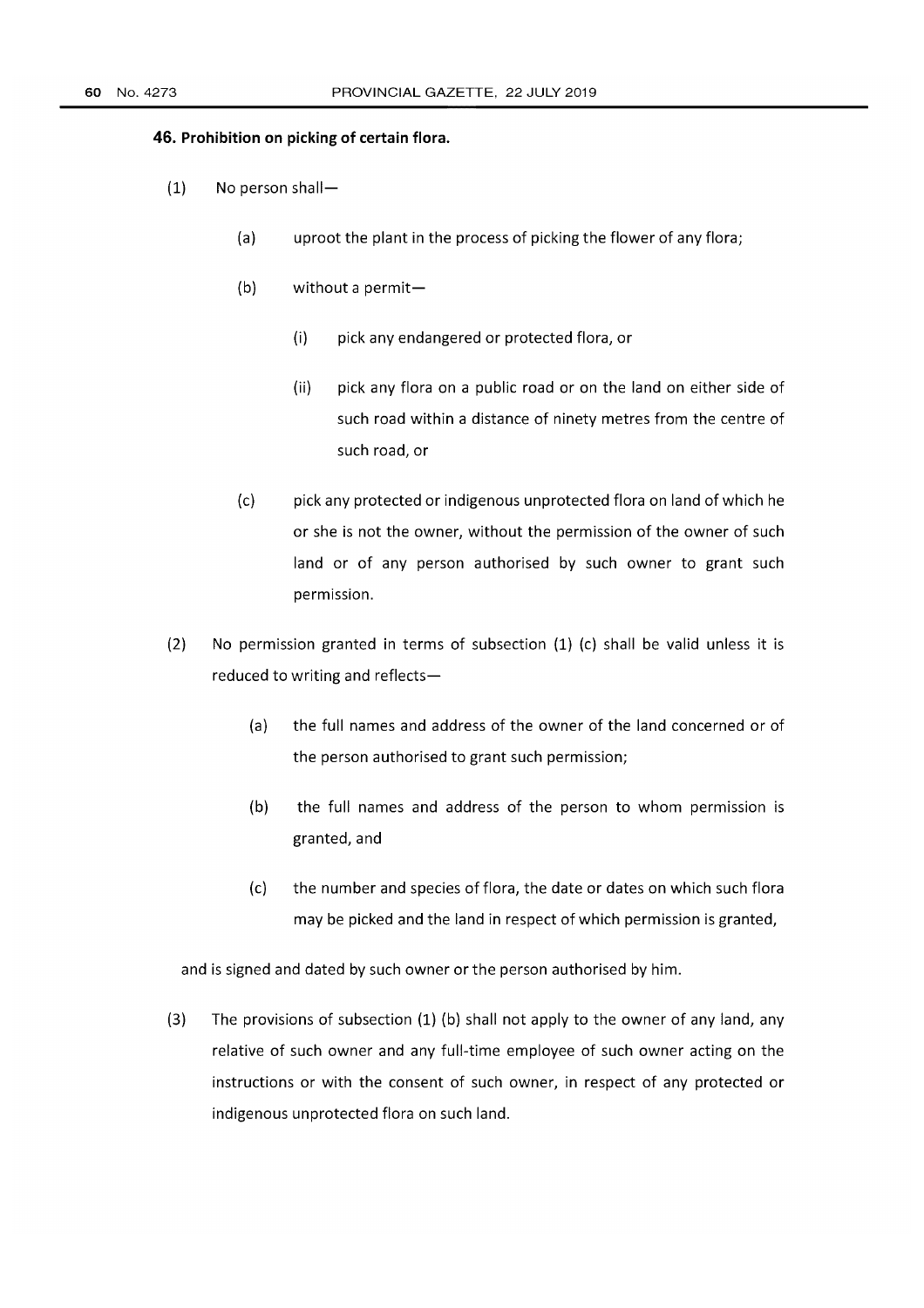(4) The provisions of subsection (1) (b) (i) shall not apply to any person authorised in writing by the owner of any land to pick any protected flora on such land for the purpose of gathering and propagating the seed of such flora.

# **47. Sale and purchase of protected flora.**

No person shall $-$ 

- (a) sell or buy any protected flora at any place other than on the premises of a registered flora grower or registered flora seller, and
- (b) sell any protected flora without a licence issued under section 48.

## **48. Registration and licensing of flora growers and flora sellers.**

- (1) Any person desiring to be registered and licensed in respect of any fixed premises as a flora grower or flora seller, as the case may be, shall apply to the MEC in the prescribed manner and form for registration in terms of this section and furnish him with the prescribed information and such further information as he or she may require.
- (2) Upon receipt of any such application, the MEC may cause such inspection of the premises concerned as he or she may deem necessary to be made and if, after consultation with the local authority in whose area of jurisdiction such premises are situate and regard being had to any other information at his or her disposal, he or she is satisfied that the granting of such application will not be contrary to the objectives of this Chapter, he or she may, in his or her discretion and subject to the conditions which he or she deems fit, in the prescribed form issue to any such applicant-
	- (a) in respect of the premises concerned, a certificate of registration as a flora grower or flora seller, as the case may be, and
	- (b) on payment of the prescribed fee, a licence to sellon the premises concerned the protected flora specified by him in such licence;

provided that no fee shall be payable in respect of a licence to sell protected flora which has been cultivated.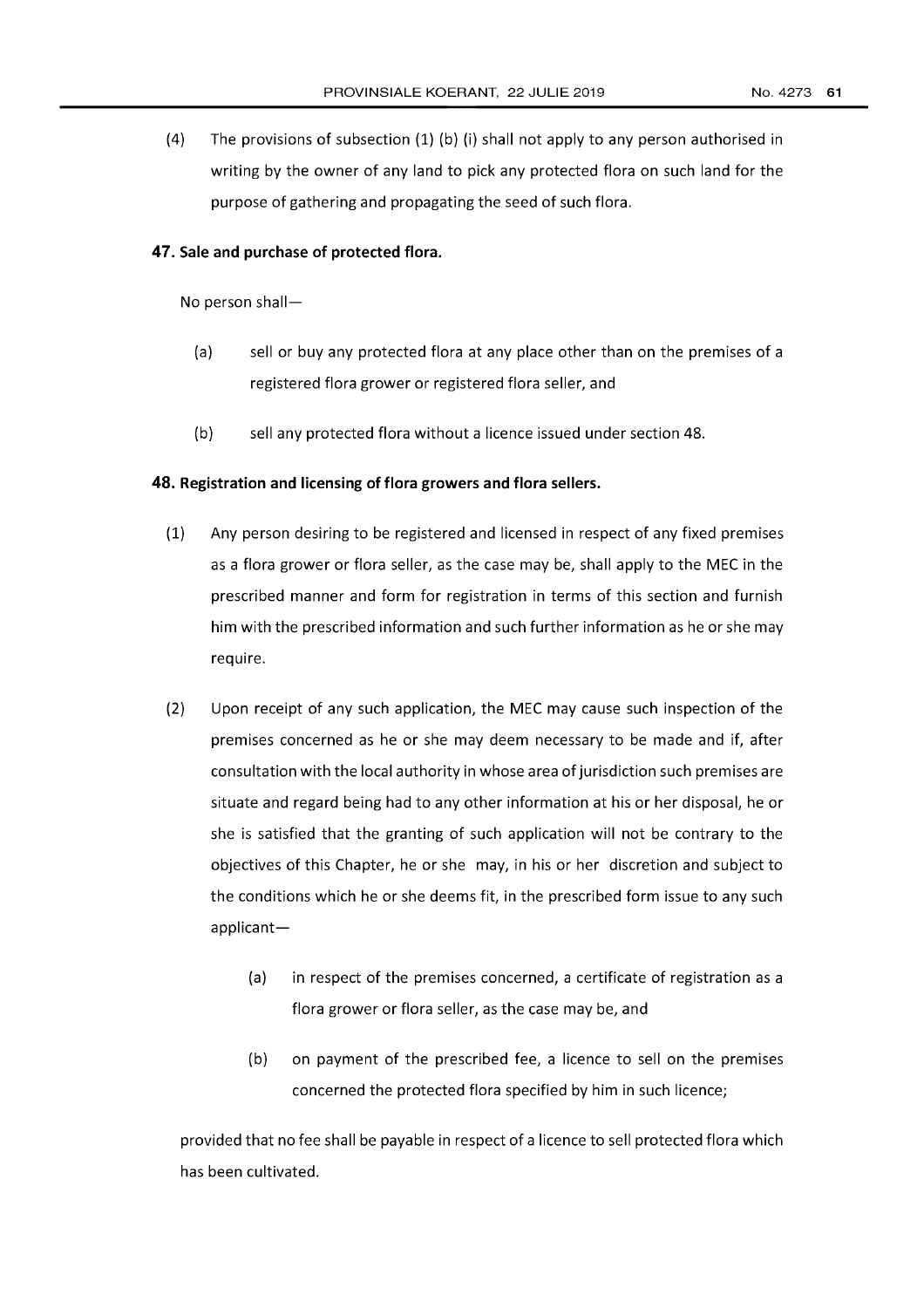- (3) The holder of a licence issued under subsection (2) shall not be exempt from compliance with any requirements for a business licence in the Province.
	- $(4)$  (a) A licence issued to-
		- (i) a flora grower shall be valid for a period of twelve months from the date of issue thereof, and
		- (ii) a flora seller shall be valid for a period of three years from the date of issue thereof.
	- (b) A certificate of registration as a flora grower or flora seller shall be valid until it is cancelled by the MEC or, in the case where the MEC does not receive an application for a new licence from a flora grower or flora seller, as the case may be, within thirty days of the expiry of the periods contemplated by paragraph (a) for the periods contemplated by paragraph (a) and for thirty days thereafter.

# **49. Sale of protected flora on the premises of registered flora growers and sellers.**

No person shall sell any protected flora on the premises of $-$ 

- (a) a registered flora grower unless such flora was propagated or cultivated or occurred in a natural state on such premises;
- (b) a registered flora seller unless such flora has been obtained from any other registered flora seller or registered flora grower, or
- (c) a registered flora seller if such flora was propagated or cultivated or occurred in a natural state on any premises of any registered flora seller who is not registered as a flora grower in respect of such premises.

# **50. Places for sale of indigenous unprotected flora.**

(1) A local authority may in respect of the sale of indigenous unprotected flora within its area of jurisdiction set aside such places as it may deem suitable for the sale of such flora, erect such shelters or other structures as it may deem necessary thereon and notwithstanding anything to the contrary contained in the business licence requirements, when issuing a licence authorising the holder of such licence to carry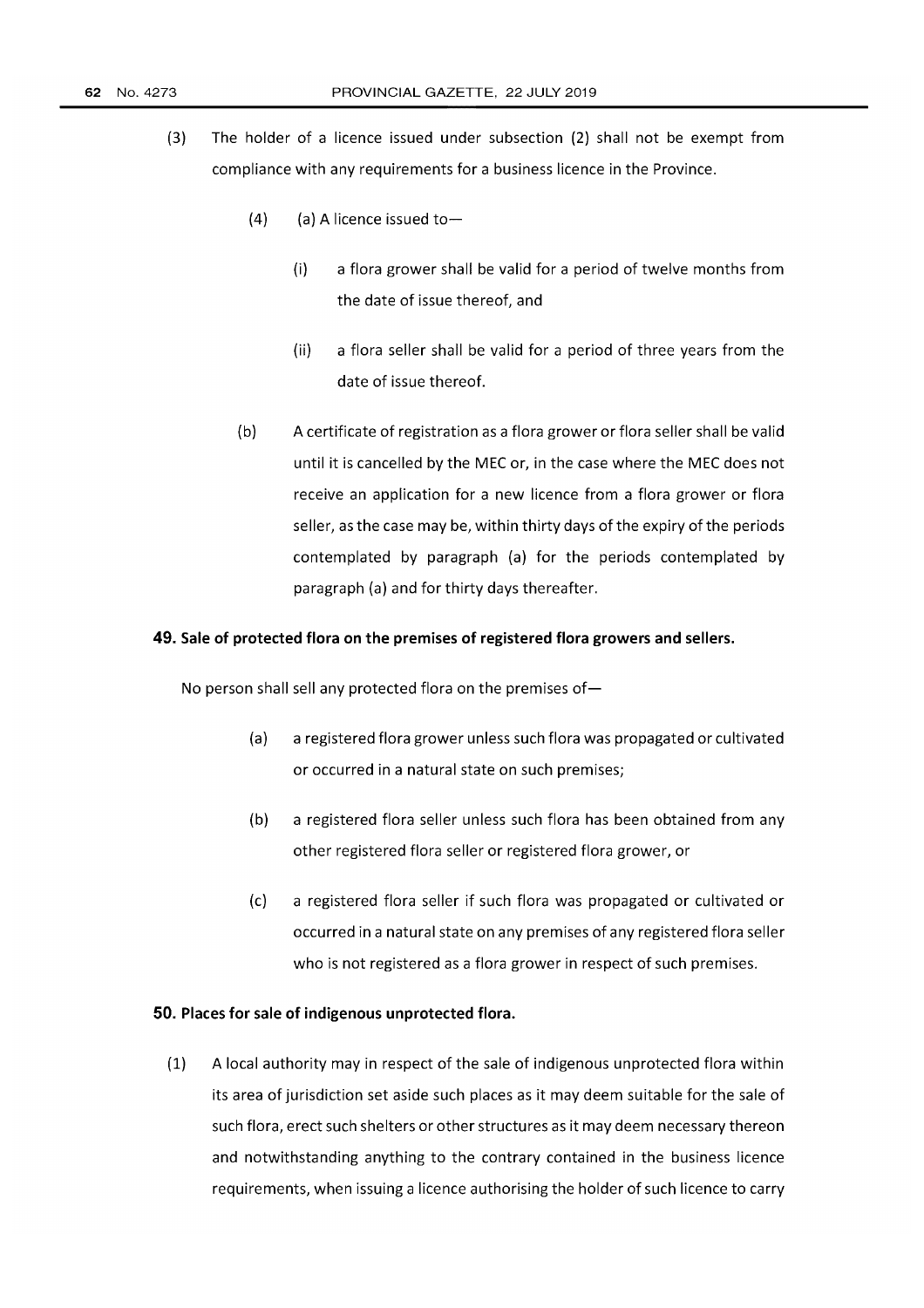on the business of selling, bartering or exchanging flowers or offering or exposing flowers for sale, barter or exchange, restrict the carrying on of such business in respect of indigenous unprotected flora to any place so set aside.

(2) No person shall sell any indigenous unprotected flora at any place other than a place set aside in terms of subsection (1) or on the premises of a registered flora seller or registered flora grower.

## **51. Sale of indigenous unprotected flora by owner of land.**

Notwithstanding the provisions of section 50(2), an owner of land on which indigenous unprotected flora is being propagated or cultivated or on which such flora occurs in a natural state may sell such flora which has been so propagated or cultivated or which so occurs to any person -

- (a) on such land;
- (b) at a place set aside in terms of section 50  $(1)$ , or
- (c) carrying on business under a licence issued to him under section 48(2).

# **52. Export and importation of flora.**

No person shall without a permit-

(a) export any flora from the Province; provided that the provisions of this paragraph shall not apply to the export by any person of any flora, except endangered flora and protected flora referred to in Appendix II of the Convention on International Trade in Endangered Species of Wild Fauna and Flora, Washington, 1973, which he or she legally obtained from any registered flora grower or registered flora seller who is the holder of a permit to export such flora contemplated by this paragraph; provided further that such person, while he or she is exporting such flora, shall be in possession, in addition to any document contemplated by sections 46 and 48, of a document in which the number and date of such export permit of such flora grower or flora seller are reflected, or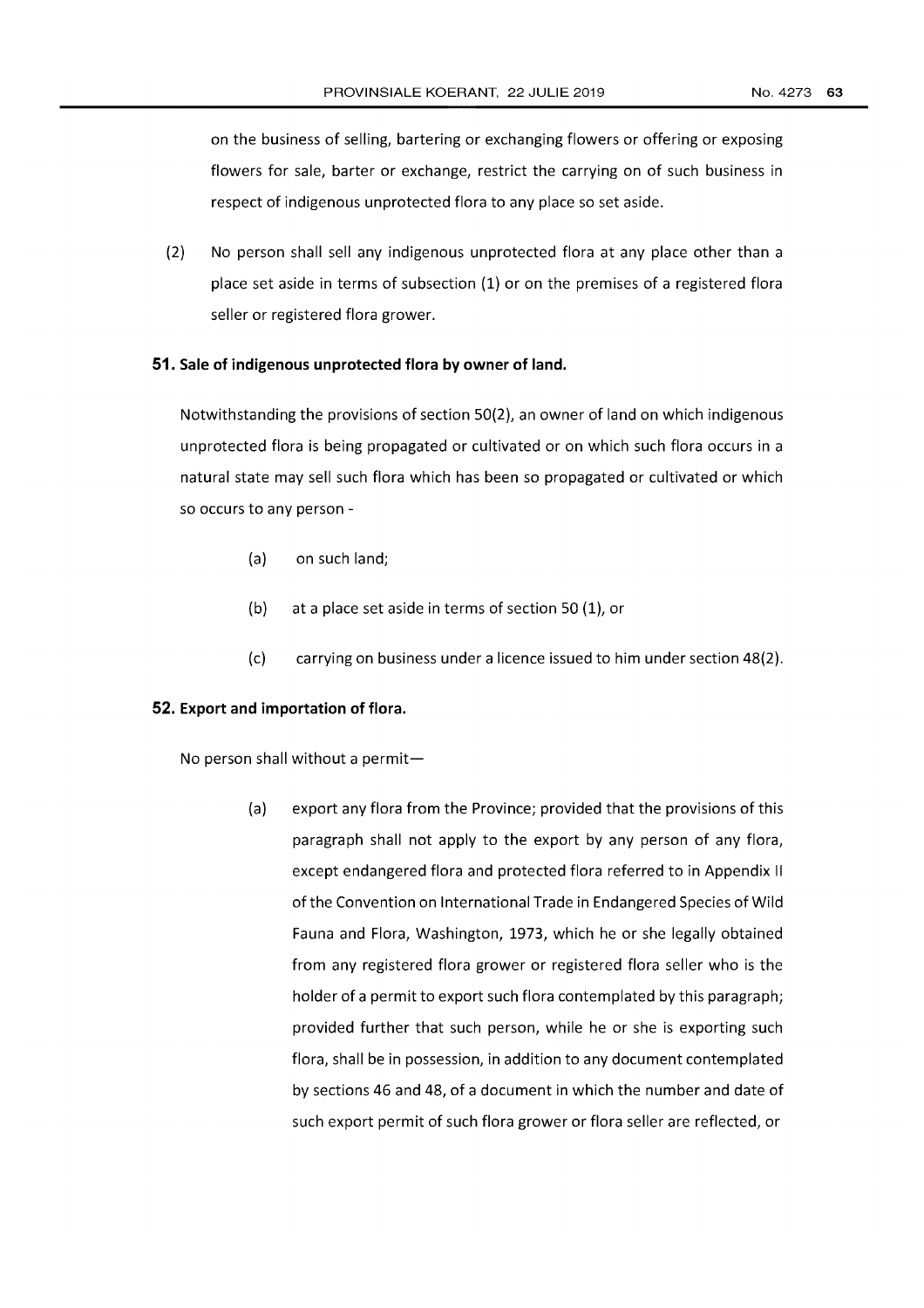(b) import into the Province any protected flora specified in appendix II of the Convention on International Trade in Endangered Species of Wild Fauna and Flora, Washington, 1973.

# **53. Donation of flora.**

The provisions of sections 34 and 36 shall apply mutatis mutandis in respect of the donation of any flora by any person to any other person.

# **54. Possession of flora.**

The provisions of sections 35 and 36 shall apply mutatis mutandis in respect of any person found in possession of any flora.

#### **CHAPTER 7**

## **COMPLIANCE AND ENFORCEMENT OF THIS ACT**

# **55. Designation of environmental management inspectors**

- (1) The MEC must designate environmental management inspectors in accordance with the relevant provisions of the National Environmental Management Act.
- (2) An environmental management inspector has the powers, duties and functions contained in the National Environmental Management Act and this Act.

# **56. Designation of provincial environmental officers**

The MEC must-

- (a) designate an official of the Department to be a provincial environmental officer; and
- (b) at any time withdraw a designation made in terms of paragraph (a).

#### **57. Mandates of provincial environmental officers**

When designating an official as a provincial environmental officer, the MEC must determine whether the official concerned is designated for the enforcement of'

- (a) this Act;
- (b) specific provisions of this Act only; or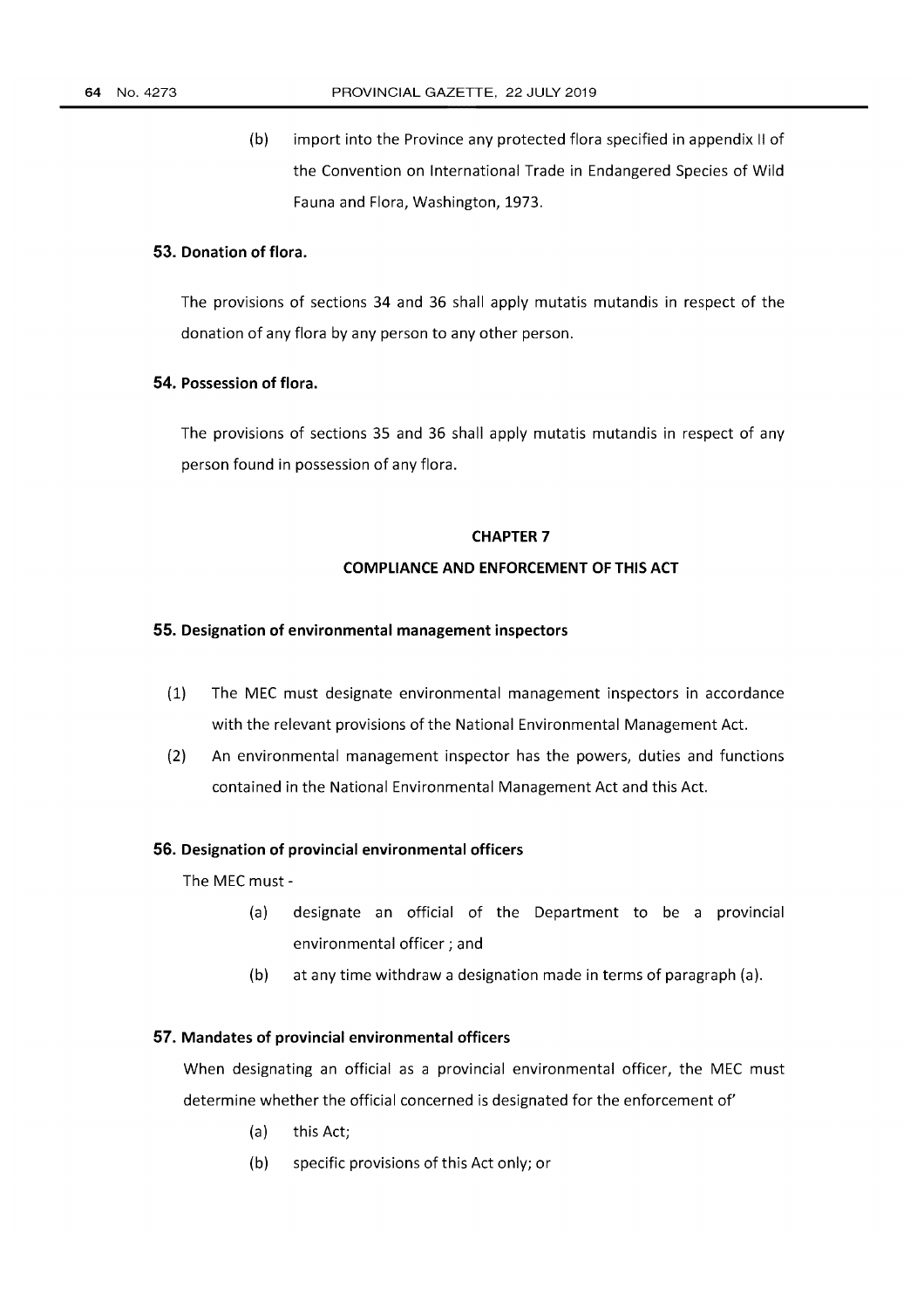(c) specific provisions of Regulations or Notices published in terms of this Act only.

### **58. Proof of designation as provincial environmental officer**

- (1) A certificate of designation and card must be issued to each official who has been designated as a provincial environmental officer.
- (2) When exercising any powers or performing any duties in terms of this Act a provincial environmental officer must, on demand by a member of the public, produce the designation card or certificate referred to in subsection (1).

# **59. Functions of Provincial environmental officers**

- (1) A provincial environmental officer, acting within his or her mandate in terms of section 57 -
	- (a) must monitor and enforce compliance with the provisions of this Act for which he or she has been designated in terms of that section;
	- (b) may investigate any act or omission in respect of which there is a reasonable suspicion that it might constitute -
		- (i) an offence in terms of this Act;
		- (ii) a breach of a provision of this Act; or
		- (iii) a breach of a term or condition of a permit, exemption or other instrument issued in terms of this Act.
- (2) A provincial environmental officer
	- (a) must carry out his or her duties and exercise his or her powers-
		- (i) in accordance with any instructions issued by the MEC; and
		- (ii) subject to any limitations and in accordance with any procedures that may be prescribed; and
	- (b) may be accompanied by an interpreter or any other person whose assistance may reasonably be required.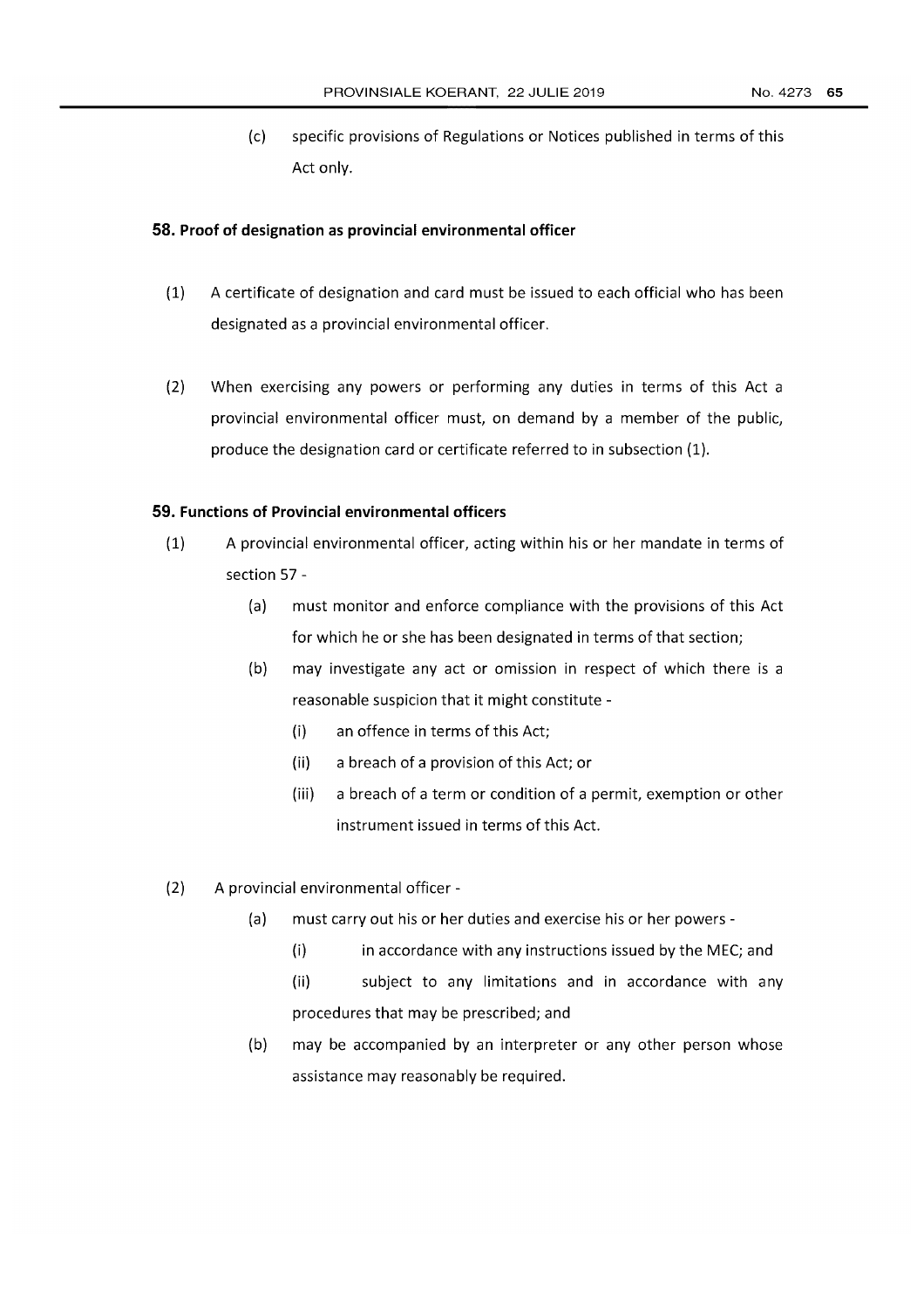# **60. General powers**

- (1) A provincial environmental officer, within his or her mandate in terms of section 57, may  $-$ 
	- (a) question a person about any act or omission in respect of which there is a reasonable suspicion that it might constitute -
		- (i) an offence in terms of a provision of this Act for which that provincial environmental officer has been designated in terms of that section;
		- (ii) a breach of a provision of this Act; or
		- (iii) a breach of a term or condition of a permit, exemption or other instrument issued in terms of this Act;
	- (b) issue written notice to a person who refuses to answer questions in terms of paragraph (a), requiring that person to answer questions put to him or her in terms of that paragraph;
	- (c) inspect any premises, or question a person about, any document, book or record, any written or electronic information or instrument-
		- (i) which may be relevant for the purpose of paragraph (a); or
		- (ii) to which this Act relates;
		- (iii) or conduct an audit in terms of any premises, document, book, record, any written or electronic information or instrument;
	- (d) copy, or make extracts from, any document, book, or record or any written or electronic information referred to in paragraph (c), or remove such document, book, record or written or electronic information in order to make copies or extracts;
	- (e) require a person to produce or deliver to a place specified by the provincial environmental officer, any document, book or record or any written or electronic information referred to in paragraph (c) for inspection;
	- (f) inspect, question a person about, and if necessary remove any specimen, article, substance or other item which, on reasonable suspicion, may have been used in -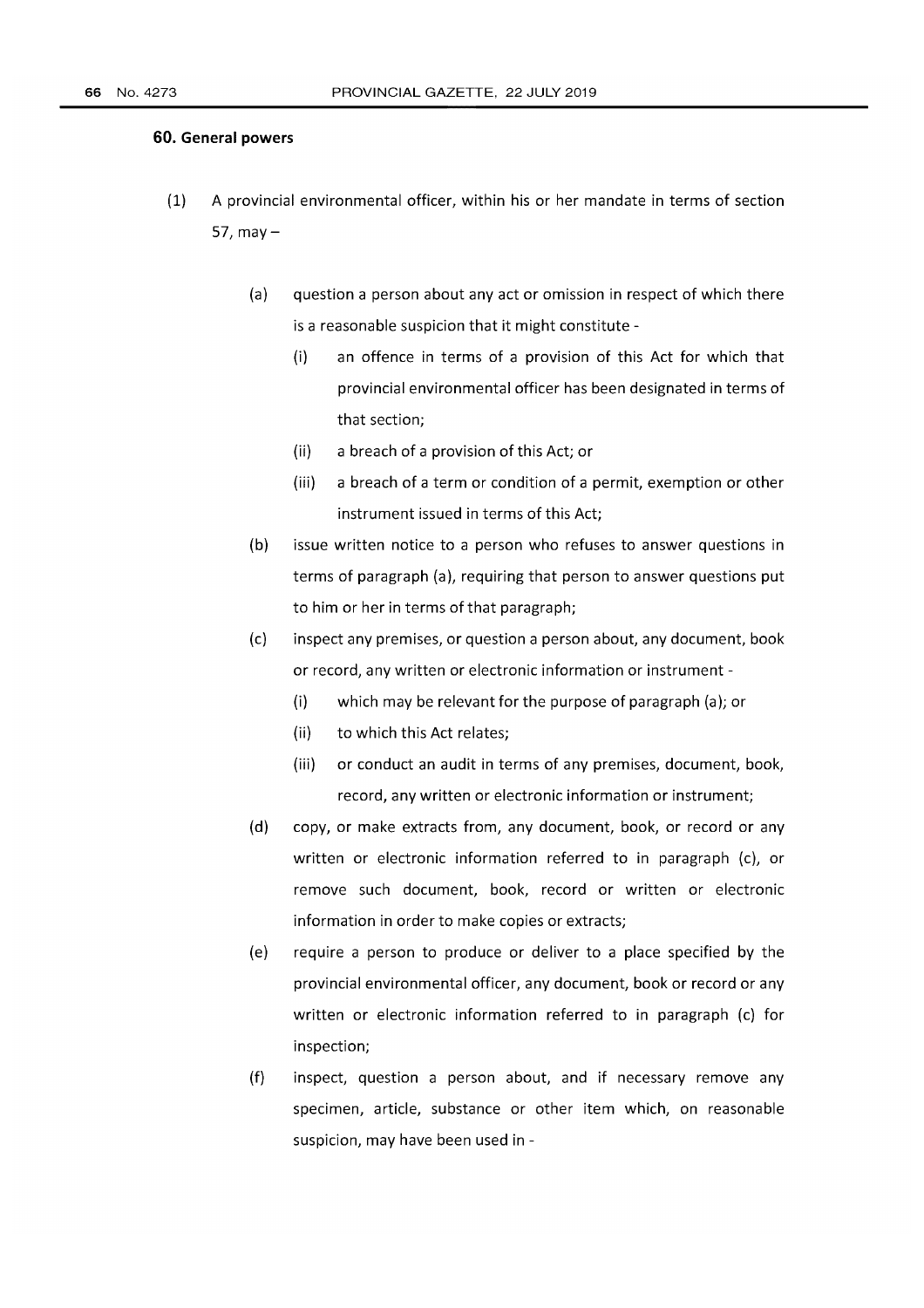- (i) committing an offence in terms of a provision of this Act for which hat provincial environmental officer has been designated in terms of section 56;
- (ii) breaching a provision of this Act; or
- (iii) breaching a term or condition of a permit, exemption or other instrument issued in terms of this Act;
- (g) take photographs or make audio-visual recordings of anything or any person that is relevant for the purpose of an investigation or for an inspection;
- (h) dig or bore into soil;
- (i) take samples;
- (j) remove any waste or other matter deposited or discharged in contravention of this Act for which that provincial environmental officer has been designated in terms of section 56 or a term or condition of a permit, exemption or other instrument issued in terms of this Act;
	- (i) apply to a magistrate for a warrant where a warrant is required for the proper discharge of his or her functions; or
	- (ii) carry out any other prescribed duty not inconsistent with this Act.
- (k) Make use of a light, as approved by the Department of Transport, for identification and enforcement purposes
- (I) Destroy a dog not used in lawful hunting and which is pursuing or searching for a wild animal.
- $(m)$  A written notice issued in terms of subsection  $(1)(b)$ , must be as prescribed, and must require a person to answer specified questions either orally or in writing, and either alone or in the presence of a witness, and may require that questions are answered under oath or affirmation.
- (2) A person who receives a written notice in terms of subsection  $(1)(b)$ , must answer all questions put to him or her truthfully and to the best of his or her ability, notwithstanding that an answer might incriminate him or her, but any answer that incriminates such person may not be used against him or her in any subsequent criminal proceedings for an offence in terms of this Act.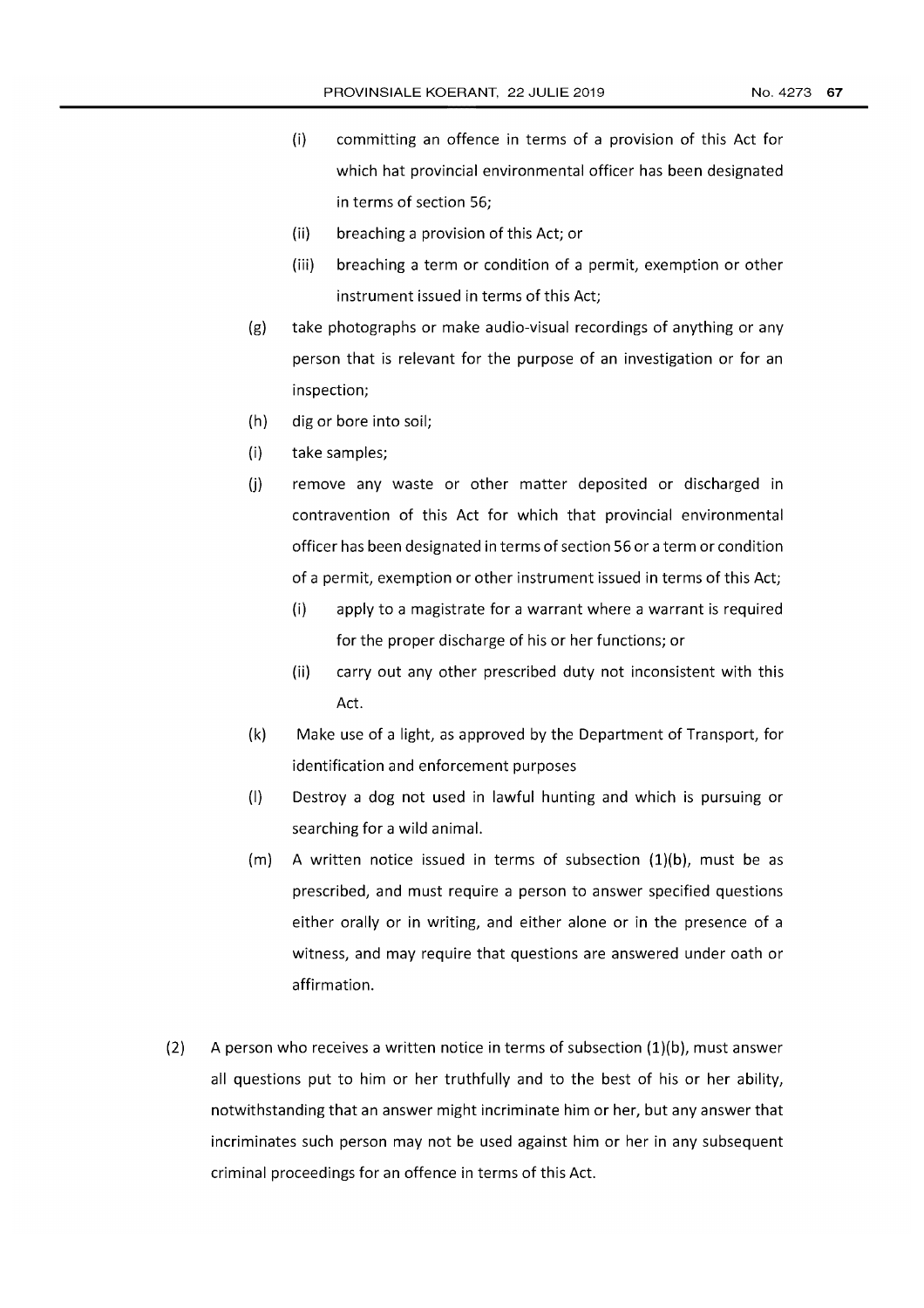- (3) A provincial environmental officer must -
	- (a) provide a receipt for-
		- (i) any document, book, record or written or electronic information removed in terms of subsection  $(1)(d)$ ; or
		- (ii) any specimen, article, substance or other item removed in terms of subsection (1)(f).

# **61. Seizure of items**

- (1) The provisions of sections 30 to 34 of the Criminal Procedure Act apply to the disposal of anything seized in terms of this Chapter, subject to such modifications as the context may require.
- (2) When an item is seized in terms of this Chapter, the provincial environmental officer may request the person who was in control of the item immediately before the seizure of the item, to take it to a place designated by the provincial environmental officer, and if the person refuses to take the item to the designated place, the provincial environmental officer may do so.
- (3) In order to safeguard a vehicle, vessel or aircraft that has been seized, the provincial environmental officer may take reasonable measures to immobilise it.

#### **62. Powers to stop, enter and search**

- (1) A provincial environmental officer, within his or her mandate in terms of section 56, may, without a warrant, enter and search any land, building premises, vehicle, vessel or aircraft, or search any pack-animal, on reasonable suspicion that that building, vehicle, vessel, aircraft or pack-animal -
	- (a) is being or has been used, or contains or conveys anything which is being or has been used, to commit -
		- (i) an offence in terms of a provision of this Act for which that provincial environmental officer has been designated in terms of section 56 or
		- (ii) a breach of a provision of this Act or a term or condition of a permit, exemption or other instrument issued in terms of this Act; or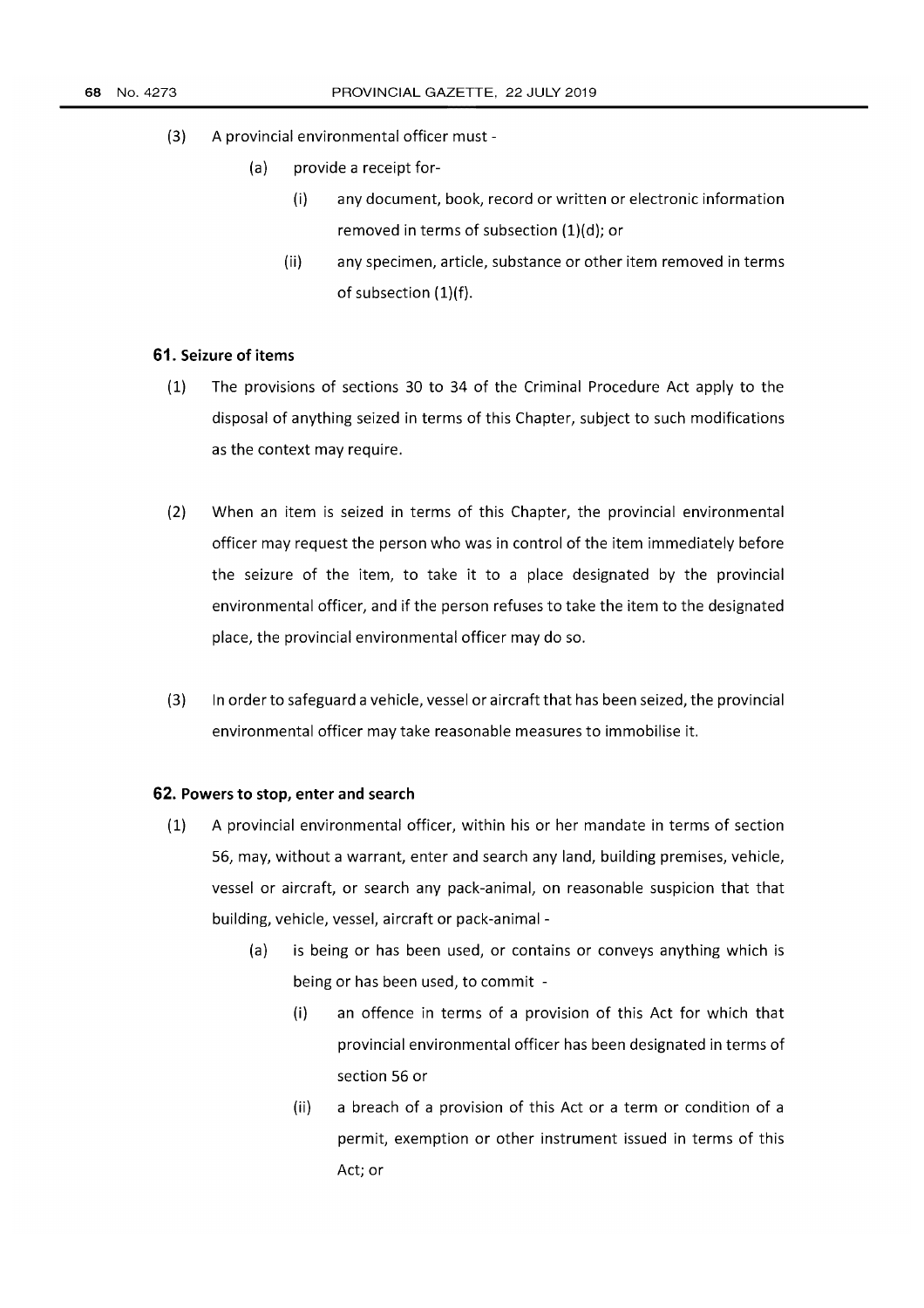- (b) contains or conveys anything which may serve as evidence of such offence or breach.
- (2) A Provincial environmental officer may, without a warrant, seize anything contained in or on any land, building, premises, vehicle, vessel, aircraft or packanimal that may be used as evidence in the prosecution of any person for an offence in terms of this Act.
- (3) The provisions of section 61 apply to anything seized in terms of subsection (2), subject to such modifications as the context may require.
- (4) A provincial environmental officer may, for the purposes of implementing subsection (1), at any time, and without warrant-
	- (a) order the driver of a vehicle or vessel to stop, or cause the pilot of an aircraft to be ordered to land; or
	- (b) if necessary and possible, force the driver or pilot to stop or land, as the case may be.
- (5) A provincial environmental officer may exercise on or in respect of such vehicle, vessel or aircraft any of the powers mentioned in section 60.
- (6) A provincial environmental officer may apply to the Provincial Commissioner of Police for written authorisation in terms of section 13 (8) of the South African Police Service Act, 1995 (Act No. 68 of 1995), to establish a roadblock or a checkpoint.

# **63. Notices**

A provincial environmental officer in terms of this Act may issue notices to any person who he or she suspects of contravening any provision of this Act or conditions contained in a permit issued in terms of the Regulations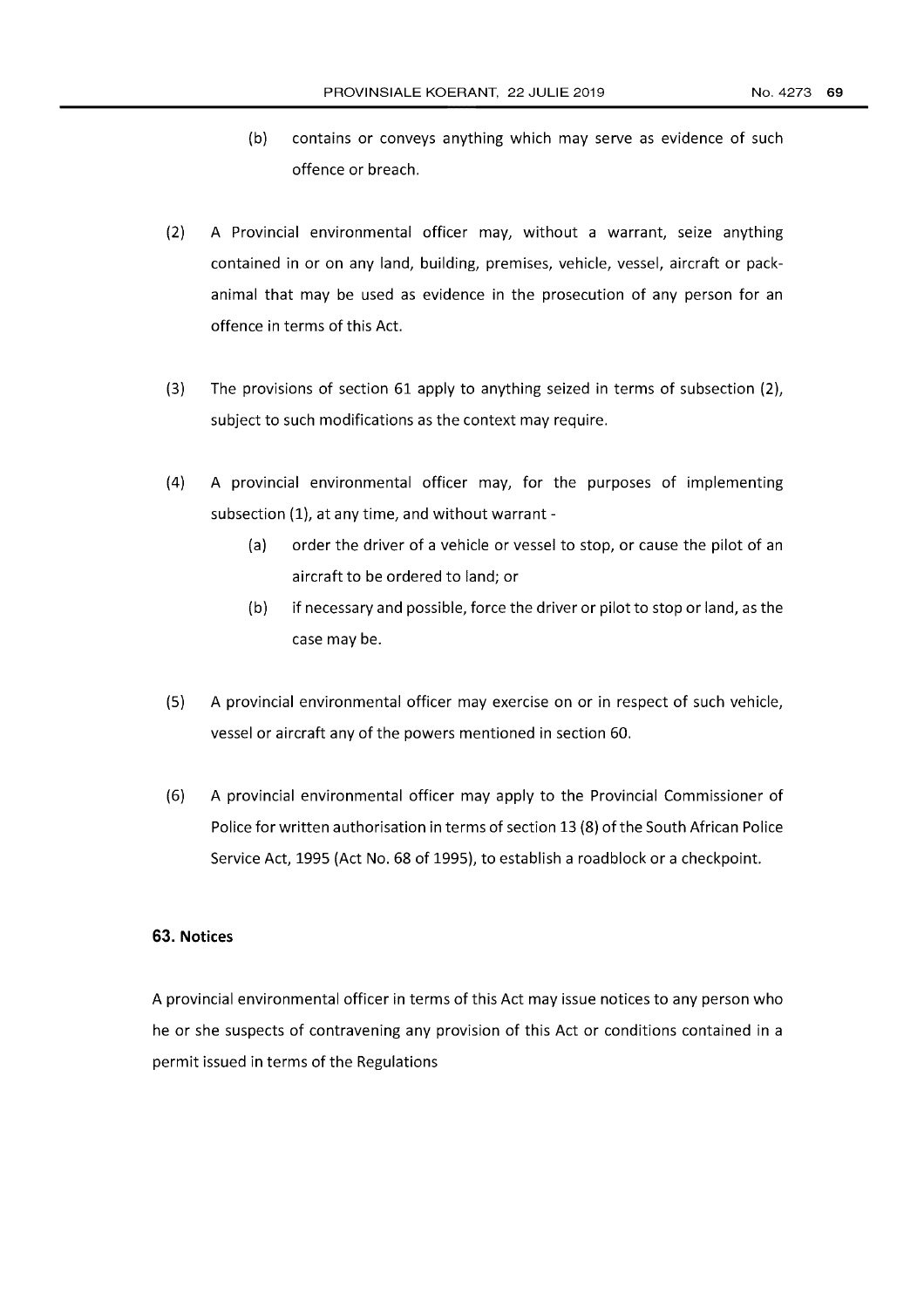# **64. Power to issue notices**

A provincial environmental officer may issue a written notice if he or she believes that there are reasonable grounds that a person has not complied

- (a) with the provision of this Act for which that officer has been designated in terms of Section 56; or
- (b) with a term or condition of a permit, exemption or other instrument issued in terms of this Act

# **65. Objections to notices**

- (1) Any person who receives a notice in terms of Section 63 may object to the Notice by making written representations to the MEC within 30 days of receipt of the notice or in such longer period which the MEC may determine.
- (2) After considering any representations made in terms of subsection 1 and any other relevant information the MEC
	- (a) May confirm, modify or cancel any part of the notice; and
	- (b) Must specify the period in which the person who receives the notice must comply with any part of the notice which is confirmed or modified.

### **66. Failure to comply with notices**

- (1) If a person fails to comply with a notice a provincial environmental officer must report the non-compliance to the MEC who may
	- (a) Revoke or vary the relevant permit, exemption or other instrument which is the subject of the notice; and
	- (b) Take any necessary steps and recover the costs from the person who failed to comply

# **67. Duty to produce documents**

Any person to whom a permit, exemption or any other document has been issued in terms of this Act must produce that document at the request of a provincial environmental officer.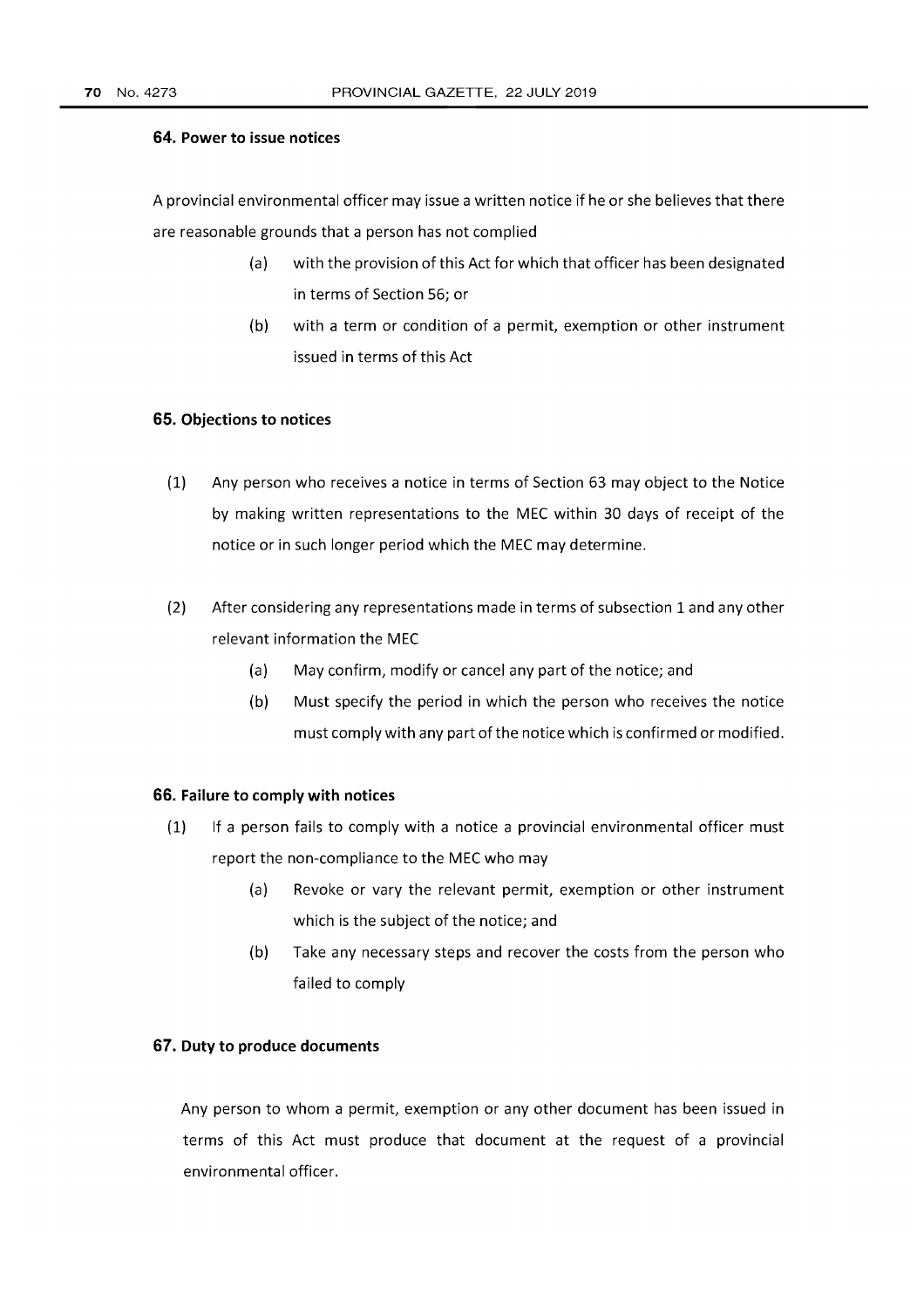# **68. Inspections**

- (1) A provincial environmental officer, within his or her mandate in terms of section 57, and subject to subsection (2), may, at any reasonable time conduct inspections without a warrant, enter and inspect any building, land or premises or search any vehicle for the purpose of ascertaining compliance with -
	- (a) the provisions of this Act for which that provincial environmental officer has been designated in terms of section 56; or
	- (b) a term or condition of a permit, exemption or other instrument issued in terms of this Act.
- (2) A provincial environmental officer, within his or her mandate in terms of section 57, may, with a warrant obtained in terms of subsection (3), but subject to subsection (4},enter and inspect any premises for the purpose of ascertaining compliance with -
	- (a) the provisions of this Act for which that provincial environmental officer has been designated in terms of section 56; or
	- (b) a term or condition of a permit, exemption or other instrument issued in terms of this Act.
- (3) A magistrate may issue a warrant contemplated in subsection (2) only on written application by an provincial environmental officer setting out under oath or affirmation that it is necessary to enter and inspect the specified premises for the purpose of ascertaining compliance with the provisions of this Act for which that provincial environmental officer has been designated in terms of section 56.
- (4) A provincial environmental officer may enter and inspect any premises without a warrant, but only if -
	- (a) the person in control of the premises consents to the entry and inspection; or
	- (b) there are reasonable grounds to believe that a warrant would on application be issued, but that the delay that may be caused by applying for a warrant would defeat the object of the entry or inspection.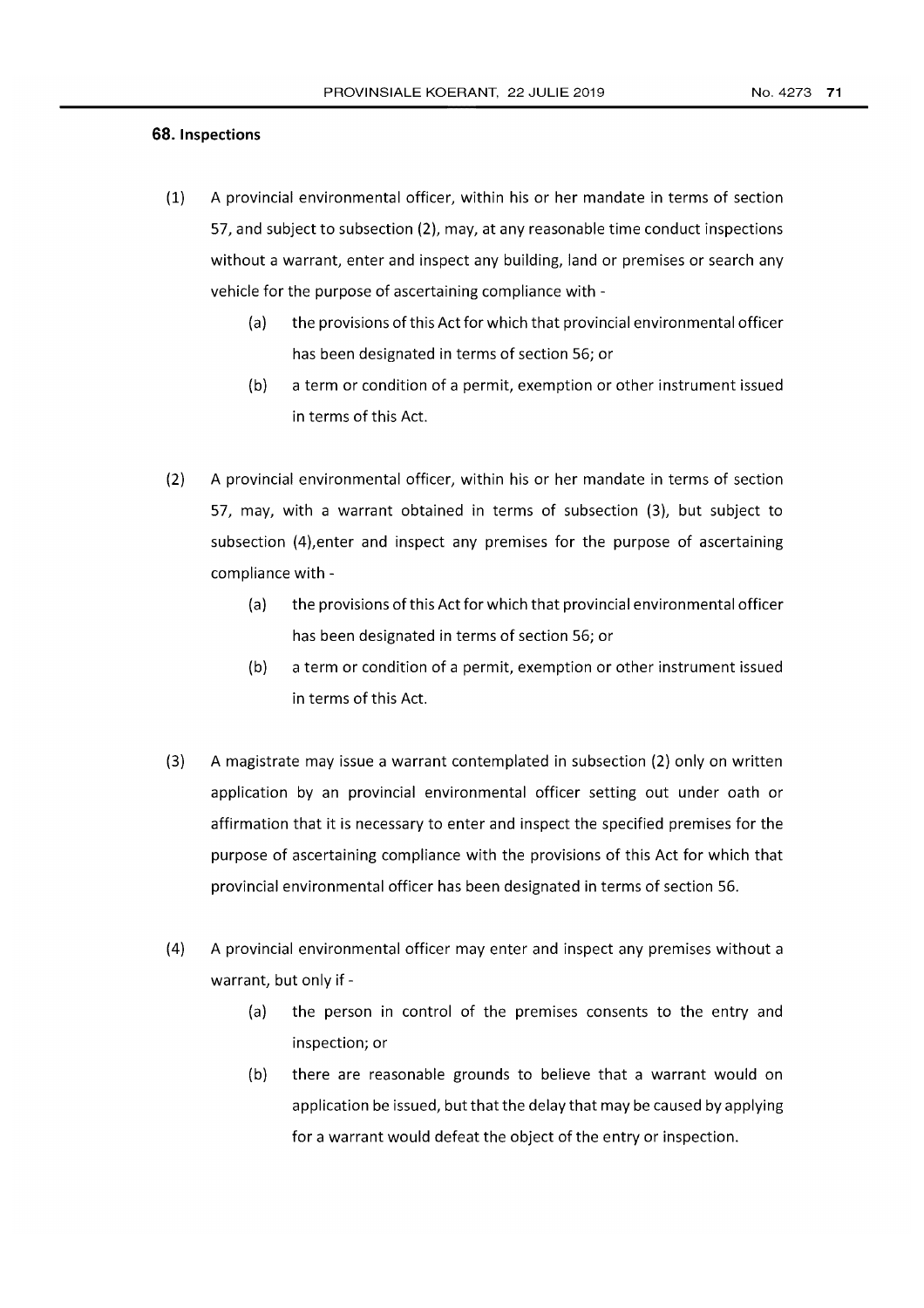- (5) While carrying out an inspection, a provincial environmental officer may seize anything in or on any premises, land or vehicle that may be used as evidence in the prosecution of any person for an offence in terms of this Act.
- (6) The provisions of section 61 apply to anything seized in terms of subsection (5), subject to modifications as the context may require.
- (7) A provincial environmental officer may exercise on such premises, land or vehicle any of the powers mentioned in section 60.

# **69. Appointment of volunteer environmental officers.**

- (1) The MEC may-
	- (a) appoint any person he or she considers fit and proper as a volunteer environmental officer; and
	- (b) at any time withdraw the appointment made in terms of paragraph (a).
- (2) When a volunteer environmental officer takes with him or her an interpreter or assistant, such interpreter or assistant shall be deemed to be a volunteer environmental officer.

# **70. Mandates and powers of volunteer environmental officers**

- (1) When appointing a person as a volunteer environmental officer, the MEC must determine whether the official concerned is designated for the enforcement of
	- (a) this Act;
	- (b) specific provisions of this Act only; or
	- (c) specific provisions of Regulations or Notices published in terms of this Act only.
- (2) The MEC must determine the powers that may be exercised by a volunteer environmental officer.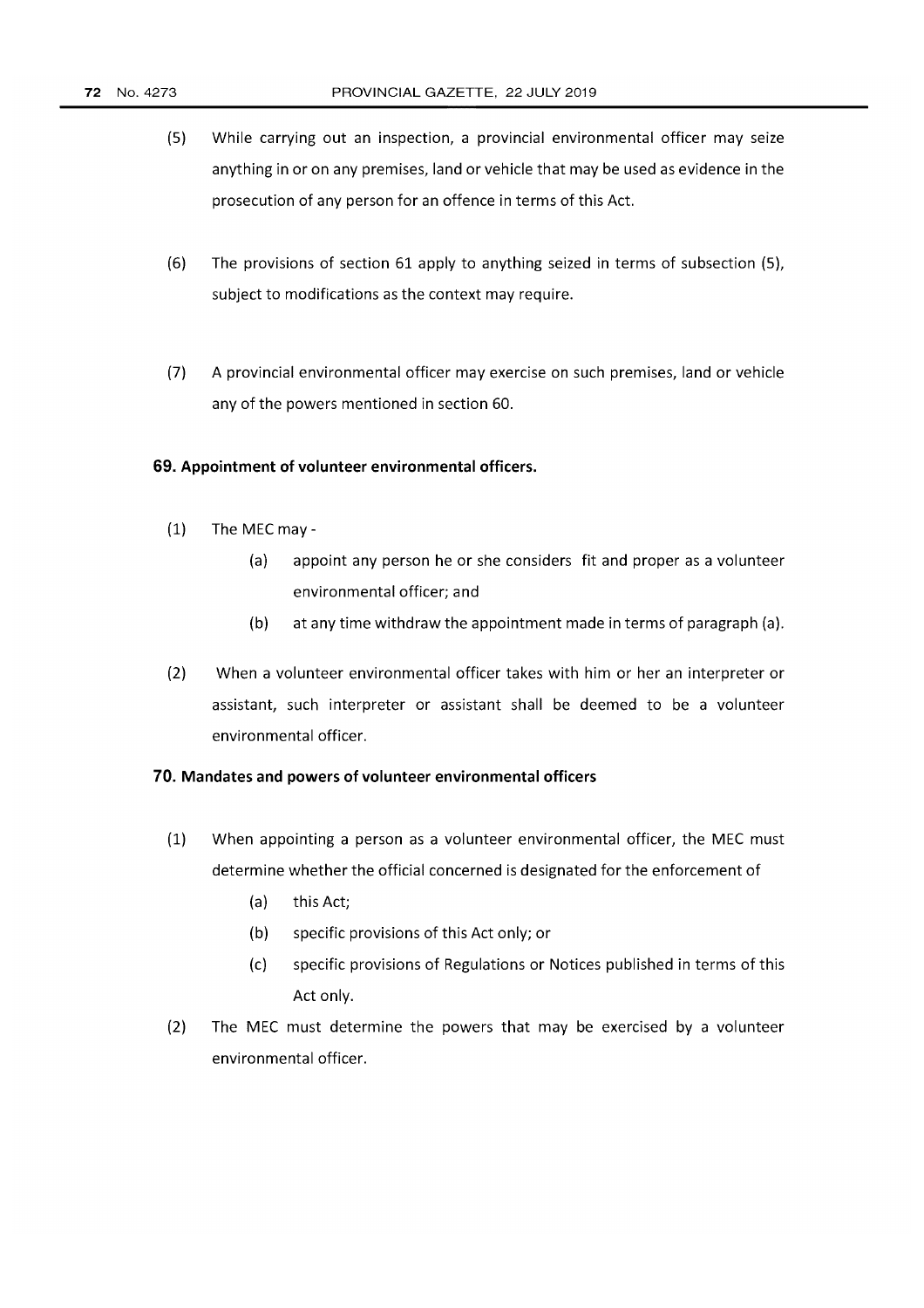#### **71. Proof of designation as Volunteer Environmental Officer**

- (1) A certificate of appointment and card must be issued to each person who has been appointed as a volunteer environmental officer.
- (2) When exercising any powers or performing any duties in terms of this Act a volunteer environmental officer must, on demand by a member of the public, produce the card or certificate referred to in subsection (1).

# **72. Offences**

- (1) A person is guilty of an offence if that person  $-$ 
	- (a) contravenes any provision of this Act;
	- (b) or any provision of the Acts, Decrees, or Ordinances referred to in Schedule 1 before this Act came into force; or
	- (c) if that person unlawfully and intentionally or negligently  $-$ 
		- (i) carried out an activity in contravention of the provisions of this
		- (ii) fails to comply with provisions of the Act if compliance is required;
		- (iii) fails to comply with a directive issued in terms of this Act;
		- (iv) carries out any activity without a permit where a permit is required in terms of this Act;
		- (v) contravenes or fails to comply with any standards or requirements that have been prescribed for an activity in terms of this Act;
		- (vi) carries out an activity prohibited in terms of this Act;
		- (vii) contravenes or fails to comply with a condition or requirement of a permit or of an integrated permit contemplated in in this Act;
		- (viii) fails to submit a report required by this Act;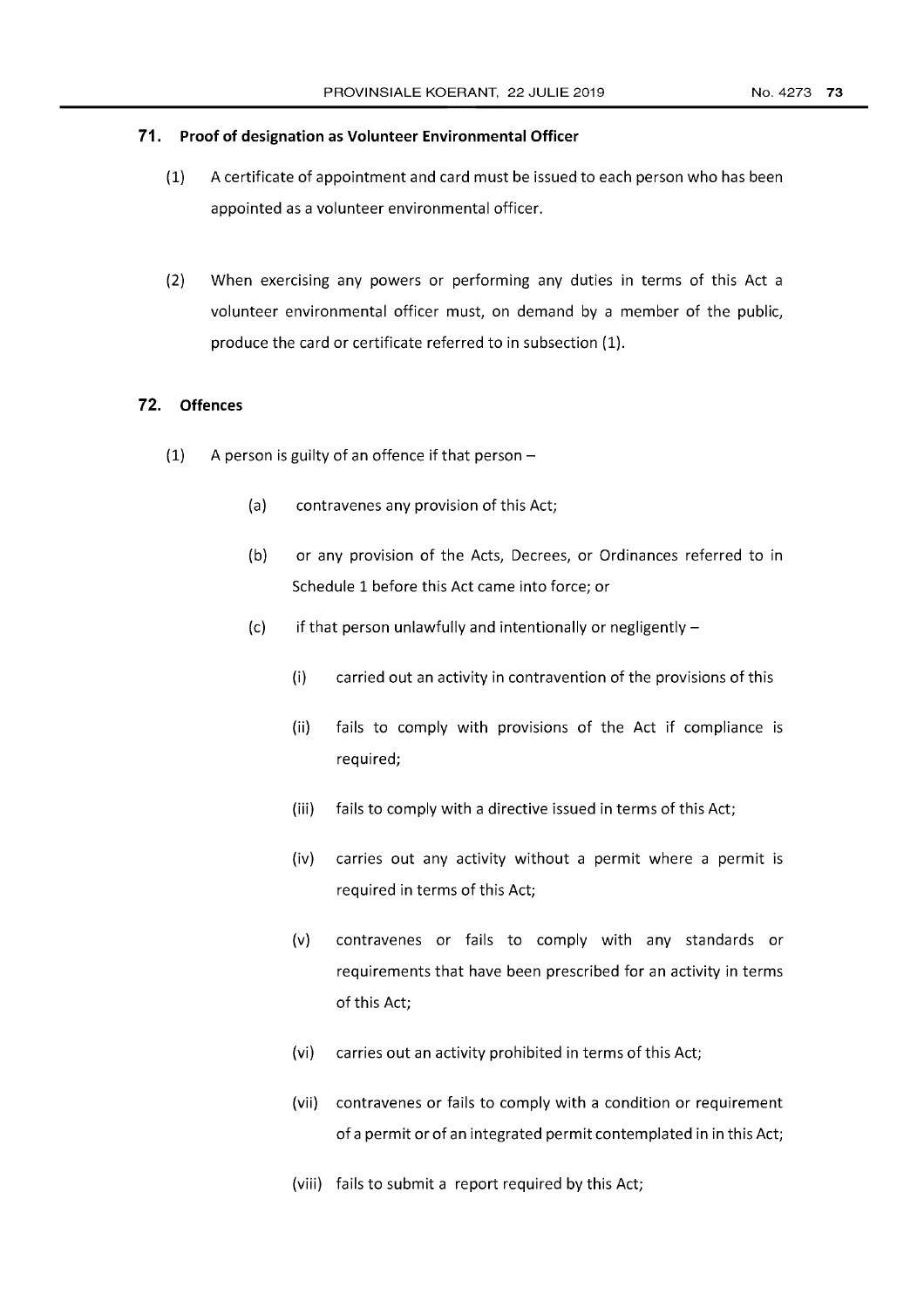- (ix) contravenes or fails to comply with a condition subject to which exemption from a provision of this Act was granted in terms of this Act;;
- (x) knowingly supplies false or misleading information to an environmental officer;
- (xi) hinders or interferes with an environmental officer in the execution of that officer's official duties;
- (xii) pretends to be or passes off as being an environmental officer, or the interpreter or assistant of such an officer;
- (xiii) fails to comply with a request of an environmental officer;
- (xiv) fails to comply with a notice issued in terms of this Act; or
- (xv) fails to provide the information contemplated in this Act.
- (2) A person who is convicted of an offence in terms of this Act and who persists after conviction in the act or omission which constituted the offence is guilty of a continuing offence.

# **73. Penalties**

- (1) A person convicted of an offence in terms of this Act is liable to a fine not exceeding RI00 000 000 or to imprisonment for a period not exceeding 10 years, or to both a fine and such imprisonment, and to a fine not exceeding three times the commercial value of anything in respect of which the offence was committed, in addition to any other penalty or award that may be imposed or made in terms of this Act.
- (2) A fine contemplated in subsections (1) must be determined with due consideration of-
	- (a) the severity of the offence in terms of its impact, or potential impact, on health, well-being, safety and the environment; and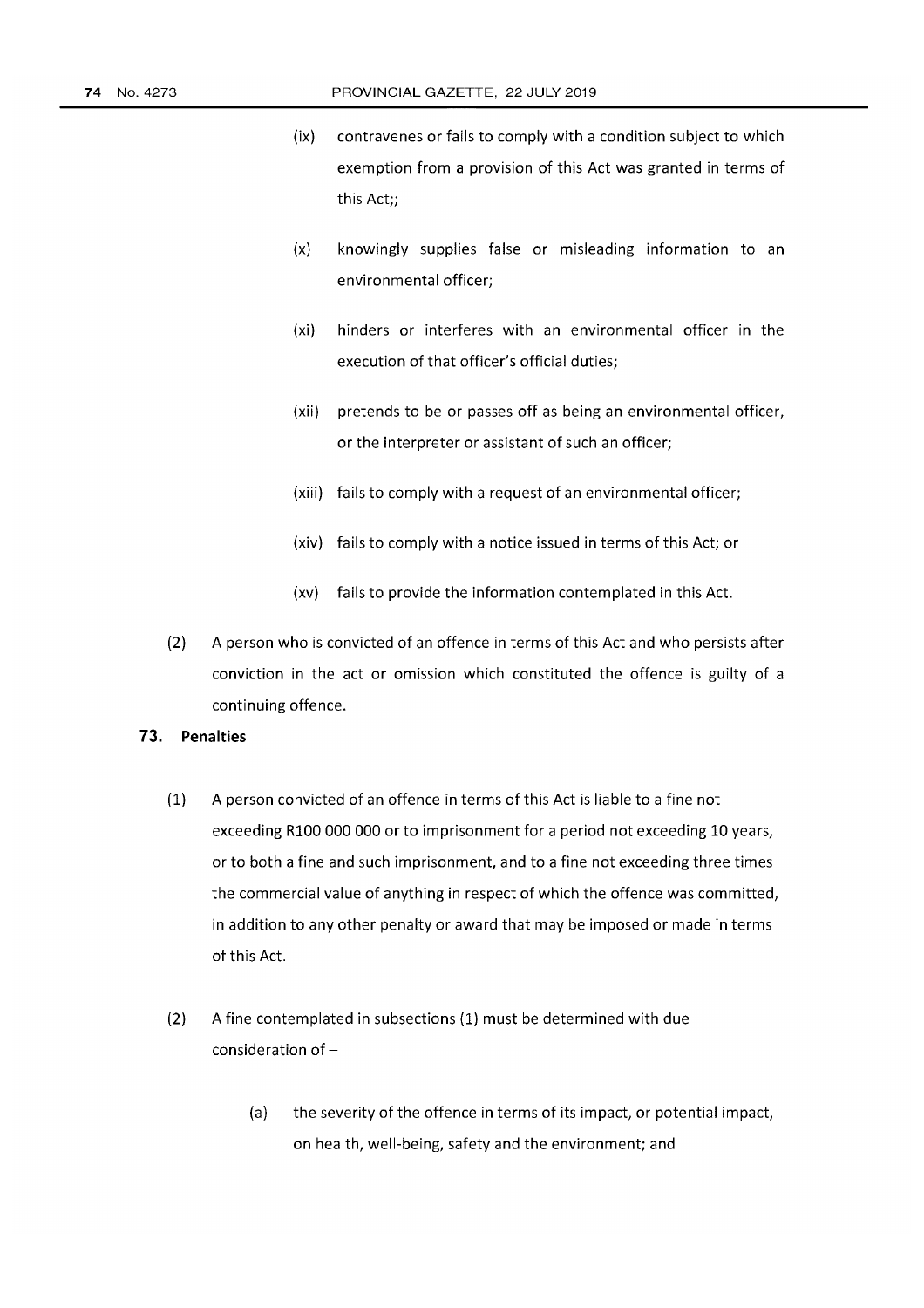- (b) the monetary or other benefits which accrued to the convicted person through the commission of the offence.
- (3) In the event of a conviction in terms of this Act the court may order that any damage to the environment resulting from the offence be repaired by the person so convicted, to the satisfaction of the MEC or Department.
- (4) In the event of a conviction in terms of this Act the court may order that any building or infrastructure erected unlawfully must be demolished and the environment be rehabilitated to the satisfaction of the MEC or Department.
- (5) If within a period of 30 days after conviction or such longer period as the court may determine at the time of conviction, an order in terms of subsection (3) or (4) is not being complied with, the MEC or Department may, by instruction of the court, itselftake the necessary steps to repair the damage and recover the cost thereof from the person so convicted.

#### **74. Awards of part of fine recovered to informants**

- (1) A court which imposes a fine for an offence in terms of this Act may order that a sum of not more than one-fourth of the fine be paid to the person whose evidence led to the conviction or who assisted in bringing the offender to justice.
- (2) A person in the service of an organ of state or engaged in the implementation of this Act is not entitled to such an award.

### **75. Cancellation of permits**

- (1) The court convicting a person of an offence in terms of this Act may  $-$ 
	- (a) withdraw any permit or other authorisation issued in terms of this Act to that person; and
	- (b) disqualify that person from obtaining a permit or other authorisation for a period not exceeding five years.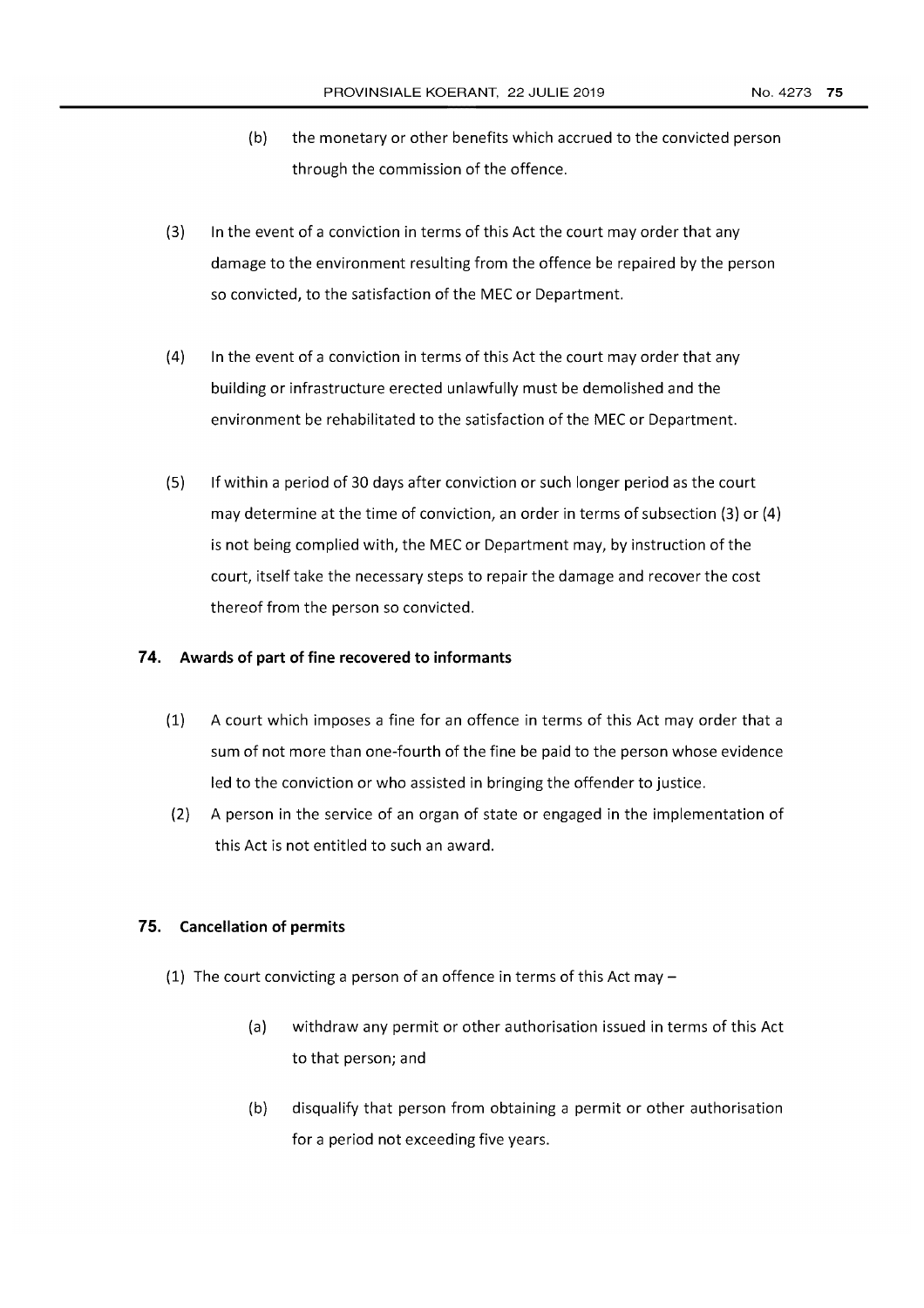(2) If a court exercises a power in terms of subsection (1), it may issue an order that all authorities that are authorised to issue permits or other authorisations in terms of environmental legislation be notified of any disqualification in terms of subsection (1).

# **76. Forfeiture of Items**

- (1) The court convicting a person of an offence in terms of this Act may declare any item including but not limited to any specimen, container, vehicle, vessel, aircraft or document that was used for the purpose of or in connection with the commission of the offence and which was seized under the provisions of this Act, to be forfeited to the Department or State.
- (2) The provisions of section 35 of the Criminal Procedure Act apply to the forfeiture of any item in terms of subsection (1), subject to such modifications as the context may require.

#### **77. Admission of guilt fines**

- (1) The MEC may by regulation specify offences in terms of this Act in respect of which alleged offenders may pay an admission of guilt fine instead of being tried by a court for the offence.
- (2) A provincial environmental officer who has reason to believe that a person has committed an offence specified in terms of subsection (1) may issue to the alleged offender a written notice referred to in section 56 of the Criminal Procedure Act.
- (3) The provisions of sections 56, 57 and 57 A of the Criminal Procedure Act apply subject to such modifications as the context may require, to written notices and admission of guilt fines referred to in this section.

# **78. Treatment of seized live specimens**

Pending the institution of any criminal proceedings in terms of this Act or the resolution of such proceedings, a live specimen that has been seized in terms of this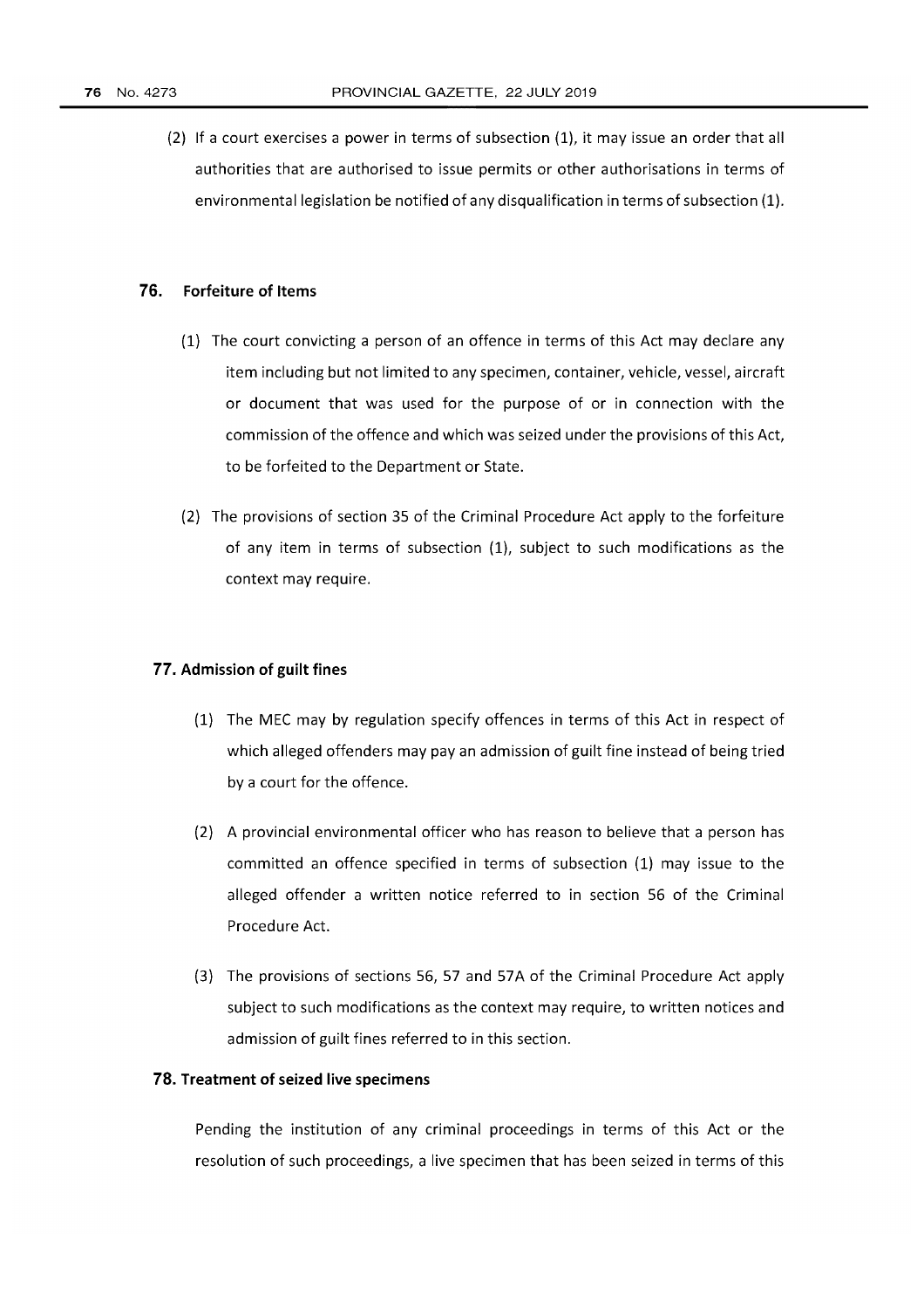Act must be released, destroyed, sold or deposited with a suitable institution, rescue centre or facility which is able and willing to house and properly care for it

#### **CHAPTER 8**

#### **GENERAL MATTERS**

#### **79. Delegations**

- (1) The MEC may delegate a power or duty vested in him or her in terms of this Act to a relevant official of the Department, but the MEC may not delegate the power to make regulations or publish notices in the gazette
- (2) A delegation or assignment to an official under subsection  $(1)$  -
	- (a) must be in writing;
	- (b) is subject to such limitations and conditions as the MEC may impose;
	- (c) may either be to a specific individual or to the holder of a specific post in the Department;
	- (d) may authorize that official to sub-delegate or further delegate, in writing, the power or duty concerned to another official in the Department, or to the holder of a specific post in the Department;
	- (e) does not prevent the exercise of that power or the performance of that duty by the MEC; and
	- (f) does not divest the MEC of the responsibility concerning the exercise of the delegated power or the performance of the assigned duty.

#### **80. Appeals**

- (1) Any person may appeal to an MEC against a decision taken by any person acting under a power delegated by that MEC under this Act.
- (2) An appeal under subsection (lmust be noted and must be dealt with in the manner prescribed and upon payment of a prescribed fee.
- (3) The MEC may consider and decide an appeal or appoint an appeal panel to consider and advise the MEC on the appeal.
- (4) The MEC may, after considering such an appeal, confirm, set aside or vary the decision, provision, condition or directive or make any other appropriate decision,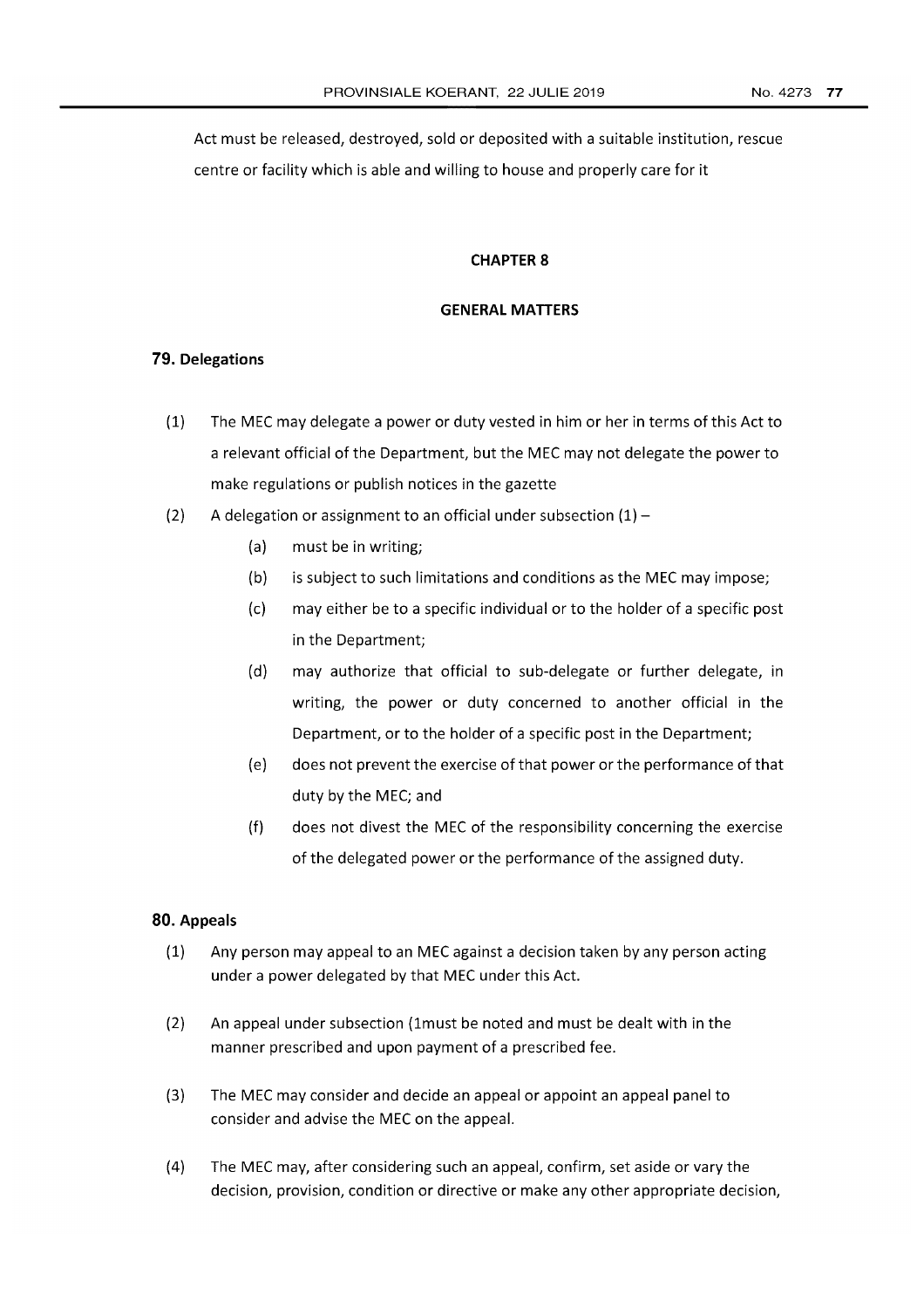including a decision that the prescribed fee paid by the appellant, or any part thereof, be refunded.

(5) An appeal under this section suspends an environmental authorisation, exemption, directive, or any other decision made in terms of this Act or any other specific environmental management Act, or any provision or condition attached thereto.

# **81. Camping sites, picnic areas and hiking trails.**

The MEC may make Regulations for the establishment and management of camping sites, picnic areas and hiking trails for any conservancy, biosphere reserve or any area established or managed in terms of this Act.

#### **82. Regulations by MEC**

- (1) The MEC may make Regulations dealing with any matter which under this Act which is necessary or expedient to be prescribed or dealt with by Regulation.
- (2) Before publishing any Regulation contemplated in subsection (1), the MEC must publish the draft Regulations in the *Gazette* for public comment.

#### **83. Repeal and amendment of laws and savings**

- (1) The laws set out in the Table in Schedule 1 are hereby repealed to the extent set out in the third column ofthe Table, subject to the provisions of subsections (2), (3) and (4) of this section and section 84.
- (2) Any proclamation, regulation, rule, notice, authority, certificate, direction, declaration or appointment that was lawfully proclaimed, made, issued, given, declared or granted, and any other act done under any provision of a law repealed by this Act is, subject to the provisions of subsection (3), deemed to have been proclaimed, made, issued, given, declared or granted under the corresponding provisions of this Act.
- (3) Anything lawfully done under a provision repealed by subsection (1) remains valid until anything done under this Act overrides it.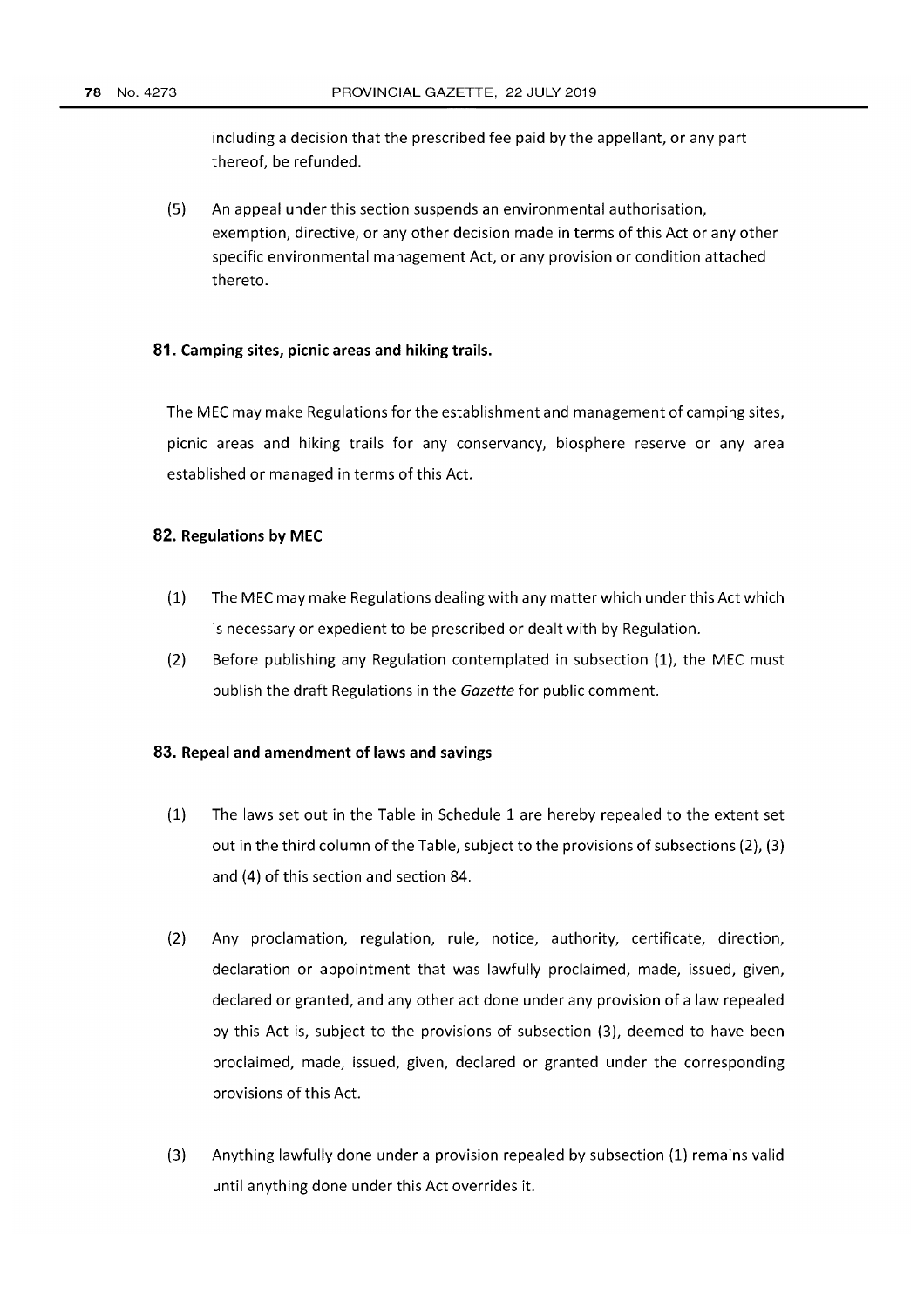- (4) Notwithstanding the repeal of any law in terms of subsection (1), those laws for the purpose of the disposal of any investigation, prosecution or any criminal or other legal proceedings, remain in force as if such laws had not been repealed.
- (5) An investigation or prosecution or other legal proceedings in respect of any conduct which would've constituted as an offence under the laws repealed under subsection (1) which occurred after the commencement of that law, but before the commencement of this act, may be concluded, instituted and continued as if this act had not been passed, provided that the court may apply the powers set out in sections (offences, penalties sections)

#### **84. Transitional provisions**

- (1) The provisions of: Sl,2,3,6,7,the entire Chapter 7 and S sections 81 and 82. Of the Environmental Conservation Decree, 1992 (Decree No. 9 of 1992) of the former Republic of Transkei and Sections 1,2,4,5,6, 41, 42, 43, 48,66,68,72 and 73 of the Nature Conservation Act, 1987 (Act No. 10 of 1987) of the former Republic of Ciskei, shall remain in force, despite their repeal by section 82 until such time as the MEC publishes a date of the effect of the repeal by notice in the Gazette and the relevant legislation has come into effect.
- (2) The coastal conservation area established by sections 39(1) and (2)1)and 40 of the Environmental Conservation Decree, 1992 (Decree No. 9 of 1992) of the former Republic of Transkei and sections  $42(1)$ , (2) and 66 of the Nature Conservation Act, 1987 (Act No. 10 of 1987) of the former Republic of Ciskei, Ordinance No. 19 of 1957 (Cape Provincial Administration), Ordinance No. 3 of 1982 and Proclamation No. R 6 of 1978 remain in force, despite their repeal by section 83, until such time as the MEC publishes a date of the effect of the repeal by notice in the *Gazette.*
- (3) All permits or authorisations issued in terms of Decree, Acts or Ordinances referred to in subsection (1) and in Schedule 1 will remain until, where necessary, revoked, amended or suspended in terms of this Act and suitable replacement regulations have been gazetted.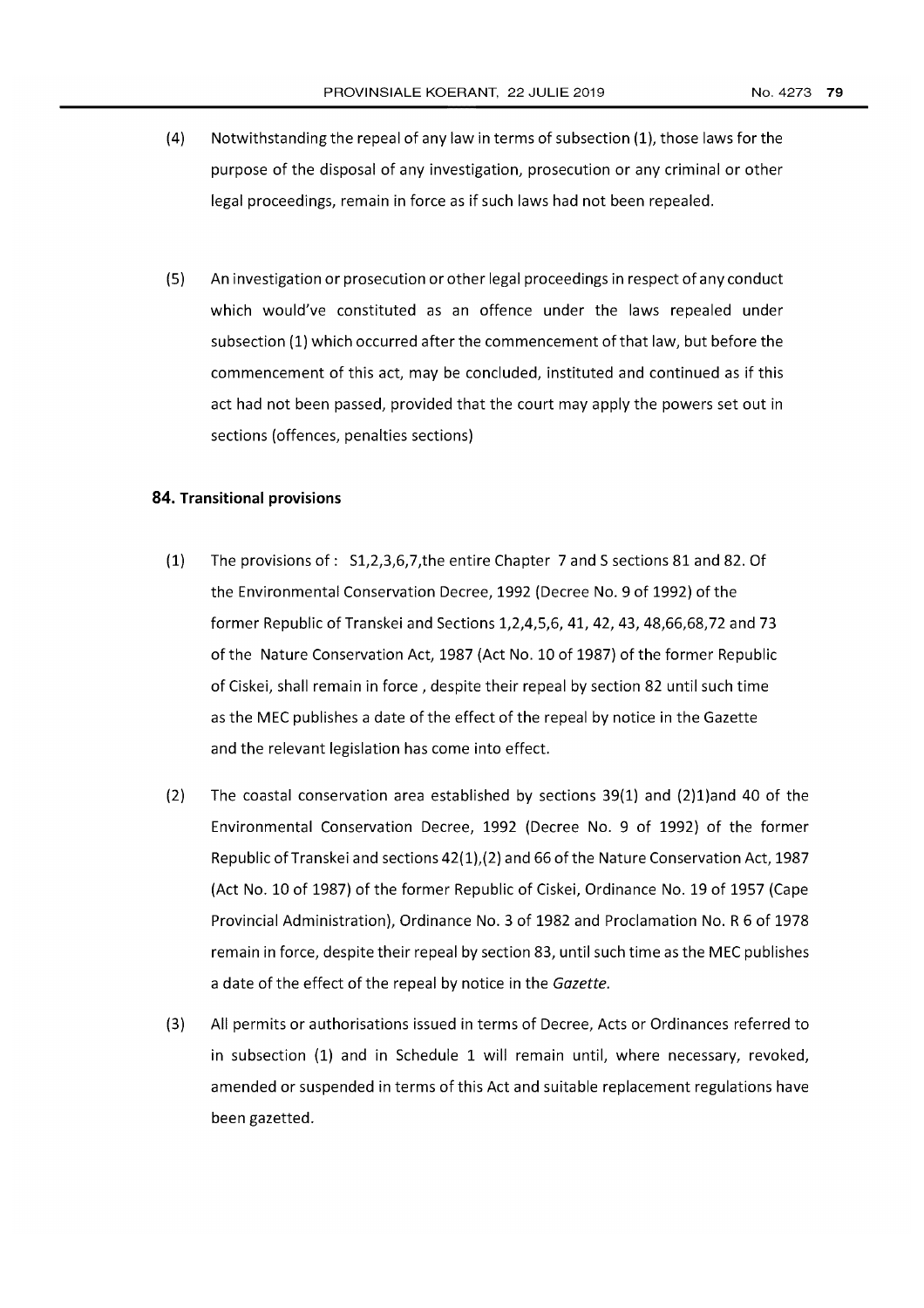# **85. Short title and commencement**

- (1) This Act is called the Eastern Cape Environmental Management Act, 2019 , and **will**  come into operation on a date determined by the Premier by proclamation in the Gazette.
- (2) The Premier may determine different dates for commencement of different sections or chapters of this Act.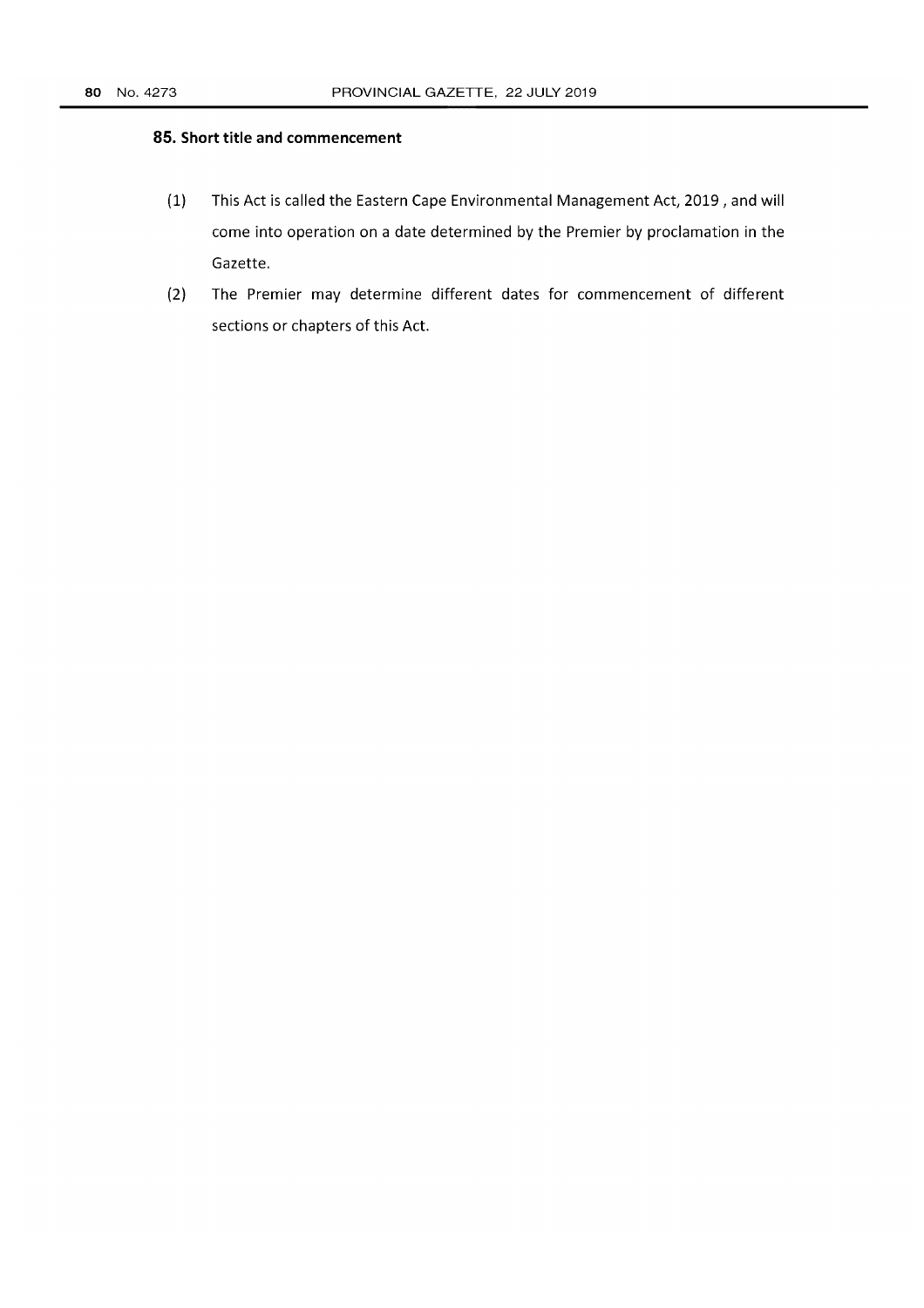# **SCHEDULE 1**

# **Laws repealed or amended**

| No. and year of Act, Decree | <b>Short title</b>                | <b>Extent of repeal or</b>  |
|-----------------------------|-----------------------------------|-----------------------------|
| of Ordinance                |                                   | amendment                   |
|                             | Nature and Environmental          | The whole insofar as it     |
| Ordinance 19 of 1974 (Cape  |                                   |                             |
| Provincial Administration)  | <b>Conservation Ordinance</b>     | applies to the Province     |
|                             | (Cape Provincial                  |                             |
|                             | Administration)                   |                             |
| Ordinance 28 of 1957 (Cape  | <b>Problem Animal Control</b>     | The whole insofar as it     |
| Provincial Administration)  | Ordinance (Cape Provincial        | applies to the Province     |
|                             | Administration)                   |                             |
| Act No. 10 of 1987 (Ciskei) | Nature Conservation Act           | The whole, subject to       |
|                             | (Ciskei)                          | section $83(1)$ and $83(2)$ |
| Decree No. 9 of 1992        | <b>Environment Conservation</b>   | The whole, subject to       |
| (Transkei)                  | Decree                            | section $83(1)$ and $83(2)$ |
| Ordinance No. 19 of 1957    | Damage-causing Animal             | The whole insofar as it     |
| (Cape Provincial            | Control Ordinance (Cape           | applies to the Province     |
| Administration)             | Provincial Administration)        |                             |
| Ordinance No. 3 of 1982     | <b>Nature Reserves Validation</b> | The whole insofar as it     |
|                             | Ordinance (Cape Provincial        | applies to the Province     |
|                             | Administration)                   |                             |
| Proclamation No. R 6 of     | Nature Conservation in            | The whole insofar as it     |
| 1978                        | <b>Black Areas Proclamation</b>   | applies to the Province     |
| Act No.63 of 1970           | The Mountain Catchment            | The whole insofar as it     |
|                             | Areas Short Act, 1970.            | applies to the Province     |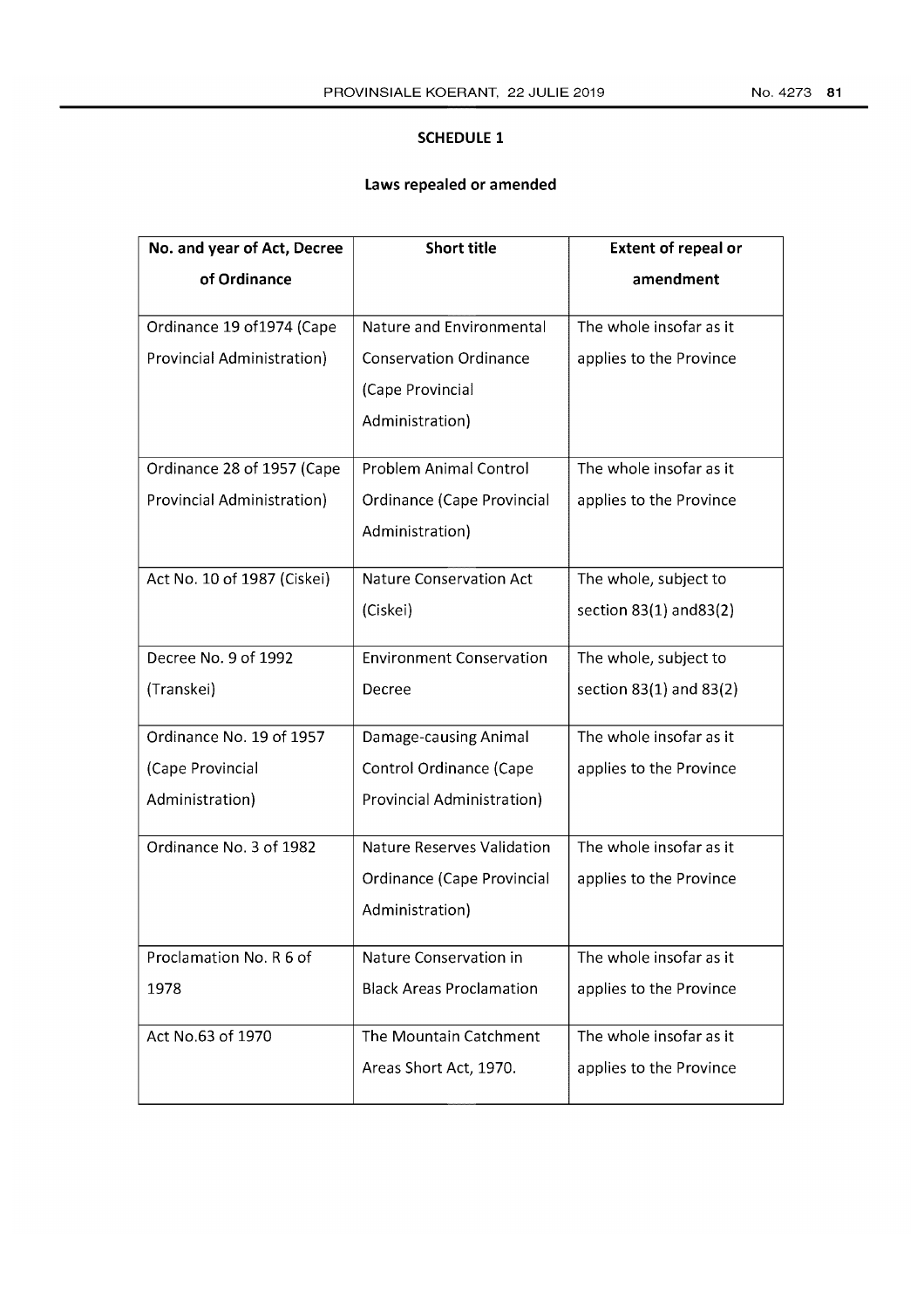# **EXPLANATORY MEMORANDUM**

### PART I

#### **(OBJECTS AND PRINCIPLES OF THE BILL)**

# **1. OBJECTS OF THE BILL**

In 1994 the Province inherited a fragmented legislative and administrative system in respect of the environment management.

The current provincial environmental regulatory mechanism applicable is as follows:-

- Environmental Conservation Decree (Transkei Decree) No 9 of 1992;
- Cape Nature and Environmental Conservation Ordinance 19 of 1974.;
- Ciskei Nature Conservation Act 10 of 1987; and
- All the applicable National Legislation and Regulations.

Apart from being fragmented, this legislation was based on outdated approaches to environmental management and in many instances conflicted with both the Constitution and recent policy approaches to the management of the environment.

The objects of this this Bill are to provide for environmental management governance in accordance with the current values and principles of a democratic South Africa and to transform the legislative dispensation for environmental management in the Province.

# **2. THE REASONS FOR AND EFFECT OF THE BILL**

The existing environmental management legislative environment consists of older order legislation and National Acts and it is incumbent to develop a Provincial Act aligned to the National Acts without the influences of the old order legislation.

# **3. THE POLICY CONTEXT OF THE BILL AND HOW THE BILL RELATES TO ITS POLICY OBJECTIVES**

Section 24 of the Constitution provides that everyone has the right-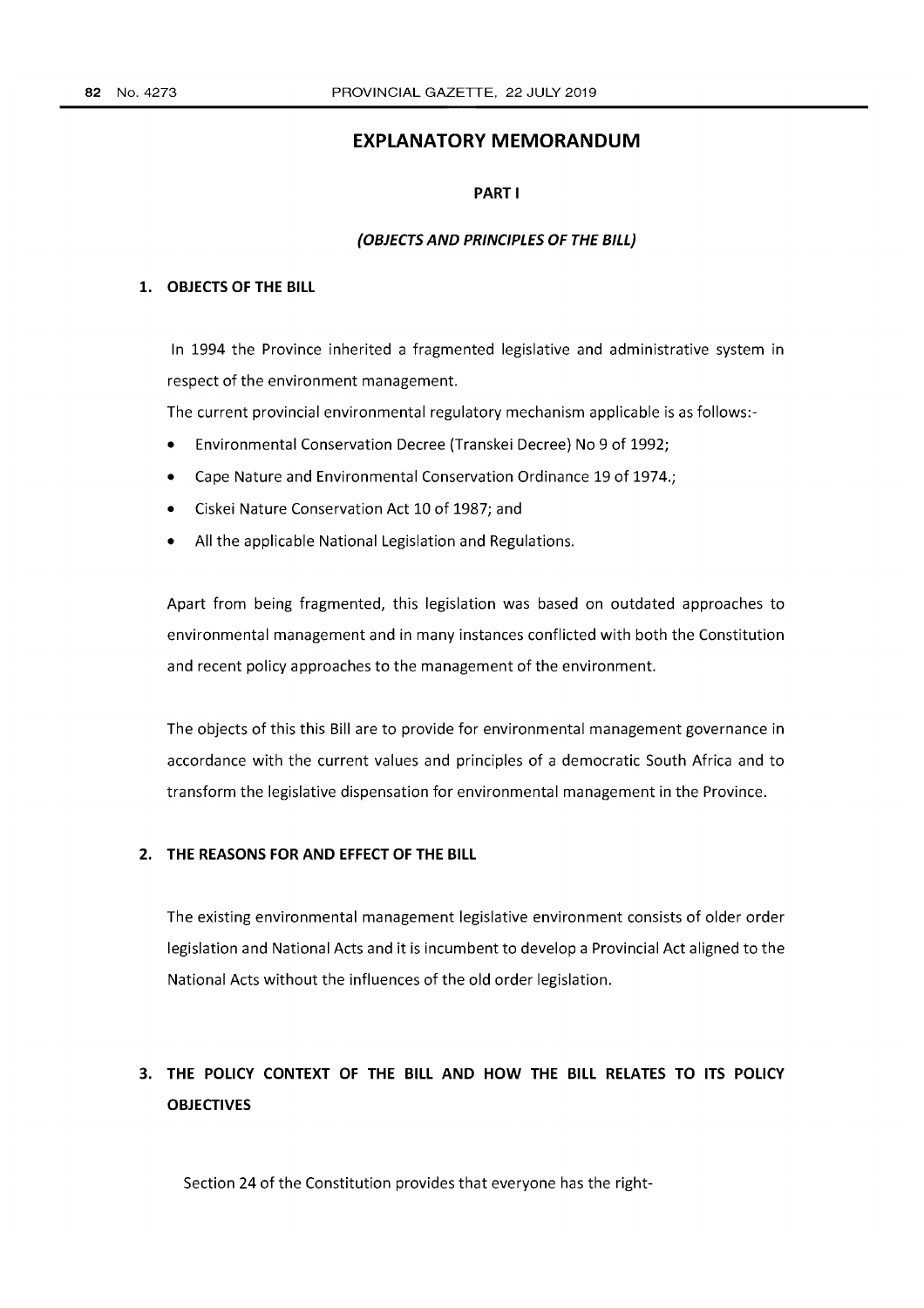- (a) to an environment that is not harmful to their health or well-being; and
- (b) to have the environment protected, for the benefit of present and future generations, through reasonable legislative and other measures that-
	- (i) prevent pollution and ecological degradation;
	- (ii) promote conservation; and
	- (iii) secure ecologically sustainable development and use of natural resources while promoting justifiable economic and social development.

This Bill ensures that the government of the Province of the Eastern Cape shall manage the environment in such a way the above basic right of every citizen can be realised.

The Bill also ensures that the national norms and standards are captured and present or future conflict between national and provincial legislations avoided.

### **4. THE SOCIAL AND ECONOMIC IMPACT OF THE BILL**

The Bill shall ensure that an adverse impact on the environment is limited and that the rights of all that live in the province with regard to the environment are protected.

# **5. COMMENTS FROM STAKEHOLDERS AND THE PUBLIC AND DISCOUNTED IN THE DRAFTING PROCESS.**

This Bill has been published for comment and if comments are received it shall be made available before the Legislature's consideration of the Bill.

# **PART II**

#### **(CLAUSE-BY-CLAUSE EXPLANATION OF THE CONTENT OF THE BILL)**

- **CLAUSE 1:**  Provides for the definitions used in the Bill.
- **CLAUSE 2:**  provides for the objects of the Bill.
- **CLAUSE 3:**  Describes how the Bill must be applied.
- **CLAUSE 4:**  Provides for the establishment of conservancies.
- **CLAUSE 5:**  Provides for the withdrawal of status as a conservancy and exclusion of land from such areas in certain circumstances.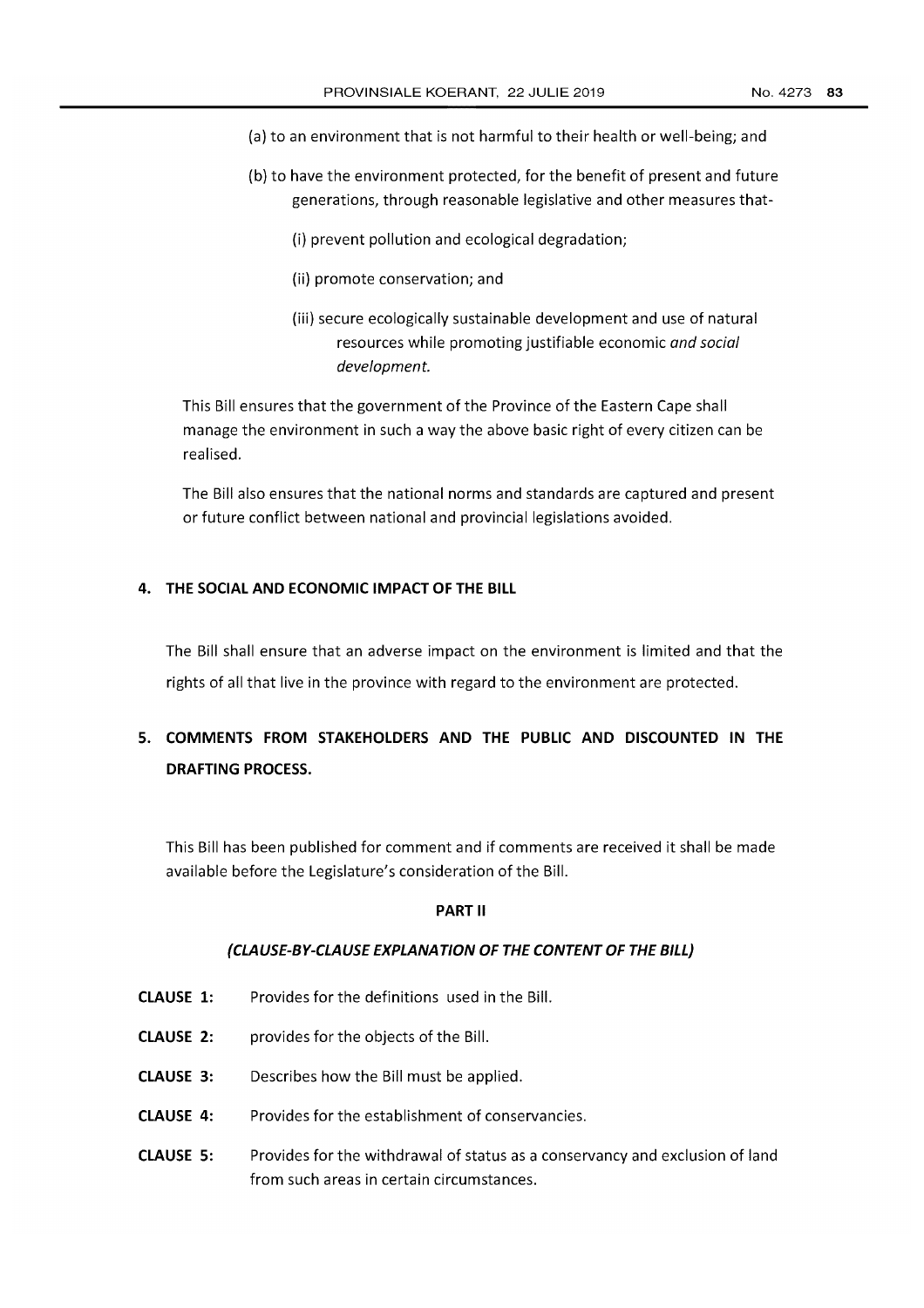| <b>CLAUSE 6:</b>  | Provides for the listing of provincially protected species.                                                  |
|-------------------|--------------------------------------------------------------------------------------------------------------|
| <b>CLAUSE 7:</b>  | Provides for the restricted activities involving provincially protected and<br>endangered species.           |
| <b>CLAUSE 8:</b>  | Provides for general powers in respect of species.                                                           |
| <b>CLAUSE 9:</b>  | Provides for the management of flora not listed as protected or endangered.                                  |
| <b>CLAUSE 10:</b> | Provides for a permit system.                                                                                |
| <b>CLAUSE 11:</b> | Sets out the purpose of Chapter 4 of the Bill.                                                               |
| <b>CLAUSE 12:</b> | Provides for the requests for Preliminary approval to establish biosphere<br>reserve.                        |
| <b>CLAUSE 13:</b> | Provides for the application for a UNESCO designation as biosphere reserve                                   |
| <b>CLAUSE 14:</b> | Provides for the management of biosphere reserve.                                                            |
| <b>CLAUSE 15:</b> | Requires a management plan for a biosphere reserve.                                                          |
| <b>CLAUSE 16:</b> | Provides for an application for extension of biosphere reserve.                                              |
| <b>CLAUSE 17:</b> | Provides for the funding of biosphere reserve.                                                               |
| <b>CLAUSE 18:</b> | Empowers the MEC to prescribe management principles for biosphere<br>reserves.                               |
| <b>CLAUSE 19:</b> | Provides for the transitional provisions for existing biosphere reserves.                                    |
| <b>CLAUSE 20:</b> | Provides for the application and issuing of a certificate of adequate<br>enclosure.                          |
| <b>CLAUSE 21:</b> | Details the rights of holders of certificate of adequate enclosure.                                          |
| <b>CLAUSE 22:</b> | Details the obligations of holders of certificate of adequate enclosure.                                     |
| <b>CLAUSE 23:</b> | Provides for the transfer of hunting and other rights of a holder of a<br>certificate of adequate enclosure. |
| <b>CLAUSE 24:</b> | Provides that the certificate of adequate enclosure lapses on transfer or<br>lease of land.                  |
| <b>CLAUSE 25:</b> | Prohibits the keeping of wild animals in captivity.                                                          |
| <b>CLAUSE 26:</b> | Prohibits the use of certain fire-arms to hunt certain wild animals.                                         |
| <b>CLAUSE 27:</b> | Details prohibitions involving alien wild animals.                                                           |
| <b>CLAUSE 28:</b> | Provides for the general prohibition on the laying of poison.                                                |
| <b>CLAUSE 29:</b> | Provides for the MEC's general powers in respect of wild animals.                                            |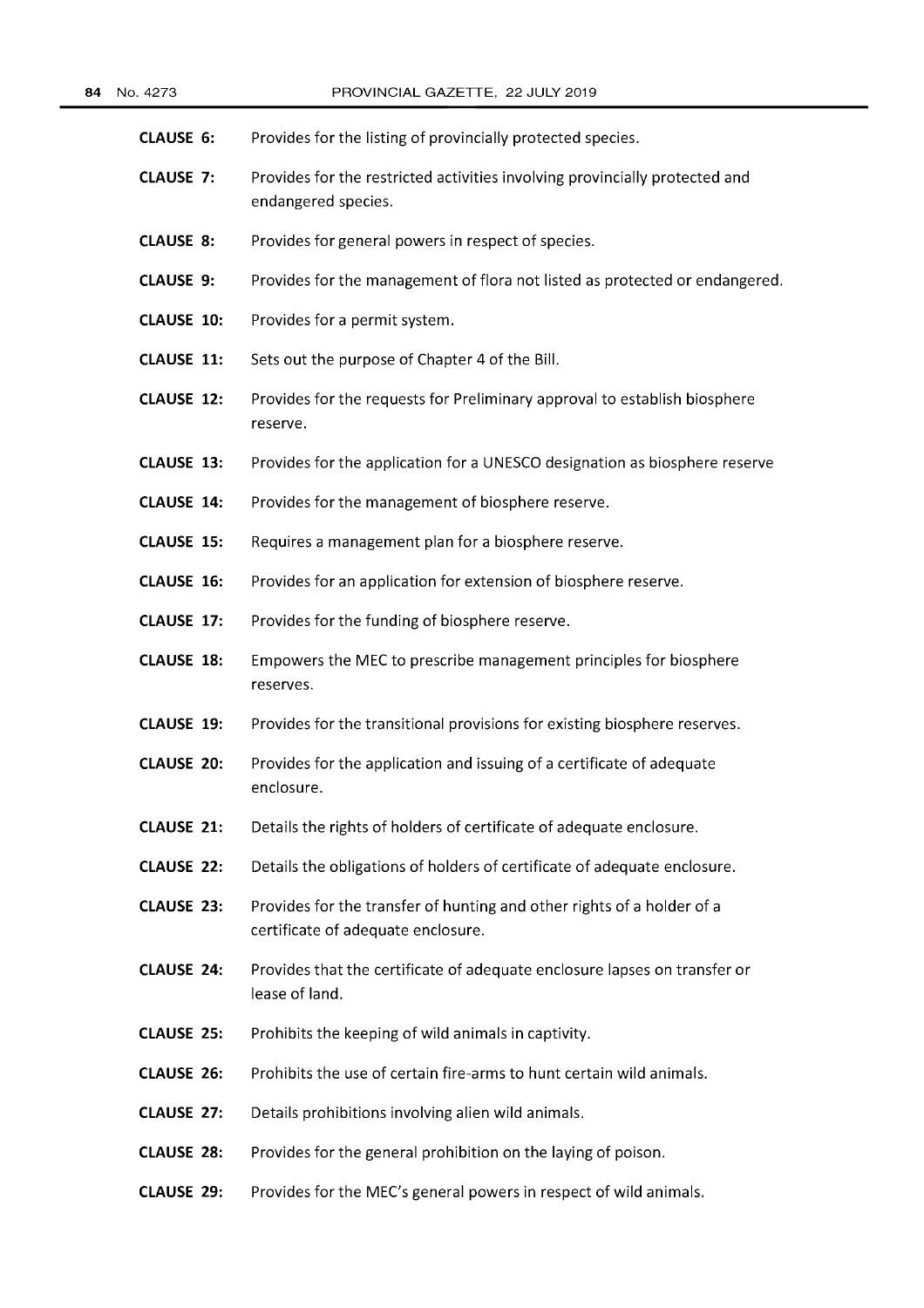| <b>CLAUSE 30:</b> | Prohibits the alteration and removal of fences and interference with fences<br>without a permit.                                                               |
|-------------------|----------------------------------------------------------------------------------------------------------------------------------------------------------------|
| <b>CLAUSE 31:</b> | Provides that the MEC may identify hunting activities.                                                                                                         |
| <b>CLAUSE 32:</b> | Provides that the MEC may prescribe requirements and conditions for<br>professional hunting.                                                                   |
| <b>CLAUSE 33:</b> | Provides for permissible hunting activities with and without a permit.                                                                                         |
| <b>CLAUSE 34:</b> | Prohibits the hunting of wild animals on land belonging to another person<br>without permission.                                                               |
| <b>CLAUSE 35:</b> | Provides for the requirements for the donation or sale of wild animal or<br>carcass thereof.                                                                   |
| <b>CLAUSE 36:</b> | Provides for the requirements for the possession of wild animal or carcass<br>thereof.                                                                         |
| <b>CLAUSE 37:</b> | Provides for the documents relating to permission to hunt or to the<br>donation of wild animals or the carcasses thereof to be retained for certain<br>period. |
| <b>CLAUSE 38:</b> | Provides for the requirements to transport wild animals.                                                                                                       |
| CLAUSE 39:        | Empowers the MEC to prescribe prohibited hunting methods.                                                                                                      |
| <b>CLAUSE 40:</b> | Provides for the identification of damage-causing animals.                                                                                                     |
| <b>CLAUSE 41:</b> | Provides for the general powers in respect of damage-causing animals.                                                                                          |
| <b>CLAUSE 42:</b> | Provides that the Department may cause certain wild animals to be hunted.                                                                                      |
| <b>CLAUSE 43:</b> | Empowers the MEC to determine hunting seasons for wild animals and<br>limits.                                                                                  |
| <b>CLAUSE 44:</b> | Empowers the MEC to determine fishing seasons, daily bag limits and<br>undersized fish in freshwater.                                                          |
| <b>CLAUSE 45:</b> | Provides for the requirements to be in possession of endangered flora.                                                                                         |
| <b>CLAUSE 46:</b> | Prohibits the picking of certain flora.                                                                                                                        |
| <b>CLAUSE 47:</b> | Prohibits the sale and purchase of protected flora without a license.                                                                                          |
| <b>CLAUSE 48:</b> | Provides for the registration and licensing of flora growers and flora sellers.                                                                                |
| <b>CLAUSE 49:</b> | Regulates the sale of protected flora on the premises of registered flora<br>growers and sellers.                                                              |
| <b>CLAUSE 50:</b> | Provides for the setting aside of places for sale of indigenous unprotected<br>flora.                                                                          |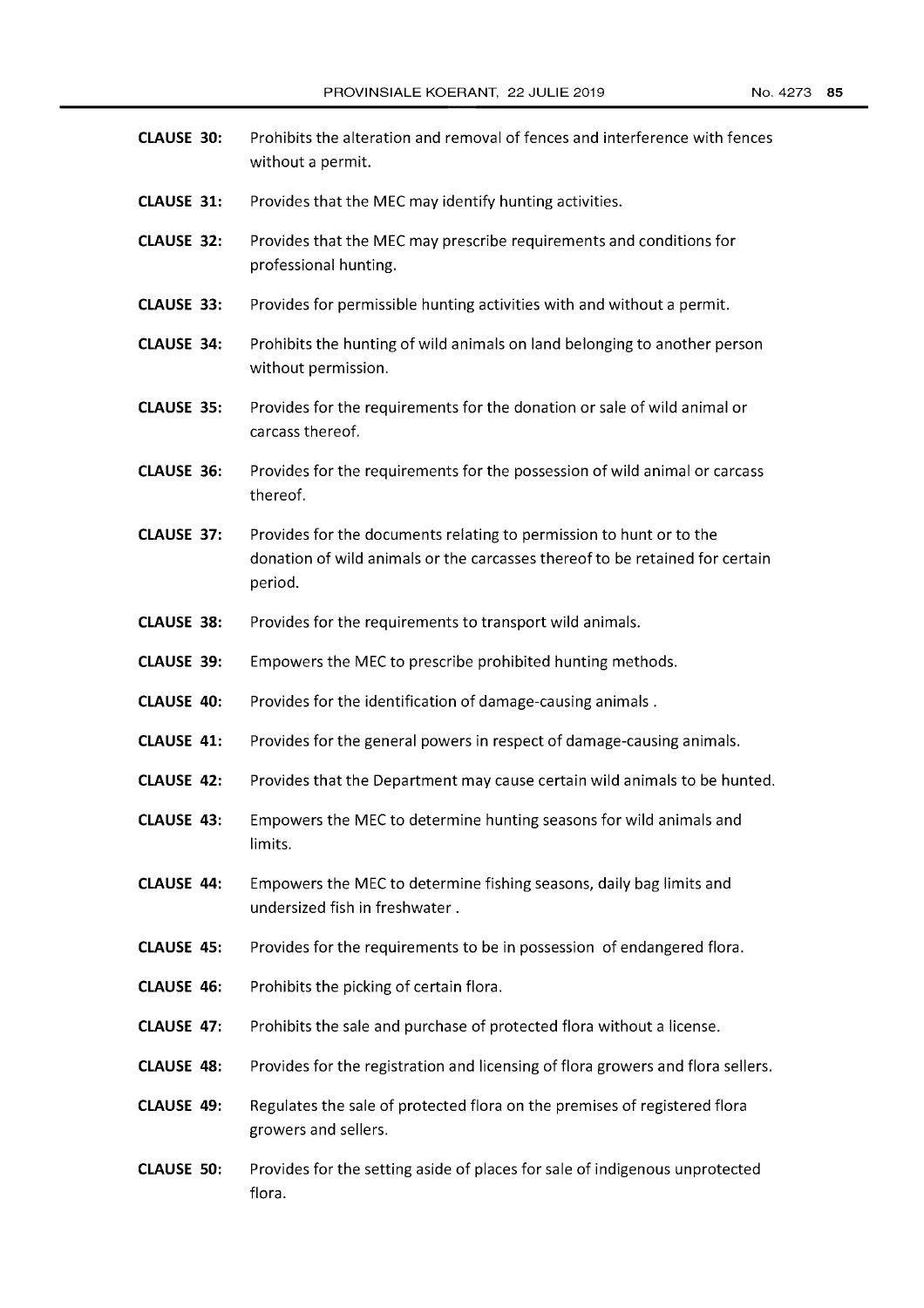| <b>CLAUSE 51:</b> | Provides for the sale of indigenous unprotected flora by owner of land.                  |
|-------------------|------------------------------------------------------------------------------------------|
| <b>CLAUSE 52:</b> | Provides for the requirements for the export and importation of flora.                   |
| <b>CLAUSE 53:</b> | Provides for the requirements for the donation of flora.                                 |
| <b>CLAUSE 54:</b> | Provides for the requirements for the possession of flora.                               |
| <b>CLAUSE 55:</b> | Provides for the designation of environmental management inspectors.                     |
| <b>CLAUSE 56:</b> | Provides for the designation of provincial environmental officers.                       |
| <b>CLAUSE 57:</b> | Provides for the mandates of provincial environmental officers.                          |
| <b>CLAUSE 58:</b> | Provides for the issuing of proof of designation as provincial environmental<br>officer. |
| <b>CLAUSE 59:</b> | Provides for the functions of provincial environmental officers.                         |
| <b>CLAUSE 60:</b> | Provides for the general powers of provincial environmental officers.                    |
| CLAUSE 61:        | Provides for the seizure of items.                                                       |
| <b>CLAUSE 62:</b> | Provides for the powers to stop, enter and search.                                       |
| <b>CLAUSE 63:</b> | Provides for issuing of notices by provincial environmental officers.                    |
| <b>CLAUSE 64:</b> | Provides for the power to issue notices.                                                 |
| <b>CLAUSE 65:</b> | Provides for the procedure of objections to notices.                                     |
| <b>CLAUSE 66:</b> | Details the consequences of failure to comply with notices.                              |
| <b>CLAUSE 67:</b> | Provides for the duty to produce documents at request.                                   |
| <b>CLAUSE 68:</b> | Provides for the powers of provincial environmental officers to conduct<br>inspections.  |
| <b>CLAUSE 69:</b> | Provides for the appointment of volunteer environmental officers.                        |
| <b>CLAUSE 70:</b> | Provides for the mandates and powers of volunteer environmental officers.                |
| CLAUSE 71:        | Provides for the issuing of proof of designation as volunteer environmental<br>officer.  |
| <b>CLAUSE 72:</b> | Provides for the offences in terms of the Bill.                                          |
| <b>CLAUSE 73:</b> | Provides for the penalties in terms of the Bill.                                         |
| <b>CLAUSE 74:</b> | Provides for the awards of part of fine recovered to informants.                         |
| <b>CLAUSE 75:</b> | Provides for the cancellation of permits.                                                |
| <b>CLAUSE 76:</b> | Provides for the forfeiture of Items.                                                    |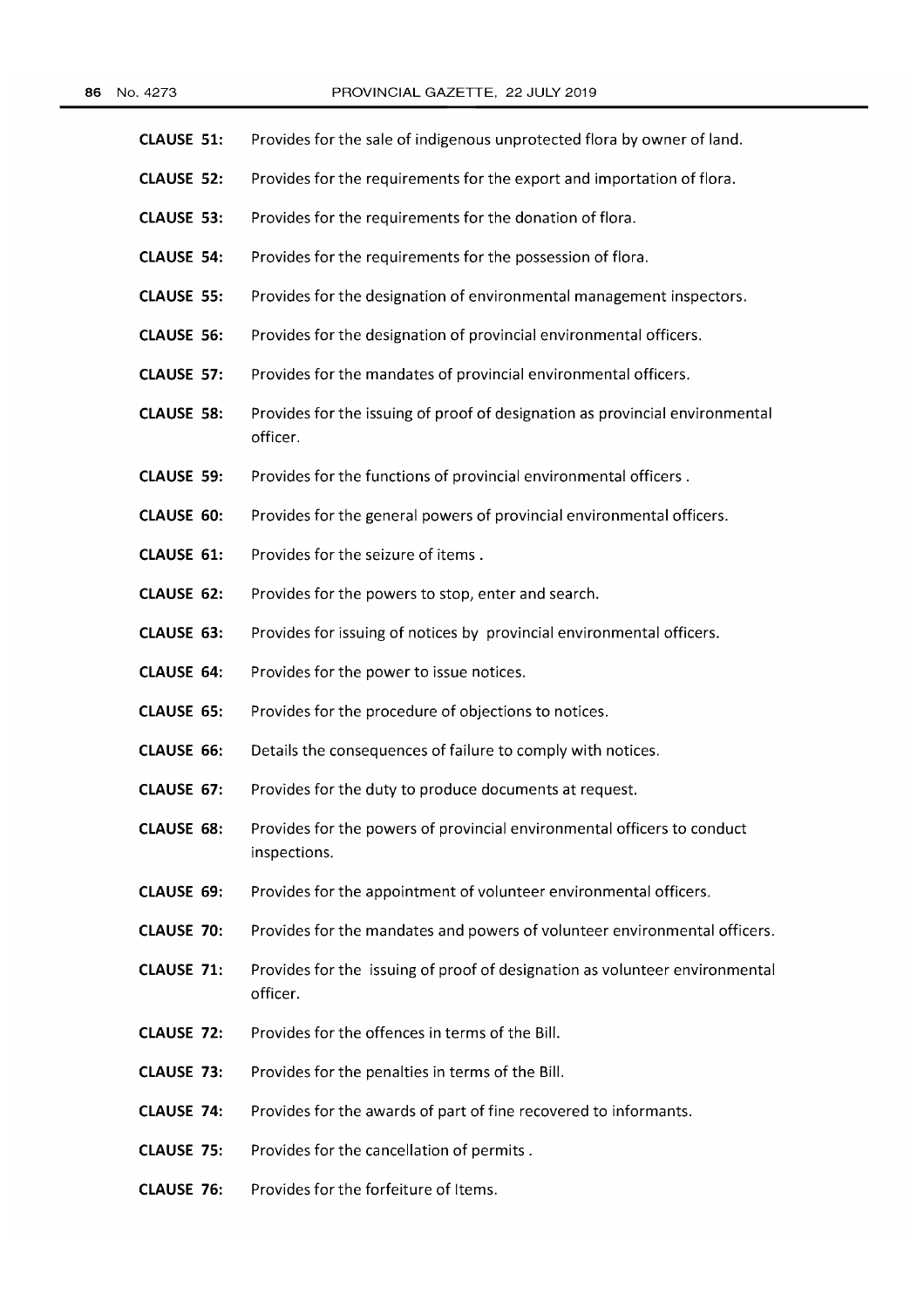- **CLAUSE 77:**  Provides for the admission of guilt fines.
- **CLAUSE 78:**  Provides for the treatment of seized live specimens.
- **CLAUSE 79:**  Provides for delegations of powers and duties.
- **CLAUSE 80:**  Provides for appeals to the MEC.
- **CLAUSE 81:**  Provides for camping sites, picnic areas and hiking trails.
- **CLAUSE 82:**  Empowers the MEC to make Regulations.
- **CLAUSE 83:**  Provides for the repeal and amendment of laws and savings.
- **CLAUSE 84:**  Provides for transitional provisions.
- **CLAUSE 85:**  Details the short title and commencement of the Act.

This Bill falls within the ambit of Schedule 4 of the Constitution.